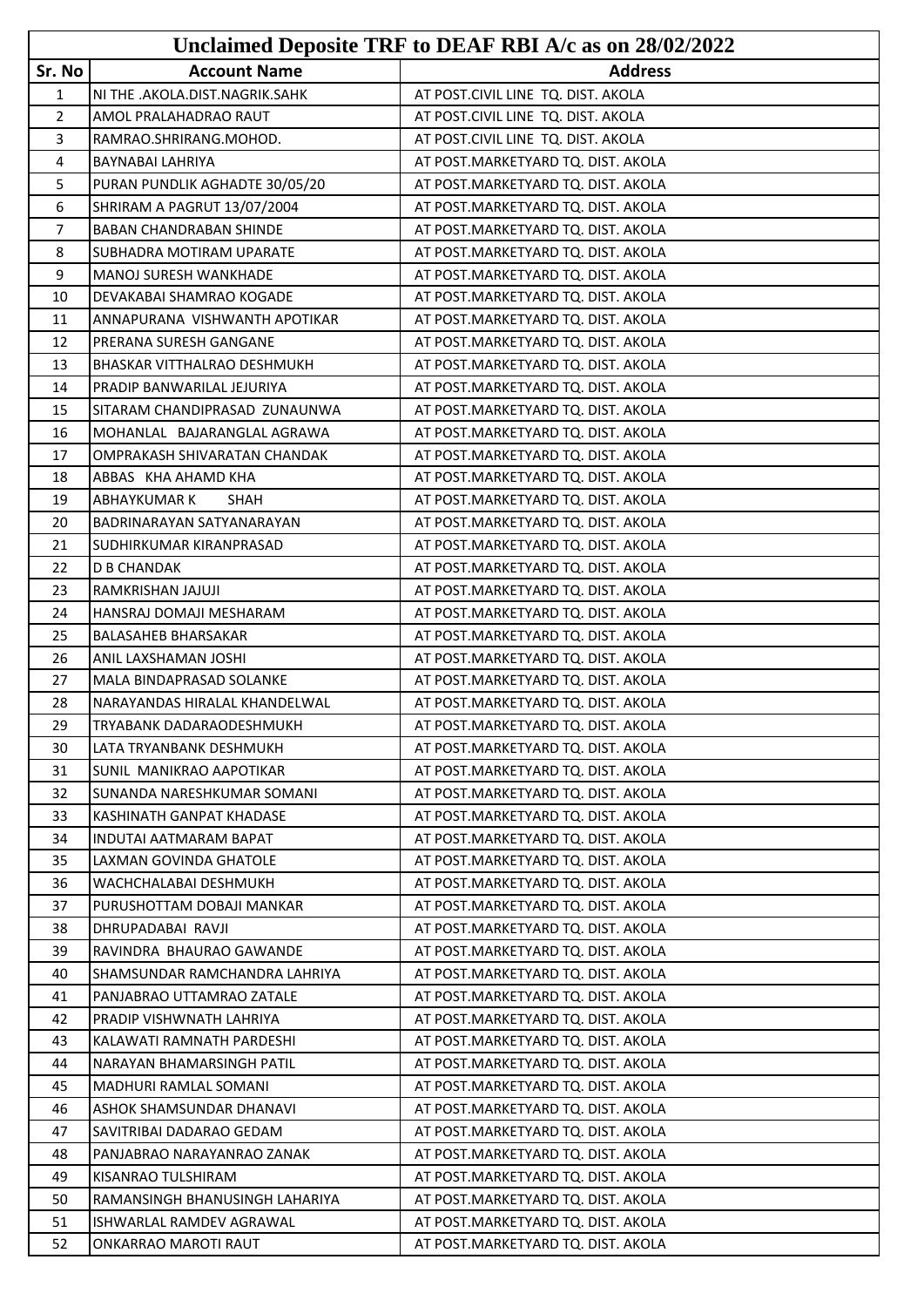| 53  | RAMKISAN HIRALAL KHANDELWAL  | AT POST.MARKETYARD TO. DIST. AKOLA |
|-----|------------------------------|------------------------------------|
| 54  | LAXMAN BHIKAJI ANKURKAR      | AT POST.MARKETYARD TQ. DIST. AKOLA |
| 55  | RAMAKANT UMASHANKAR KHETAN   | AT POST.MARKETYARD TQ. DIST. AKOLA |
| 56  | PRAKASH CHIMANLAL SHAH       | AT POST.MARKETYARD TQ. DIST. AKOLA |
| 57  | RAGHUNATH PANDHARI HATEKAR   | AT POST.MARKETYARD TQ. DIST. AKOLA |
| 58  | DHAMENRDRA DURGAPRASAD VYASA | AT POST.MARKETYARD TQ. DIST. AKOLA |
| 59  | DILIP SAHADEVRAO DATKAR      | AT POST.MARKETYARD TQ. DIST. AKOLA |
| 60  | HARISHKUMAR JAIPURIYA        | AT POST.MARKETYARD TQ. DIST. AKOLA |
| 61  | MOHINIDEVI ONKARMAL RUGAYA   | AT POST.MARKETYARD TQ. DIST. AKOLA |
| 62  | <b>BANABAI V SARAVAJI</b>    | AT POST.MARKETYARD TQ. DIST. AKOLA |
| 63  | SHARADKUMAR CHOTELAL SHAH    | AT POST.MARKETYARD TQ. DIST. AKOLA |
| 64  | MOHANLAL MOTILAL RATHI       | AT POST.MARKETYARD TQ. DIST. AKOLA |
| 65  | SAIYYADALI SHE NUR           | AT POST.MARKETYARD TQ. DIST. AKOLA |
| 66  | NAMDEO KRISHANAJI GHAVAT     | AT POST.MARKETYARD TQ. DIST. AKOLA |
| 67  | <b>MADANLAL RATHI</b>        | AT POST.MARKETYARD TQ. DIST. AKOLA |
| 68  | RAMKRISHNA NAMDEO TIKAR      | AT POST.MARKETYARD TQ. DIST. AKOLA |
| 69  | VISHWANATH MOTIRAM NAWKAR    | AT POST.MARKETYARD TQ. DIST. AKOLA |
| 70  | DHRUPADA GANGARAM SHENDE     | AT POST.MARKETYARD TQ. DIST. AKOLA |
| 71  | MADANLAL NATHMAL AGRAWAL     | AT POST.MARKETYARD TQ. DIST. AKOLA |
| 72  | <b>GITABAI KISANRAO DOD</b>  | AT POST.MARKETYARD TQ. DIST. AKOLA |
| 73  | UTTAMRAO HIMMATRAO GADE      | AT POST.MARKETYARD TQ. DIST. AKOLA |
| 74  | DEVKIBAI RAMKRISHNA MAHALLE  | AT POST.MARKETYARD TQ. DIST. AKOLA |
| 75  | LAL BHURA GAWALI             | AT POST.MARKETYARD TQ. DIST. AKOLA |
| 76  | DAYARAM DYNENEDEV KALMEGH    | AT POST.MARKETYARD TQ. DIST. AKOLA |
| 77  | BALRAJ RAYBA SABALE          | AT POST.MARKETYARD TQ. DIST. AKOLA |
| 78  | DURYODHAN RANGRAO SATAW      | AT POST.MARKETYARD TQ. DIST. AKOLA |
| 79  | SUSHILADEVI KISANPRASAD      | AT POST.MARKETYARD TQ. DIST. AKOLA |
| 80  | DEVIDAS NARHARI BEHARE       | AT POST.MARKETYARD TQ. DIST. AKOLA |
| 81  | RAJESH HIRALAL CHORASIYA     | AT POST.MARKETYARD TQ. DIST. AKOLA |
| 82  | SHARAD HIRALAL AAPOTIKAR     | AT POST.MARKETYARD TQ. DIST. AKOLA |
| 83  | PUNDALIK RAOJI BHAKARE       | AT POST.MARKETYARD TQ. DIST. AKOLA |
| 84  | NARMADABAI MUDUGAL PATIL     | AT POST.MARKETYARD TQ. DIST. AKOLA |
| 85  | KASHIRAM JAJUJI KALAM        | AT POST.MARKETYARD TQ. DIST. AKOLA |
| 86  | VASUDEV BABARAO JAMANEKAR    | AT POST.MARKETYARD TQ. DIST. AKOLA |
| 87  | GODAWARI NATHTHUJI PARGUT    | AT POST.MARKETYARD TQ. DIST. AKOLA |
| 88  | MOTIRAM VASANTRAO MANKAR     | AT POST.MARKETYARD TQ. DIST. AKOLA |
| 89  | PRAMILA BHIMRAO MANKAR       | AT POST.MARKETYARD TQ. DIST. AKOLA |
| 90  | SHESHARAO LAXMAN KHOBARAGADE | AT POST.MARKETYARD TQ. DIST. AKOLA |
| 91  | LAXMAN BALIRAM BELE          | AT POST.MARKETYARD TQ. DIST. AKOLA |
| 92  | DAULAT SHIVAJI SATAV         | AT POST.MARKETYARD TQ. DIST. AKOLA |
| 93  | SUPAJI DHONDUJI WANKHADE     | AT POST.MARKETYARD TQ. DIST. AKOLA |
| 94  | DEVIDAS MAROTI PARNATE       | AT POST.MARKETYARD TQ. DIST. AKOLA |
| 95  | DNAYNADEV MAROTI KALMEGH     | AT POST.MARKETYARD TQ. DIST. AKOLA |
| 96  | GITABAI GULABRAO CHANDURKAR  | AT POST.MARKETYARD TQ. DIST. AKOLA |
| 97  | VILAS DAMODHAR ZATALE        | AT POST.MARKETYARD TQ. DIST. AKOLA |
| 98  | RAMESH NARAYANSINGH LAHRIYA  | AT POST.MARKETYARD TQ. DIST. AKOLA |
| 99  | ASHOKKUMAR BHAJANLAL KHETAN  | AT POST.MARKETYARD TQ. DIST. AKOLA |
| 100 | NAGORAO PANDURANG AAPOTIKAR  | AT POST.MARKETYARD TQ. DIST. AKOLA |
| 101 | RAMESHWAR NATHTHUJI BADHE    | AT POST.MARKETYARD TQ. DIST. AKOLA |
| 102 | NAGORAO WADOJI PILATRE       | AT POST.MARKETYARD TQ. DIST. AKOLA |
| 103 | RAMABAI RAJBHURE             | AT POST.MARKETYARD TQ. DIST. AKOLA |
| 104 | <b>GAYABAI NAGOJI CHORE</b>  | AT POST.MARKETYARD TQ. DIST. AKOLA |
| 105 | A RAHIM ARAB                 | AT POST.MARKETYARD TQ. DIST. AKOLA |
| 106 | RAMRATAN NARAYAN RAYBOLE     | AT POST.MARKETYARD TQ. DIST. AKOLA |
| 107 | MADHUKAR PURNAJI KAVEDE      | AT POST.MARKETYARD TQ. DIST. AKOLA |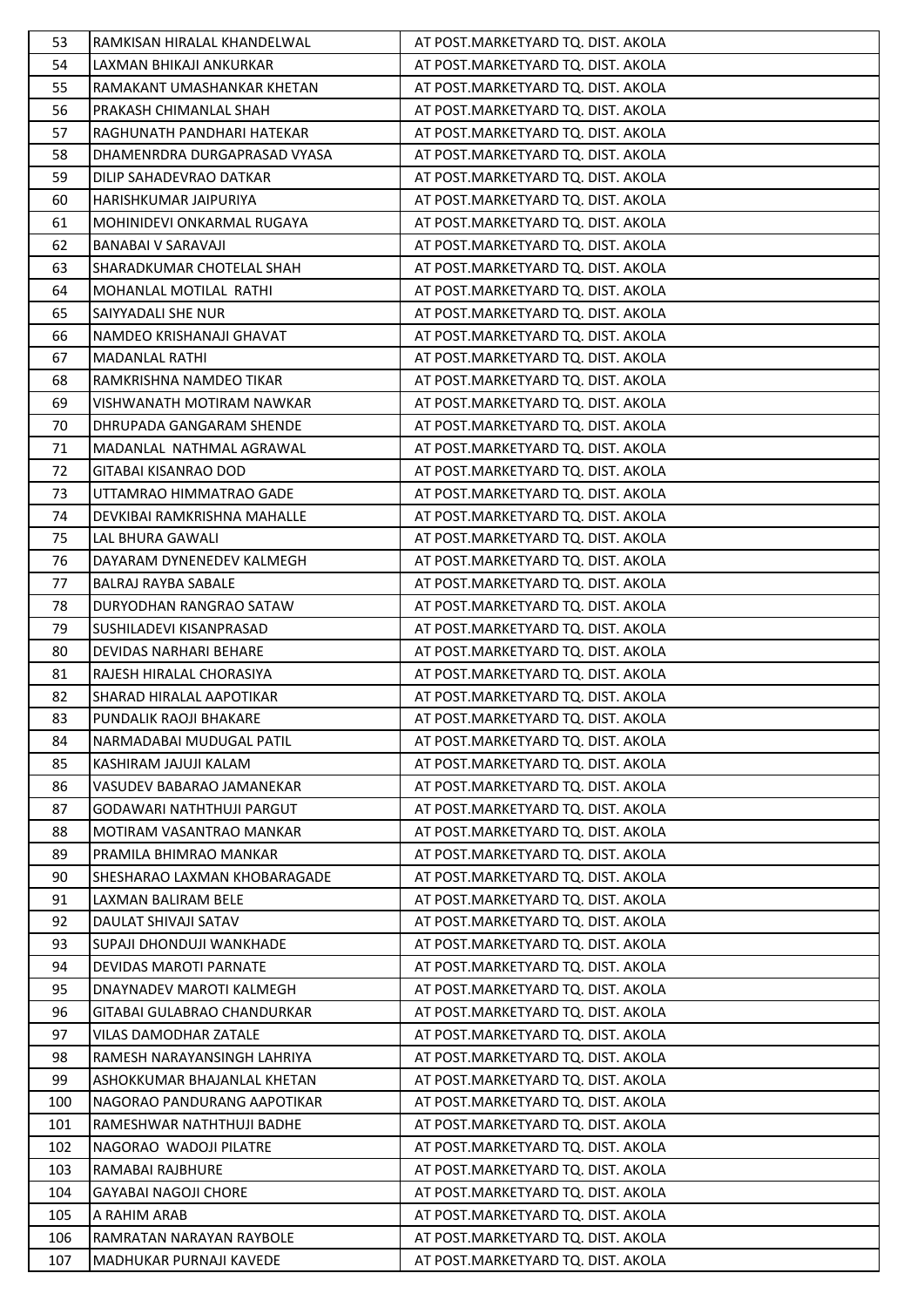| 108 | <b>VASUDEV PARNATE</b>          | AT POST.MARKETYARD TQ. DIST. AKOLA  |
|-----|---------------------------------|-------------------------------------|
| 109 | MOHAN G YEWALE                  | AT POST.MARKETYARD TQ. DIST. AKOLA  |
| 110 | SHANKAR UAKARDA GAIKAWAD        | AT POST.MARKETYARD TQ. DIST. AKOLA  |
| 111 | VILAS BHIKAJI AAPOTIKAR         | AT POST.MARKETYARD TQ. DIST. AKOLA  |
| 112 | DAYAL DASHARATH WAGHMARE        | AT POST.MARKETYARD TQ. DIST. AKOLA  |
| 113 | DAULAT KESHAV                   | AT POST.MARKETYARD TQ. DIST. AKOLA  |
| 114 | VISHVNATH MAROTI INGLE          | AT POST.MARKETYARD TQ. DIST. AKOLA  |
| 115 | <b>HUSEN KHA VAJIR KHA</b>      | AT POST.MARKETYARD TQ. DIST. AKOLA  |
| 116 | <b>HARI NARI CHOPADE</b>        | AT POST. MARKETYARD TQ. DIST. AKOLA |
| 117 | SUDHAKAR SADASHIV DESHMUKH      | AT POST. MARKETYARD TQ. DIST. AKOLA |
| 118 | SHRIHARI MADHUKARRAO SHIGARUP   | AT POST.MARKETYARD TQ. DIST. AKOLA  |
| 119 | SHANKUTALA SAHADEV KAUTHWAS     | AT POST.MARKETYARD TQ. DIST. AKOLA  |
| 120 | KHATIB KHA ROSAN KHA            | AT POST.MARKETYARD TQ. DIST. AKOLA  |
| 121 | UALKABAI SUDHIR KAREAKAR        | AT POST. MARKETYARD TQ. DIST. AKOLA |
| 122 | BALKRISHNA BHIKAJI BOPATE       | AT POST.MARKETYARD TQ. DIST. AKOLA  |
| 123 | <b>BASHIRAO DHANUJI JUMALE</b>  | AT POST.MARKETYARD TQ. DIST. AKOLA  |
| 124 | VISHWASRAO RAMRAO TALE          | AT POST.MARKETYARD TQ. DIST. AKOLA  |
| 125 | RADHABAI MAHADEO KADHANE        | AT POST.MARKETYARD TQ. DIST. AKOLA  |
| 126 | <b>BABARAO PUNDALIK GAWANDE</b> | AT POST.MARKETYARD TQ. DIST. AKOLA  |
| 127 | PANJABRAO BHAGAWANTRAO AAPOTIK  | AT POST.MARKETYARD TQ. DIST. AKOLA  |
| 128 | MAROTI SAKHARAM KALSAKAR        | AT POST.MARKETYARD TQ. DIST. AKOLA  |
| 129 | DAMODHAR HIRALAL RANE           | AT POST.MARKETYARD TQ. DIST. AKOLA  |
| 130 | SAHEBRAO BALIRAM DHONE          | AT POST.MARKETYARD TQ. DIST. AKOLA  |
| 131 | SUDHAKAR DEVIDAS TARALE         | AT POST.MARKETYARD TQ. DIST. AKOLA  |
| 132 | SAKHARAM JAYRAM INGLE           | AT POST.MARKETYARD TQ. DIST. AKOLA  |
| 133 | DYANANDEV SUPADAJI GHODESWAR    | AT POST.MARKETYARD TQ. DIST. AKOLA  |
| 134 | PRADIP RANGRAO DESHMUKH         | AT POST.MARKETYARD TQ. DIST. AKOLA  |
| 135 | <b>MAHADEV GANPAT KATHANE</b>   | AT POST.MARKETYARD TQ. DIST. AKOLA  |
| 136 | VISHWNATH RAGHUJI KALMEGHA      | AT POST.MARKETYARD TQ. DIST. AKOLA  |
| 137 | <b>BHAURAO BALIRAM BHISE</b>    | AT POST.MARKETYARD TQ. DIST. AKOLA  |
| 138 | <b>SHAVAN LAXMAN BELE</b>       | AT POST.MARKETYARD TQ. DIST. AKOLA  |
| 139 | LAXMIBAI BARIRRAO BHANDE        | AT POST.MARKETYARD TQ. DIST. AKOLA  |
| 140 | <b>MANIK SOMAJI INGLE</b>       | AT POST.MARKETYARD TQ. DIST. AKOLA  |
| 141 | SHAKUNTALA RAMKRISHANA BEHARE   | AT POST.MARKETYARD TQ. DIST. AKOLA  |
| 142 | RAJARAM MAROTI GOMASE           | AT POST. MARKETYARD TQ. DIST. AKOLA |
| 143 | SHRIKRUSHNA VASUDEV PACHPOR     | AT POST.MARKETYARD TQ. DIST. AKOLA  |
| 144 | ANJANA VASUDEV BUNDE            | AT POST.MARKETYARD TQ. DIST. AKOLA  |
| 145 | NAMDEO APPAJI KHADEKAR          | AT POST.MARKETYARD TQ. DIST. AKOLA  |
| 146 | SHANTILAL PRAMA GHAWAT          | AT POST.MARKETYARD TQ. DIST. AKOLA  |
| 147 | RAMDAS KISAN NAVGHARE           | AT POST.MARKETYARD TQ. DIST. AKOLA  |
| 148 | RAGHUNATH NAMDEV GHODE          | AT POST.MARKETYARD TQ. DIST. AKOLA  |
| 149 | AAVEDANI ISMAHIL                | AT POST.MARKETYARD TQ. DIST. AKOLA  |
| 150 | <b>GOWARDHAN RAMRAO ZATALE</b>  | AT POST.MARKETYARD TQ. DIST. AKOLA  |
| 151 | C M LACRAS                      | AT POST.MARKETYARD TQ. DIST. AKOLA  |
| 152 | <b>KRANTIDEVI R CHANDAK</b>     | AT POST.MARKETYARD TQ. DIST. AKOLA  |
| 153 | <b>BHIKAJI MUKUND GHODE</b>     | AT POST.MARKETYARD TQ. DIST. AKOLA  |
| 154 | UPARANI HIRALAL CHOURASIYA      | AT POST.MARKETYARD TQ. DIST. AKOLA  |
| 155 | <b>BHANUMATI NANAJI VIR</b>     | AT POST.MARKETYARD TQ. DIST. AKOLA  |
| 156 | PRAKASH GOPAL SHEREKAR          | AT POST.MARKETYARD TQ. DIST. AKOLA  |
| 157 | YAMIN MAHAMAD MOBIN MAHAMD      | AT POST.MARKETYARD TQ. DIST. AKOLA  |
| 158 | SHESHRAO PANDURANG BOKE         | AT POST.MARKETYARD TQ. DIST. AKOLA  |
| 159 | LAXMAN MOTIRAM INGLE            | AT POST.MARKETYARD TQ. DIST. AKOLA  |
| 160 | PURAN PUNDLIK AGHADTE           | AT POST.MARKETYARD TQ. DIST. AKOLA  |
| 161 | SANJAY LAXMAN MAHALLE           | AT POST.MARKETYARD TQ. DIST. AKOLA  |
| 162 | SIDU BABURO AADHE               | AT POST.MARKETYARD TQ. DIST. AKOLA  |
|     |                                 |                                     |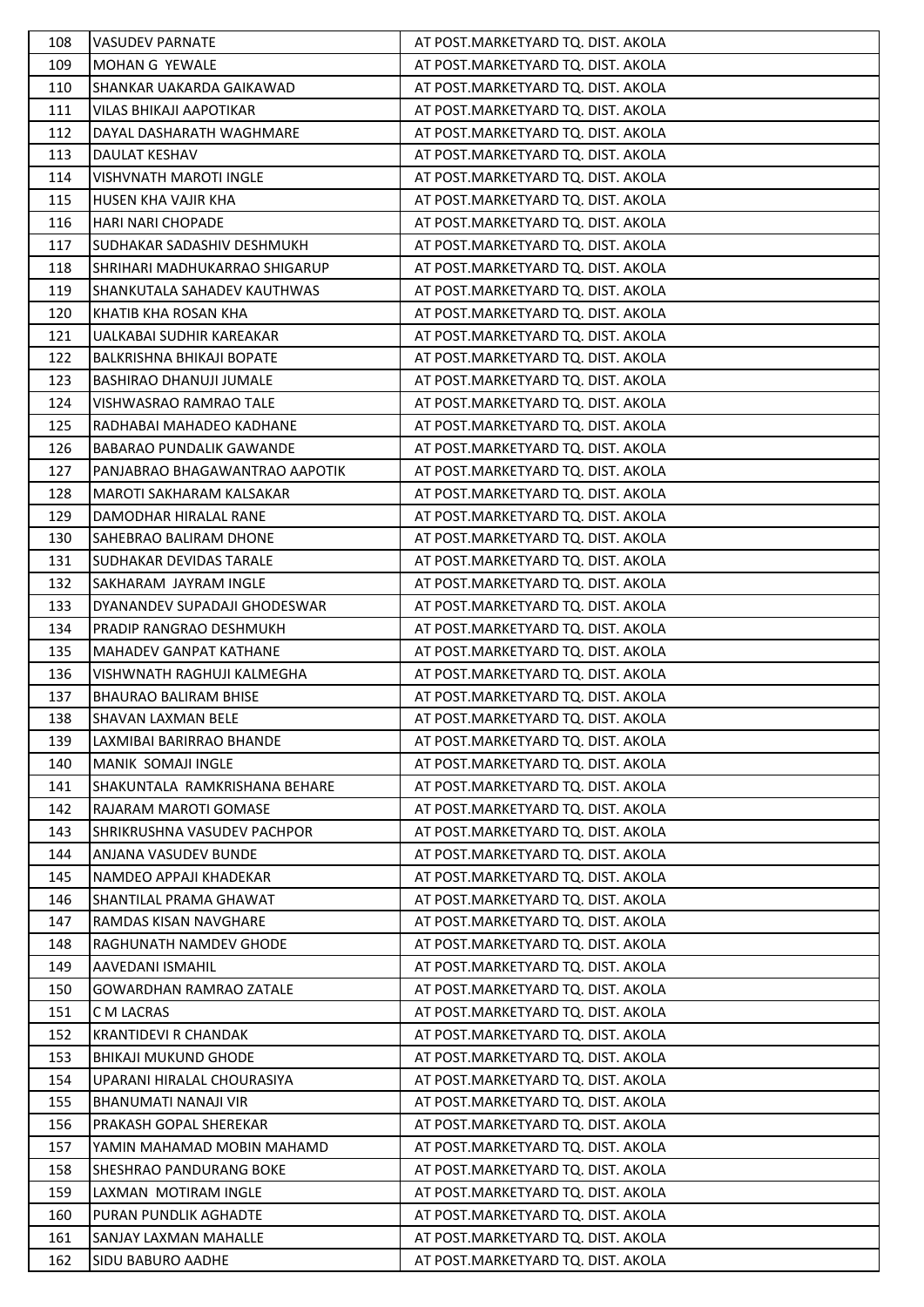| 163 | <b>GODUJI SAHADEV KHODKE</b>   | AT POST.MARKETYARD TQ. DIST. AKOLA      |
|-----|--------------------------------|-----------------------------------------|
| 164 | JAY HANUMAN SENDRIYA BACHAT GA | AT POST.MARKETYARD TQ. DIST. AKOLA      |
| 165 | PRABHULAL LAXMINARAYAN SHARMA  | AT POST.KAPAD BAJAR TQ. DIST. AKOLA     |
| 166 | PURUSHOTTAM MADANGOPAL RATHI   | AT POST.KAPAD BAJAR TQ. DIST. AKOLA     |
| 167 | PANCHAPHULABAI RAMDAS WANERE   | AT POST.KAPAD BAJAR TQ. DIST. AKOLA     |
| 168 | VASANT JAGDEVRAO ICHE          | AT POST.KAPAD BAJAR TQ. DIST. AKOLA     |
| 169 | DATTA SHRIRAM PARDHI           | AT POST.KAPAD BAJAR TQ. DIST. AKOLA     |
| 170 | PRAMILA BHIMARAO THORAT        | AT POST.KAPAD BAJAR TQ. DIST. AKOLA     |
| 171 | <b>GANPAT JANUJI DAMODAR</b>   | AT POST.KAPAD BAJAR TQ. DIST. AKOLA     |
| 172 | RAJESH RANGRAO DESHAMUKH       | AT POST.KAPAD BAJAR TQ. DIST. AKOLA     |
| 173 | BUSHARA FATEMA AMIRKHA         | AT POST.RAJESHWAR TQ. DIST. AKOLA       |
| 174 | <b>GAJANAN RAGHUJI TAMBADE</b> | AT POST.RAJESHWAR TQ. DIST. AKOLA       |
| 175 | BHIKABAI M BHINGNAT            | AT POST.RAJESHWAR TQ. DIST. AKOLA       |
| 176 | NANDA VIJAY SHEGOKAR           | AT POST.RAJESHWAR TQ. DIST. AKOLA       |
| 177 | RESHMA D HUSEN                 | AT POST.RAJESHWAR TQ. DIST. AKOLA       |
| 178 | MAINABAI YASHWANT KAMBLE       | AT POST.RAJESHWAR TQ. DIST. AKOLA       |
| 179 | MUNGILAL BAJORIYA VIDYALA AKOL | AT POST.ZP AKOLA TQ. DIST. AKOLA        |
| 180 | BHAURAO WAMANRAO BHATKAR       | AT POST.ZP AKOLA TQ. DIST. AKOLA        |
| 181 | SADASHIV KADTAJI SATAV         | AT POST.ZP AKOLA TQ. DIST. AKOLA        |
| 182 | DHIRA SUBHASH MOURYA           | AT POST.ZP AKOLA TQ. DIST. AKOLA        |
| 183 | <b>GANESH NAMDEV GHUGE</b>     | AT POST.ZP AKOLA TQ. DIST. AKOLA        |
| 184 | SURESH VITTHAL MURDUNGE        | AT POST.ZP AKOLA TQ. DIST. AKOLA        |
| 185 | RAMBHAU PANDHARI GAVAI         | AT POST.ZP AKOLA TQ. DIST. AKOLA        |
| 186 | PRABHAKAR MARTANDRAO PATHAK    | AT POST.ZP AKOLA TQ. DIST. AKOLA        |
| 187 | SANGITA VINAYAK INGLE          | AT POST.ZP AKOLA TQ. DIST. AKOLA        |
| 188 | DADARAO TUKARAM VASU           | AT POST.ZP AKOLA TQ. DIST. AKOLA        |
| 189 | REKHA JAYDEO KHOTRE            | AT POST.ZP AKOLA TQ. DIST. AKOLA        |
| 190 | SANJAY ANANDRAO ADAGALE        | AT POST.ZP AKOLA TQ. DIST. AKOLA        |
| 191 | YASHSHAVI SYAM SAHYATA MAHI    | AT POST.ZP AKOLA TQ. DIST. AKOLA        |
| 192 | SURESH JAGANNATH PATIL         | AT POST MAHILA BR AKOLA TQ. DIST. AKOLA |
| 193 | VARSHA ARVIND DESHMUKH         | AT POST MAHILA BR AKOLA TQ. DIST. AKOLA |
| 194 | CHDRASHEKHR BALRAM JAYPILLE    | AT POST MAHILA BR AKOLA TQ. DIST. AKOLA |
| 195 | KISANRAO MAHADEVRAO MAHLLE     | AT POST MAHILA BR AKOLA TQ. DIST. AKOLA |
| 196 | RASHTRA.SANT.TUKDOJI.MAHA.PURU | AT POST MAHILA BR AKOLA TQ. DIST. AKOLA |
| 197 | MADHUKARRAO MAHADEORAO KAKAD   | AT POST.KORPENAGAR TQ. DIST. AKOLA      |
| 198 | <b>D R PAWAR</b>               | AT POST.KORPENAGAR TQ. DIST. AKOLA      |
| 199 | SIMA AVINASH RAJVAIDYA         | AT POST.KORPENAGAR TQ. DIST. AKOLA      |
| 200 | SHASHIKANT NARAYAN SURVADE     | AT POST.KORPENAGAR TQ. DIST. AKOLA      |
| 201 | P K DESHMUKH                   | AT POST.DR.P.D.K.V TQ. DIST. AKOLA      |
| 202 | LAXMAN SHYAMRAO GHATOL         | AT POST.DR.P.D.K.V TQ. DIST. AKOLA      |
| 203 | DIPAK RAMJI DANGEWAR           | AT POST.DR.P.D.K.V TQ. DIST. AKOLA      |
| 204 | WASANTRAO MAROTI RAUDALE       | AT POST.DR.P.D.K.V TQ. DIST. AKOLA      |
| 205 | REKHA AMRUT NIMBALKAR          | AT POST.DABKI ROAD TQ. DIST. AKOLA      |
| 206 | H M Z P MORGAON BHAKRE         | AT POST.DABKI ROAD TQ. DIST. AKOLA      |
| 207 | <b>AMBADAS M RAUT</b>          | AT POST.TUKARAM CHAUK TQ. DIST. AKOLA   |
| 208 | BHAVANA SANJAY GABHANE         | AT POST.TUKARAM CHAUK TQ. DIST. AKOLA   |
| 209 | URMILA PADAMAKAR MISHRA        | AT POST.TUKARAM CHAUK TQ. DIST. AKOLA   |
| 210 | RAHUL DAMODAR SIRSAT           | AT POST.TUKARAM CHAUK TQ. DIST. AKOLA   |
| 211 | ANANT SHESHSHAHI VISHANU BHAGA | AT POST.BORGAON MANJU TQ. DIST. AKOLA   |
| 212 | <b>MAHADEV M SONONE</b>        | AT POST. BORGAON MANJU TQ. DIST. AKOLA  |
| 213 | PANDHARI MAHADEO LVHALE        | AT POST.BORGAON MANJU TQ. DIST. AKOLA   |
| 214 | NARMADABAI RAMBHAU KHODE       | AT POST.BORGAON MANJU TQ. DIST. AKOLA   |
| 215 | HARIDAS DASHRAT GAVAI          | AT POST.BORGAON MANJU TQ. DIST. AKOLA   |
| 216 | <b>SUKHADEV S KAITHVASH</b>    | AT POST.BORGAON MANJU TQ. DIST. AKOLA   |
| 217 | PANDURANG RAMCHANDRA DATE      | AT POST.BORGAON MANJU TQ. DIST. AKOLA   |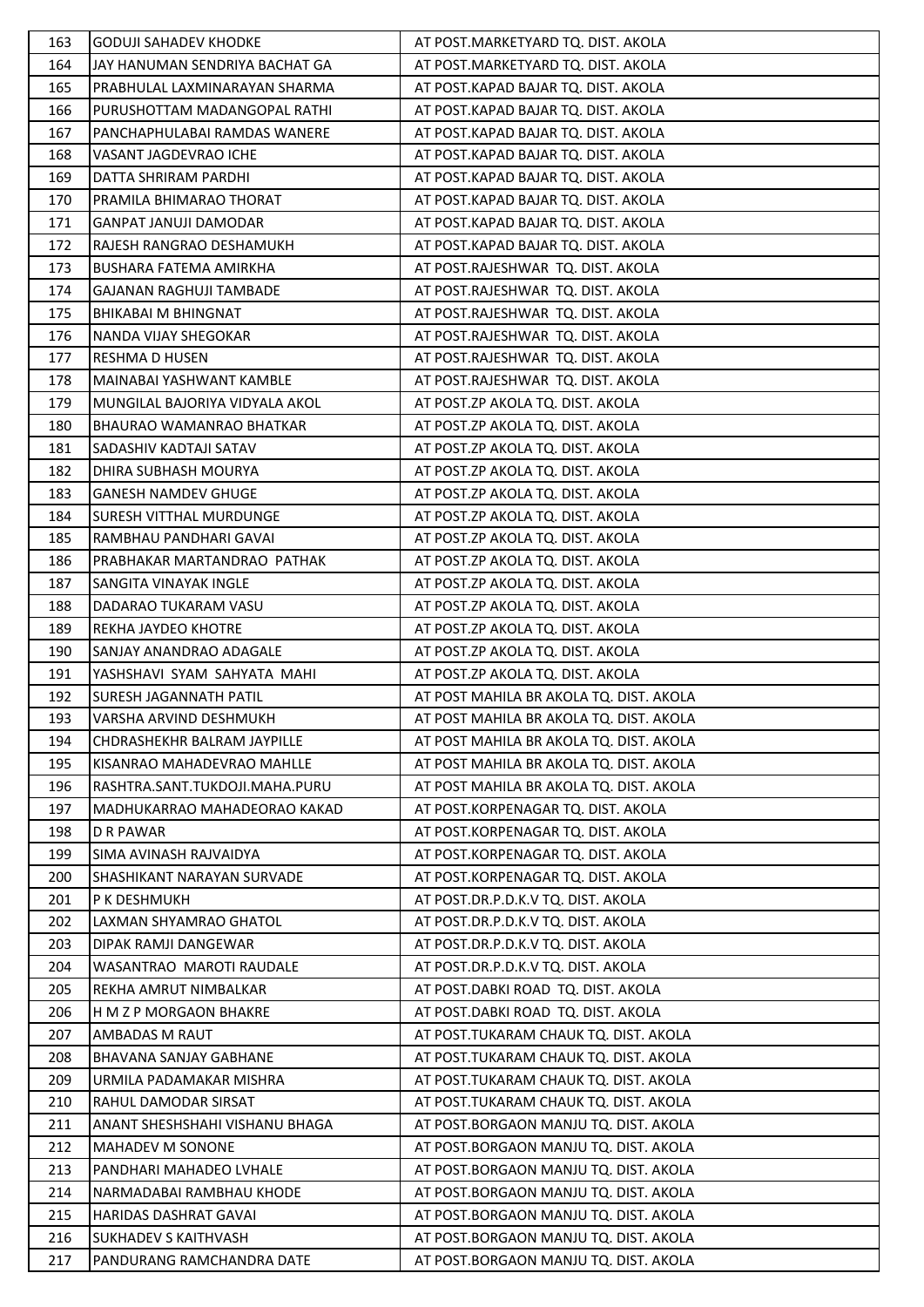| 218 | <b>SUMAN NAMDEV GAWAI</b>         | AT POST. BORGAON MANJU TQ. DIST. AKOLA |
|-----|-----------------------------------|----------------------------------------|
| 219 | DEVKA RAMDAS GAVALIKAR            | AT POST.BORGAON MANJU TQ. DIST. AKOLA  |
| 220 | <b>BEBI NAJUK INGALE</b>          | AT POST.BORGAON MANJU TQ. DIST. AKOLA  |
| 221 | <b>SUJATA NAJUK DANDI</b>         | AT POST.BORGAON MANJU TQ. DIST. AKOLA  |
| 222 | NURJABI SHAIKH AYYUB              | AT POST.BORGAON MANJU TQ. DIST. AKOLA  |
| 223 | NIRMALA PRABHAKAR NAGARE          | AT POST.BORGAON MANJU TQ. DIST. AKOLA  |
| 224 | KAMLA SADASHIVRAO BHAD            | AT POST.BORGAON MANJU TQ. DIST. AKOLA  |
| 225 | CHANDRAKALA RAMCHANDRA MANKAR     | AT POST.BORGAON MANJU TQ. DIST. AKOLA  |
| 226 | MANORAMA SADANAND SADASHIV        | AT POST.BORGAON MANJU TQ. DIST. AKOLA  |
| 227 | <b>GOPAL KISAN INGALE</b>         | AT POST.BORGAON MANJU TQ. DIST. AKOLA  |
| 228 | KAMLABAI MANIK SHINDE             | AT POST.BORGAON MANJU TQ. DIST. AKOLA  |
| 229 | <b>GOWORDHAN SHANKAR WANKHADE</b> | AT POST.BORGAON MANJU TQ. DIST. AKOLA  |
| 230 | SUMAN HARIDAS ASALMOL             | AT POST.BORGAON MANJU TQ. DIST. AKOLA  |
| 231 | BHAGARATHA MADHUKAR ATHAWALE      | AT POST.BORGAON MANJU TQ. DIST. AKOLA  |
| 232 | RAMCHANDRA TUKARAM UGALE          | AT POST.BORGAON MANJU TQ. DIST. AKOLA  |
| 233 | SUBHASH SHYAMRAO BODADE           | AT POST.BORGAON MANJU TQ. DIST. AKOLA  |
| 234 | JAMILABI M.FARUKH                 | AT POST.BORGAON MANJU TQ. DIST. AKOLA  |
| 235 | <b>SULA RAMDAS GAJABE</b>         | AT POST.BORGAON MANJU TQ. DIST. AKOLA  |
| 236 | SHAILA PARVIN MAHEBOOB KHAN       | AT POST.BORGAON MANJU TQ. DIST. AKOLA  |
| 237 | DAYARAM UKARDA DHANORAKAR         | AT POST.BORGAON MANJU TQ. DIST. AKOLA  |
| 238 | RENUKAMATA SWAYAN BACHATGAT       | AT POST.BORGAON MANJU TQ. DIST. AKOLA  |
| 239 | SWATI RUPRAO GAVANDE              | AT POST.PALSO BADHE TQ. DIST. AKOLA    |
| 240 | <b>SUNITA RAMDAS INGLE</b>        | AT POST.PALSO BADHE TQ. DIST. AKOLA    |
| 241 | LILA RAMDAS PACHPOR               | AT POST.PALSO BADHE TQ. DIST. AKOLA    |
| 242 | SHAHUBAI PUNDLIK THAKRE           | AT POST.MHAISANG TQ. DIST. AKOLA       |
| 243 | <b>SULOCHANA MOTIRAM SONTAKE</b>  | AT POST.MHAISANG TQ. DIST. AKOLA       |
| 244 | HARIBHAU RAMESHWAR BHAKRE         | AT POST.MHAISANG TQ. DIST. AKOLA       |
| 245 | MAHADEO RAMCHNDR DHANORKAR        | AT POST.MHAISANG TQ. DIST. AKOLA       |
| 246 | SHESHARAO D SOLANKE               | AT POST.MHAISANG TQ. DIST. AKOLA       |
| 247 | DAMODAR NANADUJI TAYADE           | AT POST.MHAISANG TQ. DIST. AKOLA       |
| 248 | GAJANAN DOULAT CHAVHAN            | AT POST.MHAISANG TQ. DIST. AKOLA       |
| 249 | SHE ISMAIL SHE VAHED              | AT POST.MHAISANG TQ. DIST. AKOLA       |
| 250 | VISHNU GANGADHAR PARADKAR         | AT POST.MHAISANG TQ. DIST. AKOLA       |
| 251 | SANTOSH KISANRAO GAVANDE          | AT POST.MHAISANG TQ. DIST. AKOLA       |
| 252 | UTTAM DAULAT INGLE                | AT POST.MHAISANG TQ. DIST. AKOLA       |
| 253 | PANDURANG SUDAM SAVLE             | AT POST.MHAISANG TQ. DIST. AKOLA       |
| 254 | ANAPURNA MARI DONGRE              | AT POST.MHAISANG TQ. DIST. AKOLA       |
| 255 | KAMLA BHIMRAO DONGRE              | AT POST.MHAISANG TQ. DIST. AKOLA       |
| 256 | <b>BABY BABARAO INGLE</b>         | AT POST.MHAISANG TQ. DIST. AKOLA       |
| 257 | VAMAN BHAGWAN DONGRE              | AT POST.MHAISANG TQ. DIST. AKOLA       |
| 258 | BAVLABAI TUKARAM KHARAT           | AT POST.MHAISANG TQ. DIST. AKOLA       |
| 259 | SHANTABAI MAHADEO CHAKRA N        | AT POST.MHAISANG TQ. DIST. AKOLA       |
| 260 | KISAN PHATUJI INGLE               | AT POST.MHAISANG TQ. DIST. AKOLA       |
| 261 | MAHADEO PURNAJI KAWANPURE         | AT POST.MHAISANG TQ. DIST. AKOLA       |
| 262 | MURALIDHAR WASUDEO RAJANKAR       | AT POST.MHAISANG TQ. DIST. AKOLA       |
| 263 | ASHTHVINAYAK SHG                  | AT POST.MHAISANG TQ. DIST. AKOLA       |
| 264 | SHRIRAM AGR EJENCY RAHIT          | AT POST.KANSHIVANI TQ. DIST. AKOLA     |
| 265 | <b>GANGABAI SHEKOJI TAYADE</b>    | AT POST.KANSHIVANI TQ. DIST. AKOLA     |
| 266 | JANARAV NAMADEV WANKHADE          | AT POST.KANSHIVANI TQ. DIST. AKOLA     |
| 267 | MOTIRAM UDEBHAN PANDE             | AT POST.KANSHIVANI TQ. DIST. AKOLA     |
| 268 | SUMANBAI SADASHIV BHAGINAKAR      | AT POST.KANSHIVANI TQ. DIST. AKOLA     |
| 269 | DINKAR BHAURAO PORE               | AT POST.KANSHIVANI TQ. DIST. AKOLA     |
| 270 | SHYAMRAO YASHVANTA AHIR           | AT POST.KANSHIVANI TQ. DIST. AKOLA     |
| 271 | AVINASH GOVARDHAN MOHADE          | AT POST.KANSHIVANI TQ. DIST. AKOLA     |
| 272 | VITTHAL DATTUJI HALWANE           | AT POST.GANDHIGRAM TQ. DIST. AKOLA     |
|     |                                   |                                        |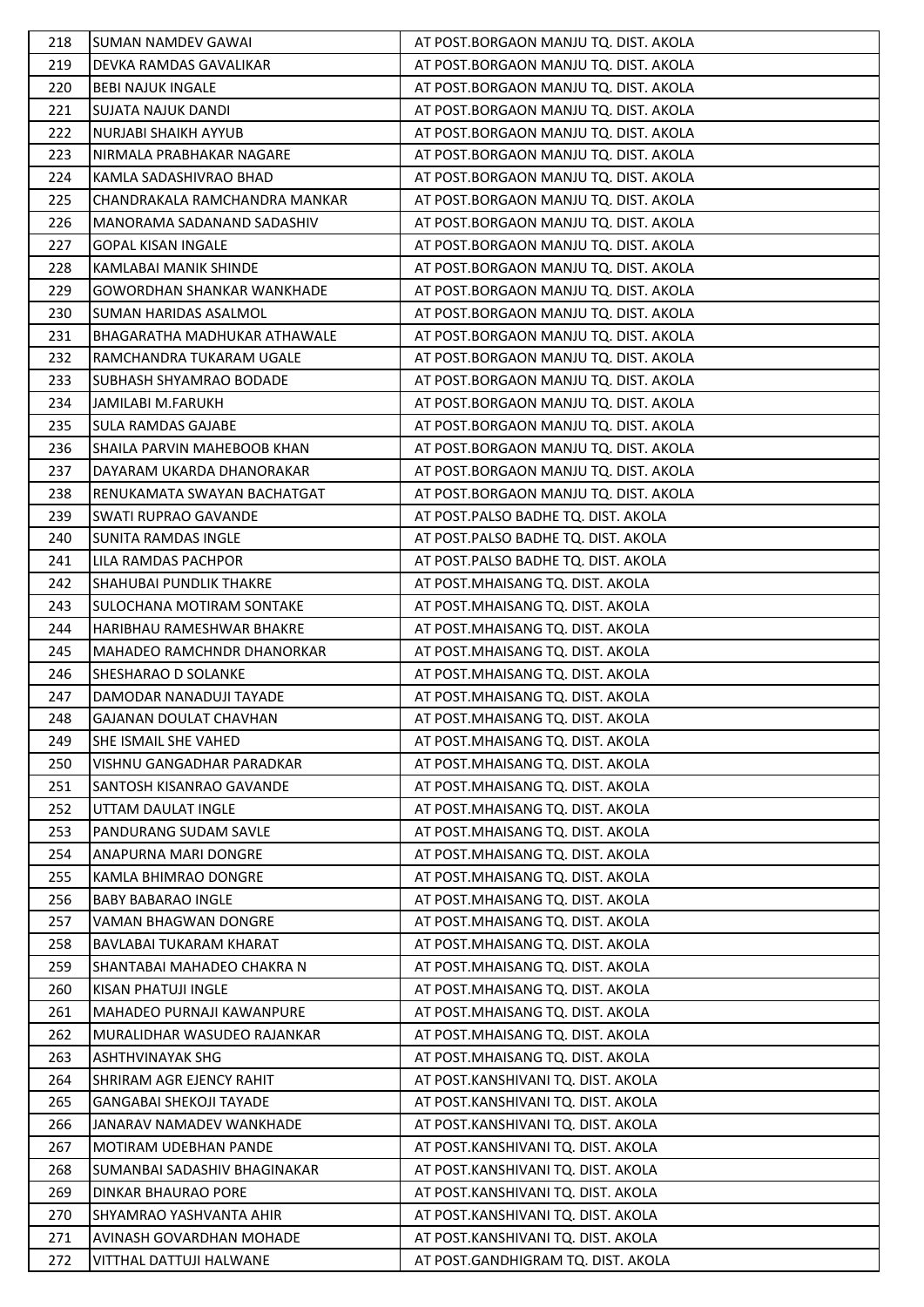| 273 | <b>BHIKABAI SWRAWAN DHAWALE</b> | AT POST.GANDHIGRAM TQ. DIST. AKOLA     |
|-----|---------------------------------|----------------------------------------|
| 274 | RAJESH BALSLIL SHARMA           | AT POST.CHIKHALGAON TQ. DIST. AKOLA    |
| 275 | <b>MANGALA BRAMHADEO LONKAR</b> | AT POST.CHIKHALGAON TQ. DIST. AKOLA    |
| 276 | USHA L METKAR                   | AT POST.CHIKHALGAON TQ. DIST. AKOLA    |
| 277 | JAGDEO M SABE                   | AT POST.CHIKHALGAON TQ. DIST. AKOLA    |
| 278 | SHREERAM JANUJI GHORAD          | AT POST.CHIKHALGAON TQ. DIST. AKOLA    |
| 279 | RAMKRUSHNA K SARAP              | AT POST.CHIKHALGAON TQ. DIST. AKOLA    |
| 280 | RAMDAS SONAJI THAKRE            | AT POST.CHIKHALGAON TQ. DIST. AKOLA    |
| 281 | SUNITA ANANDRAO SHENDE          | AT POST.CHIKHALGAON TQ. DIST. AKOLA    |
| 282 | VITHAL J INGALE                 | AT POST.CHIKHALGAON TQ. DIST. AKOLA    |
| 283 | DILIP M ANDHARE                 | AT POST.CHIKHALGAON TQ. DIST. AKOLA    |
| 284 | KHUSHAL SAMPAT METKAR           | AT POST.CHIKHALGAON TQ. DIST. AKOLA    |
| 285 | MA ADISHAKTI SHG CHIKHALGAON    | AT POST.CHIKHALGAON TQ. DIST. AKOLA    |
| 286 | SUKHADEV SURYAJI ATHWALE        | AT POST.DAHIHANDA TQ. DIST. AKOLA      |
| 287 | ANJANA DEVIDAS PATKAR           | AT POST.DAHIHANDA TQ. DIST. AKOLA      |
| 288 | RAIBHA GANU UGLE                | AT POST.DAHIHANDA TQ. DIST. AKOLA      |
| 289 | DEVIKISAN LAXMAN RANE           | AT POST.DAHIHANDA TQ. DIST. AKOLA      |
| 290 | MAINABAI ARUN AATHWALE          | AT POST.DAHIHANDA TQ. DIST. AKOLA      |
| 291 | RABIYABI SK AABED               | AT POST.DAHIHANDA TQ. DIST. AKOLA      |
| 292 | <b>INDUBAI KASHINATH LAD</b>    | AT POST.DAHIHANDA TQ. DIST. AKOLA      |
| 293 | SHAIKH AJAZ SHAIKH BISMILLA     | AT POST.DAHIHANDA TQ. DIST. AKOLA      |
| 294 | WANDANA VINODA SIRSAT           | AT POST.DAHIHANDA TQ. DIST. AKOLA      |
| 295 | PISABAI SRIKRUSHAN KHODAKE      | AT POST.DAHIHANDA TQ. DIST. AKOLA      |
| 296 | SHASHIKALA DAMODAR TAYDE        | AT POST.PATUR NANDAPUR TQ. DIST. AKOLA |
| 297 | <b>GODAWARI BALIRAM SHIRALE</b> | AT POST.KURANKHED TQ. DIST. AKOLA      |
| 298 | KOKILA DADARAO DESHMUKH         | AT POST.KURANKHED TQ. DIST. AKOLA      |
| 299 | RAKHUMBAI L INGLE               | AT POST.KURANKHED TQ. DIST. AKOLA      |
| 300 | SHIVSHANKAR V. DAHAKE           | AT POST.KURANKHED TQ. DIST. AKOLA      |
| 301 | KARUNUJI P. PANDIT              | AT POST.KURANKHED TQ. DIST. AKOLA      |
| 302 | SADASHIV P. PANDIT              | AT POST.KURANKHED TQ. DIST. AKOLA      |
| 303 | VAZIRABI S. ESAMAIL             | AT POST.KURANKHED TQ. DIST. AKOLA      |
| 304 | PARVATI S PANDIT                | AT POST.KURANKHED TQ. DIST. AKOLA      |
| 305 | SAMPAT S. SHIRALE               | AT POST.KURANKHED TQ. DIST. AKOLA      |
| 306 | <b>DURGABAI S. SAGNE</b>        | AT POST.KURANKHED TQ. DIST. AKOLA      |
| 307 | MOTIRAM B. GAWAI                | AT POST.KURANKHED TQ. DIST. AKOLA      |
| 308 | DEVATABAI D. TAYADE             | AT POST.KURANKHED TQ. DIST. AKOLA      |
| 309 | PURNAJI G. KHEDKAR              | AT POST.KURANKHED TQ. DIST. AKOLA      |
| 310 | PRAMODINI SARGADHAR LAGHURKAR   | AT POST.KURANKHED TQ. DIST. AKOLA      |
| 311 | PRADNYASHIL KARUNA GAT          | AT POST.KURANKHED TQ. DIST. AKOLA      |
| 312 | <b>BALIRAJ SHETAKARI MANDAL</b> | AT POST.KURANKHED TQ. DIST. AKOLA      |
| 313 | KAMALA LAXMAN BAKLHADE          | AT POST.GOREGAON TQ. DIST. AKOLA       |
| 314 | <b>GANESH L LAKHE</b>           | AT POST.UMARI TQ. DIST. AKOLA          |
| 315 | MAHADEV RAMRAO DANDALE          | AT POST.UMARI TQ. DIST. AKOLA          |
| 316 | SHRIRAM TULSIRAM KALE           | AT POST.UMARI TQ. DIST. AKOLA          |
| 317 | <b>GAJANAN UTTAM ARBAT</b>      | AT POST.UMARI TQ. DIST. AKOLA          |
| 318 | JAYWANTABAI RAMBHAU PALASPAGAR  | AT POST.UMARI TQ. DIST. AKOLA          |
| 319 | PRAVIN D WANARE                 | AT POST.UMARI TQ. DIST. AKOLA          |
| 320 | KRUSHANRAO GOVINDRAO GITE       | AT POST.UMARI TQ. DIST. AKOLA          |
| 321 | PRAMILA UTTAMRAO HOVALE         | AT POST.UMARI TQ. DIST. AKOLA          |
| 322 | ANITA SHANKARSA MANDWALE        | AT POST.UMARI TQ. DIST. AKOLA          |
| 323 | SK.LIYAKAT SK.KASAM             | AT POST.UMARI TQ. DIST. AKOLA          |
| 324 | SUSHILA MANIK KHANDARE          | AT POST.UMARI TQ. DIST. AKOLA          |
| 325 | SANGITA RAMESH RAUT             | AT POST.UMARI TQ. DIST. AKOLA          |
| 326 | SULOCHANA B. CHAUDHARI          | AT POST.KHADKI TQ. DIST. AKOLA         |
| 327 | DIGAMBAR MAHADEV NILKHAN        | AT POST.KHADKI TQ. DIST. AKOLA         |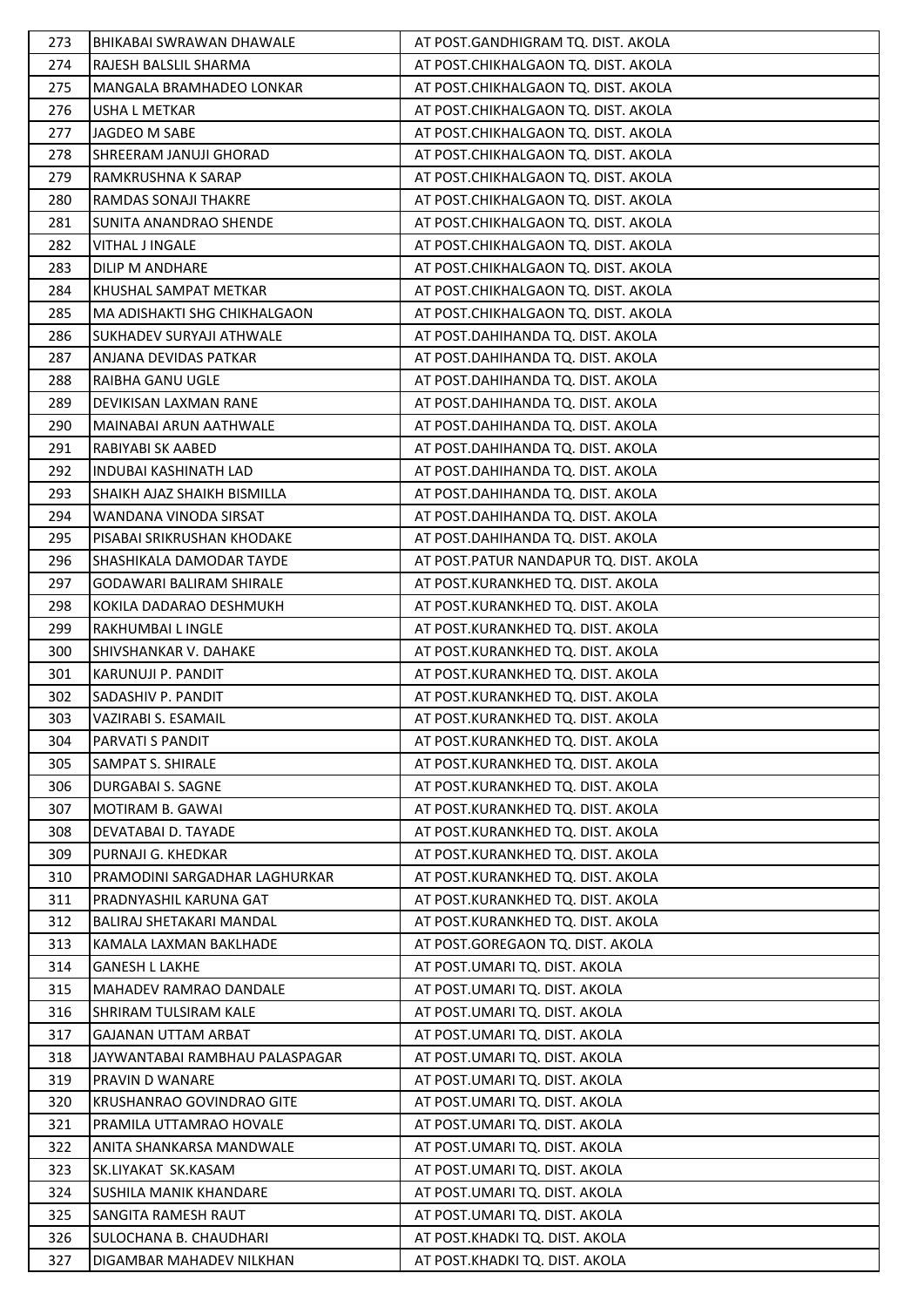| 328 | VANITA SANJAY CAURIPAGAR              | AT POST.KHADKI TQ. DIST. AKOLA                 |
|-----|---------------------------------------|------------------------------------------------|
| 329 | KIRTIKUMAR MAHADEVRAO SAMRAT          | AT POST.KHADKI TQ. DIST. AKOLA                 |
| 330 | BHIMRAO PANDURANG DHUMALE             | AT POST.KHADKI TQ. DIST. AKOLA                 |
| 331 | DAGDU KASHINATH INGLE                 | AT POST.KHADKI TQ. DIST. AKOLA                 |
| 332 | SUMANBAI NARAYAN KHIREKAR             | AT POST.KHADKI TQ. DIST. AKOLA                 |
| 333 | <b>SWA GAJENDRA GAWANDE BAHUDESHI</b> | AT POST.RANPISE NAGAR TQ. DIST. AKOLA          |
| 334 | HEMANT SAHDEORAO HIWARALE             | AT POST.RANPISE NAGAR TQ. DIST. AKOLA          |
| 335 | SAU SHAILAJA ASHOK GAVHALE            | AT POST.RANPISE NAGAR TQ. DIST. AKOLA          |
| 336 | VIJAY VISHWANATH JADHAV               | AT POST.AGAR TQ. DIST. AKOLA                   |
| 337 | SHIVAJI NANDU PAKHARE                 | AT POST.AGAR TQ. DIST. AKOLA                   |
| 338 | SHANKAR UKARDA AVACHAR                | AT POST.AGAR TQ. DIST. AKOLA                   |
| 339 | <b>GAYABAI JAGDEO BHISE</b>           | AT POST.AGAR TQ. DIST. AKOLA                   |
| 340 | JANGLU DAULAT TELGOTE                 | AT POST.AGAR TQ. DIST. AKOLA                   |
| 341 | INDUBAI PRALHAD KHANDERAO             | AT POST.AGAR TQ. DIST. AKOLA                   |
| 342 | DNYANDEV MOTIRAM BUDHA                | AT POST.AGAR TQ. DIST. AKOLA                   |
| 343 | NISHANTA SUBHAS SANGALE               | AT POST.AGAR TQ. DIST. AKOLA                   |
| 344 | MILIND SHIVDAS TAYDE.                 | AT POST.RATANLAL PLOT TQ. DIST. AKOLA          |
| 345 | SHRIKISAN RAMDULARE BAYRISAL          | AT POST.RATANLAL PLOT TQ. DIST. AKOLA          |
| 346 | MAHADEO LAXMANRAO GUJRE               | AT POST.RATANLAL PLOT TQ. DIST. AKOLA          |
| 347 | B.S.WANKHADE .                        | AT POST.RATANLAL PLOT TQ. DIST. AKOLA          |
| 348 | NAGORAO KISAN PAMPALKAR               | AT POST.RATANLAL PLOT TQ. DIST. AKOLA          |
| 349 | <b>GOPAL SUKHDEO SURADKAR</b>         | AT POST.RATANLAL PLOT TQ. DIST. AKOLA          |
| 350 | YOGESH PANDURANA KAWARE               | AT POST.RATANLAL PLOT TQ. DIST. AKOLA          |
| 351 | PANJABRAO GULABRAO UKE                | AT POST.RATANLAL PLOT TQ. DIST. AKOLA          |
| 352 | RAHUL RAMESH HINGANKAR                | AT POST.RATANLAL PLOT TQ. DIST. AKOLA          |
| 353 | ANURADHA RAHUL HINGANKAR              | AT POST.RATANLAL PLOT TQ. DIST. AKOLA          |
| 354 | SUNDARA SAKHARAM DEVKAR               | AT POST.BARSHITAKLI TQ.BARSHITAKLI DIST. AKOLA |
| 355 | ARVID SHANTILAL KARAVADIYA            | AT POST.BARSHITAKLI TQ.BARSHITAKLI DIST. AKOLA |
| 356 | SAMADHAN TULASHIRAM FUKAMARE          | AT POST.BARSHITAKLI TQ.BARSHITAKLI DIST. AKOLA |
| 357 | NAMDEV GEMA JADAV                     | AT POST.BARSHITAKLI TQ.BARSHITAKLI DIST. AKOLA |
| 358 | KAYALASH LKHUJI JADHAV                | AT POST.BARSHITAKLI TQ.BARSHITAKLI DIST. AKOLA |
| 359 | AJAB NARAYAN INGLE                    | AT POST.BARSHITAKLI TQ.BARSHITAKLI DIST. AKOLA |
| 360 | SHAKILA BEGAM MUNSIK ULLAKHAN         | AT POST.BARSHITAKLI TQ.BARSHITAKLI DIST. AKOLA |
| 361 | MOTIRAM DEVIDAS TAYADE                | AT POST.BARSHITAKLI TQ.BARSHITAKLI DIST. AKOLA |
| 362 | <b>ANIL WAMAN SIRSAT</b>              | AT POST.BARSHITAKLI TO.BARSHITAKLI DIST. AKOLA |
| 363 | SINDHUBAI MANIKRAO LONDE              | AT POST.BARSHITAKLI TQ.BARSHITAKLI DIST. AKOLA |
| 364 | JAMIR AMEDKHA                         | AT POST.BARSHITAKLI TQ.BARSHITAKLI DIST. AKOLA |
| 365 | YASHWANT SHET. SW.SAH.BA.GAT          | AT POST.BARSHITAKLI TQ.BARSHITAKLI DIST. AKOLA |
| 366 | GAJANANM.S.S.S.B.G.KAJALESHWAR        | AT POST.BARSHITAKLI TQ.BARSHITAKLI DIST. AKOLA |
| 367 | GAJANANMAHA.SW.SAH.BA.GATBATA.        | AT POST.BARSHITAKLI TQ.BARSHITAKLI DIST. AKOLA |
| 368 | RAMESHWAR A MOHE                      | AT POST.PINJAR TQ.BARSHITAKLI DIST. AKOLA      |
| 369 | DEGAMBAR B THAKULAKAR                 | AT POST.PINJAR TQ.BARSHITAKLI DIST. AKOLA      |
| 370 | <b>MAHADEV SURYABHAN KHADSE</b>       | AT POST.PINJAR TQ.BARSHITAKLI DIST. AKOLA      |
| 371 | TANABAI RAMRAO AVATALE                | AT POST.PINJAR TQ.BARSHITAKLI DIST. AKOLA      |
| 372 | <b>SANTOSH PRABHAKERRAO GAWANDE</b>   | AT POST.PINJAR TQ.BARSHITAKLI DIST. AKOLA      |
| 373 | NANDA DURYODHAN KHANDARE              | AT POST.PINJAR TQ.BARSHITAKLI DIST. AKOLA      |
| 374 | ANNAPURNA BHIMRAO PAWAR               | AT POST.PINJAR TQ.BARSHITAKLI DIST. AKOLA      |
| 375 | KISAN GOVIND GHIRE                    | AT POST.PINJAR TQ.BARSHITAKLI DIST. AKOLA      |
|     | RAMESH MOTIRAM PALDHANE               | AT POST.PINJAR TQ.BARSHITAKLI DIST. AKOLA      |
| 376 |                                       |                                                |
| 377 | SURESH MOTIRAM PALDHANE               | AT POST.PINJAR TQ.BARSHITAKLI DIST. AKOLA      |
| 378 | MAA VAISHNAVI MAHILA BACHAT GA        | AT POST.PINJAR TQ.BARSHITAKLI DIST. AKOLA      |
| 379 | LILABAI D SOLANKE                     | AT POST.MAHAN TQ.BARSHITAKLI DIST. AKOLA       |
| 380 | SAVITA DIPAK SHIRSAT                  | AT POST.MAHAN TQ.BARSHITAKLI DIST. AKOLA       |
| 381 | <b>RANJANA P DAKHORE</b>              | AT POST.MAHAN TQ.BARSHITAKLI DIST. AKOLA       |
| 382 | <b>SWAPNA S JANORKAR</b>              | AT POST.MAHAN TQ.BARSHITAKLI DIST. AKOLA       |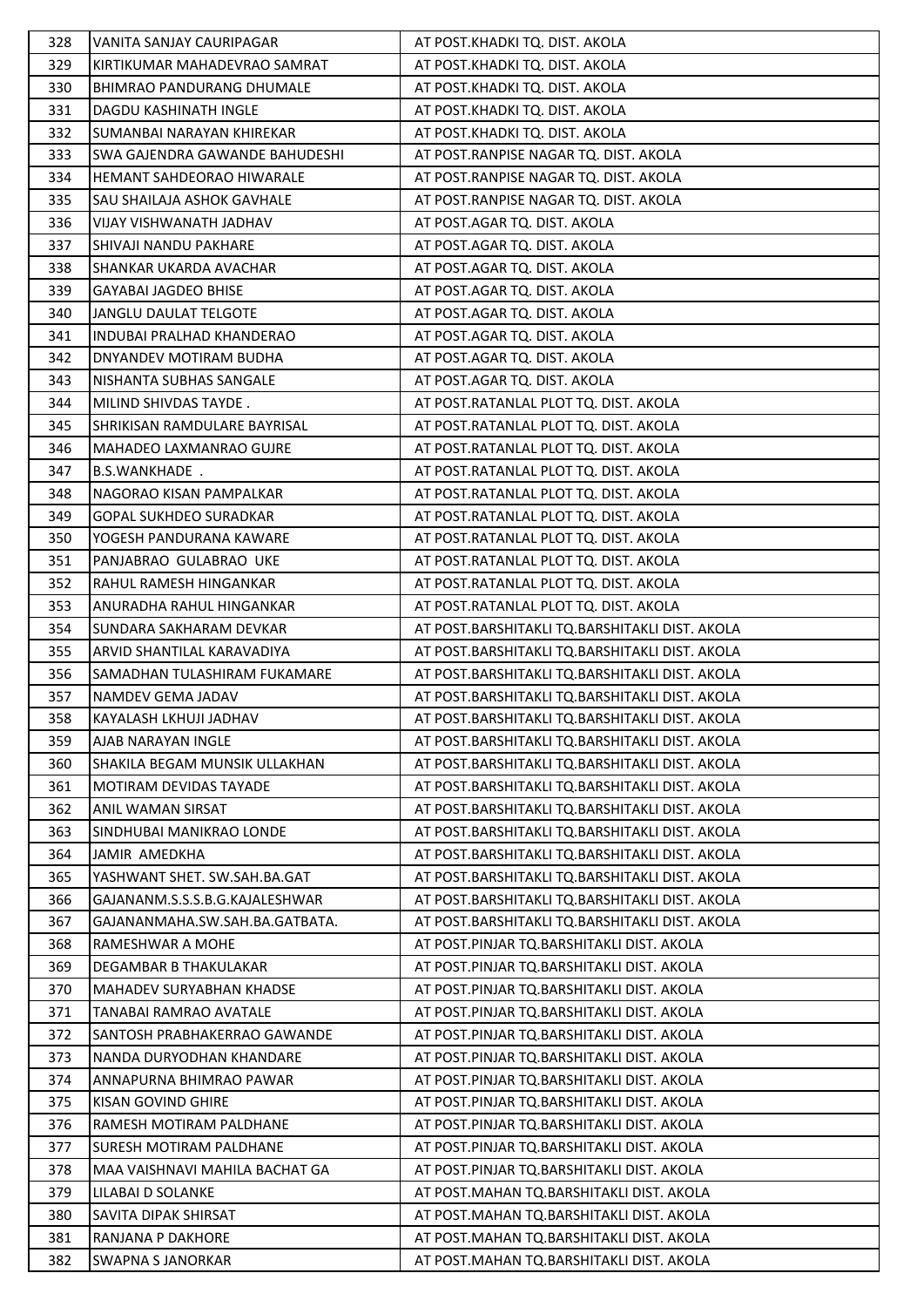| 383        | <b>SUREKHA R RATHOD</b>                                       | AT POST.MAHAN TQ.BARSHITAKLI DIST. AKOLA                                       |
|------------|---------------------------------------------------------------|--------------------------------------------------------------------------------|
| 384        | SABIYA BI A SIRAJUDDIN                                        | AT POST.MAHAN TQ.BARSHITAKLI DIST. AKOLA                                       |
| 385        | GAJANAN LAXAMAN DHONGDE                                       | AT POST.MAHAN TQ.BARSHITAKLI DIST. AKOLA                                       |
| 386        | <b>BHIMRAO GANPAT DANDI</b>                                   | AT POST.MAHAN TQ.BARSHITAKLI DIST. AKOLA                                       |
| 387        | SAHEBRAO GOVIND TAYADE                                        | AT POST.MAHAN TQ.BARSHITAKLI DIST. AKOLA                                       |
| 388        | <b>GOVINDA MOTIRAM LOKHANDE</b>                               | AT POST.MAHAN TQ.BARSHITAKLI DIST. AKOLA                                       |
| 389        | LALITA ANIL INGOLE                                            | AT POST.MAHAN TQ.BARSHITAKLI DIST. AKOLA                                       |
| 390        | DEVKABAI SONAGI DAKHORE                                       | AT POST.MAHAN TQ.BARSHITAKLI DIST. AKOLA                                       |
| 391        | SACHIV GRAM P                                                 | AT POST.MAHAN TQ.BARSHITAKLI DIST. AKOLA                                       |
| 392        | CHAPRASHI/SACHIV GRAM P SAR                                   | AT POST.MAHAN TQ.BARSHITAKLI DIST. AKOLA                                       |
| 393        | SAVITRAYBAI FULE MAHILA B GAT                                 | AT POST.MAHAN TQ.BARSHITAKLI DIST. AKOLA                                       |
| 394        | JAY MUNGSAJI MAULI MAHILA SG V                                | AT POST.MAHAN TQ.BARSHITAKLI DIST. AKOLA                                       |
| 395        | YOGITA GAJANAN JADHAV                                         | AT POST.KANHERI SARAP TQ.BARSHITAKLI DIST. AKOLA                               |
| 396        | RADHABAI MAROTI GHONGADE                                      | AT POST.DHABA TQ.BARSHITAKLI DIST. AKOLA                                       |
| 397        | PANDURANG DAGADU BHODANE                                      | AT POST.DHABA TQ.BARSHITAKLI DIST. AKOLA                                       |
| 398        | <b>BHAGWAN PANDURANG BHONDANE</b>                             | AT POST.DHABA TQ.BARSHITAKLI DIST. AKOLA                                       |
| 399        | ANUSAYA MOTIRAM CHEDE                                         | AT POST.DHABA TQ.BARSHITAKLI DIST. AKOLA                                       |
| 400        | RAMDAS SAKHARAM KARVATE                                       | AT POST.DHABA TQ.BARSHITAKLI DIST. AKOLA                                       |
| 401        | GAJANAN UKARDA SARAP                                          | AT POST.DHABA TQ.BARSHITAKLI DIST. AKOLA                                       |
| 402        | <b>GAUTAM MOTIRAM SARKATE</b>                                 | AT POST.DHABA TQ.BARSHITAKLI DIST. AKOLA                                       |
| 403        | NARNALA PRISAR BIJ UTP SOC.                                   | AT POST.AKOT MAIN TQ.AKOT DIST. AKOLA                                          |
| 404        | HARIBHAU LAXMAN BERAD                                         | AT POST.AKOT MAIN TQ.AKOT DIST. AKOLA                                          |
| 405        | ASADULHAKHA MANUULHAKHA                                       | AT POST.AKOT MAIN TQ.AKOT DIST. AKOLA                                          |
| 406        | SHARADKUMAR SHRIKISAN JAYASWAL                                | AT POST.AKOT MAIN TQ.AKOT DIST. AKOLA                                          |
| 407        | SHALIKRAM KISAN HIRPURKAR                                     | AT POST.AKOT MAIN TQ.AKOT DIST. AKOLA                                          |
| 408        | GANESH HARIBHAU NARE                                          | AT POST.AKOT MAIN TQ.AKOT DIST. AKOLA                                          |
| 409        |                                                               |                                                                                |
|            | GANESH RAMRAO DHANOKAR<br>SANJAY TUKARAM DHARME               | AT POST.AKOT MAIN TQ.AKOT DIST. AKOLA                                          |
| 410        |                                                               | AT POST.AKOT MAIN TQ.AKOT DIST. AKOLA                                          |
| 411        | SUNADA NAGESH EANGALE                                         | AT POST.AKOT MAIN TQ.AKOT DIST. AKOLA<br>AT POST.AKOT MAIN TQ.AKOT DIST. AKOLA |
| 412        | VITTHAL GANAJI NEMADE                                         |                                                                                |
| 413<br>414 | <b>SIVRAM BHAGVAN MOHOKAR</b><br>KUDARATALI AMAJATALI         | AT POST.AKOT MAIN TQ.AKOT DIST. AKOLA<br>AT POST.AKOT MAIN TQ.AKOT DIST. AKOLA |
|            |                                                               | AT POST. AKOT MAIN TO. AKOT DIST. AKOLA                                        |
| 415        | <b>SUNIL RAMESH SHELKE</b><br><b>LEELABAI BHAVLING RATHOD</b> | AT POST. AKOT MAIN TO. AKOT DIST. AKOLA                                        |
| 416        |                                                               |                                                                                |
| 417        | HARISHCHANDRA PRALHAD MAPARI                                  | AT POST. AKOT MAIN TO. AKOT DIST. AKOLA                                        |
| 418        | JAYDEV NATTHUJI KOKATE                                        | AT POST.AKOT MAIN TQ.AKOT DIST. AKOLA                                          |
| 419        | SNEHA VIJAY ADOLKAR                                           | AT POST.AKOT MAIN TQ.AKOT DIST. AKOLA                                          |
| 420        | <b>SSA MPSP RAJURA G.</b>                                     | AT POST.AKOT MAIN TQ.AKOT DIST. AKOLA                                          |
| 421        | TUKDOJIMAH.MAH.SAMU.GAT1PANAJ                                 | AT POST. AKOT MAIN TO AKOT DIST. AKOLA                                         |
| 422        | MANOJ AJNSHIJA                                                | AT POST.AKOT CITY TQ.AKOT DIST. AKOLA                                          |
| 423        | LAXIMI ARJUN RANDE                                            | AT POST.AKOT CITY TQ.AKOT DIST. AKOLA                                          |
| 424        | SUWARNA SHARAD MAHALE                                         | AT POST. AKOT CITY TO. AKOT DIST. AKOLA                                        |
| 425        | ATMARAM VITHOBA TANPURE                                       | AT POST. AKOT CITY TQ. AKOT DIST. AKOLA                                        |
| 426        | SY MUBSTHIR ALI SY ALI                                        | AT POST. AKOT CITY TO. AKOT DIST. AKOLA                                        |
| 427        | TRIRATNA M S S B G AKOT                                       | AT POST. AKOT CITY TO. AKOT DIST. AKOLA                                        |
| 428        | REKHA GAJANAN INGALE                                          | AT POST. AKOT NARSHING MANDIR TO AKOT DIST. AKOLA                              |
| 429        | <b>JYOTI VASANT MULE</b>                                      | AT POST. AKOT NARSHING MANDIR TQ. AKOT DIST. AKOLA                             |
| 430        | <b>ARTI VINOD JOSHI</b>                                       | AT POST.AKOT NARSHING MANDIR TQ.AKOT DIST. AKOLA                               |
| 431        | NILESH SURESH CHAPARWAL                                       | AT POST. AKOT NARSHING MANDIR TO AKOT DIST. AKOLA                              |
| 432        | UMESH MADHUKAR AKOTKAR                                        | AT POST. AKOT NARSHING MANDIR TO. AKOT DIST. AKOLA                             |
| 433        | VIMALBAI RAMESH LAHANE                                        | AT POST. AKOT NARSHING MANDIR TQ. AKOT DIST. AKOLA                             |
| 434        | <b>VISHAL RAMDAS NATHE</b>                                    | AT POST. AKOT NARSHING MANDIR TO AKOT DIST. AKOLA                              |
| 435        | RAJESH NAMDEV PAWAR                                           | AT POST. AKOT NARSHING MANDIR TO. AKOT DIST. AKOLA                             |
| 436        | PRASNNKUMAR WAMNRAW OIMBE                                     | AT POST. AKOT NARSHING MANDIR TQ. AKOT DIST. AKOLA                             |
| 437        | SAMTA BACHAT GAT                                              | AT POST. AKOT NARSHING MANDIR TO AKOT DIST. AKOLA                              |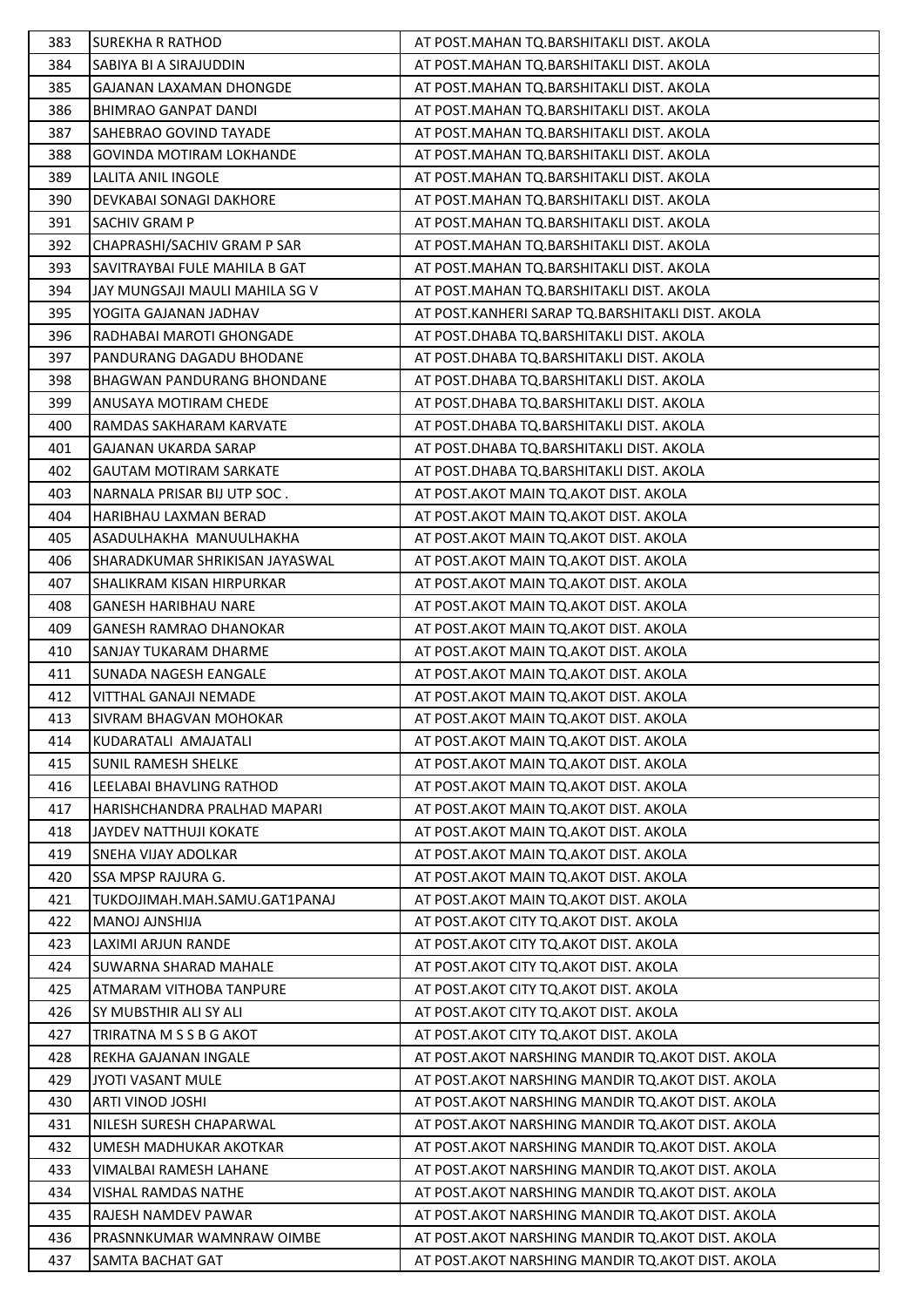| 438 | <b>MADAN KESHAVRAO GAWANDE</b>   | AT POST.SAVARA TQ.AKOT DIST. AKOLA            |
|-----|----------------------------------|-----------------------------------------------|
| 439 | PRABAHKAR DHAMODHAR KALE         | AT POST.SAVARA TQ.AKOT DIST. AKOLA            |
| 440 | MAYADEVI NAKUL DHANDE            | AT POST.SAVARA TQ.AKOT DIST. AKOLA            |
| 441 | SUSHILA PUNDALIK CHADANE         | AT POST.SAVARA TQ.AKOT DIST. AKOLA            |
| 442 | BHAKTI A P K SAU SHITAL GOPAL    | AT POST.SAVARA TQ.AKOT DIST. AKOLA            |
| 443 | RAMDAS NATHUJI PAWAR             | AT POST. CHOHOTTA BAZARTQ.AKOT DIST. AKOLA    |
| 444 | HARIBHAU TUKARAM DHUYDHAR        | AT POST. CHOHOTTA BAZARTQ.AKOT DIST. AKOLA    |
| 445 | ARJUN RAMRAO AWARE               | AT POST. WARUL JAULKA TO.AKOT DIST. AKOLA     |
| 446 | SUMANBAI RAMBHAU OLAMBE          | AT POST. WARUL JAULKA TQ.AKOT DIST. AKOLA     |
| 447 | SHEVANTABAI SHAMRAO TAYDE        | AT POST. WARUL JAULKA TQ.AKOT DIST. AKOLA     |
| 448 | NATHHU KISAN SHEGOKAR            | AT POST. AKOLKHED TQ.AKOT DIST. AKOLA         |
| 449 | BASNABAI MANOHAR RAIBOLE         | AT POST. AKOLKHED TQ.AKOT DIST. AKOLA         |
| 450 | JAHUR AHEMAD MD SULTAN           | AT POST. AKOLKHED TQ.AKOT DIST. AKOLA         |
| 451 | MUKTAR AHAMAD SHE GANI           | AT POST. AKOLKHED TQ.AKOT DIST. AKOLA         |
| 452 | MANGALA SUNIL SARDAR             | AT POST. AKOLKHED TQ.AKOT DIST. AKOLA         |
| 453 | <b>GANESH TUKARAM JAMBHALE</b>   | AT POST. AKOLKHED TQ.AKOT DIST. AKOLA         |
| 454 | BHAGAYSHRI RAMESWAR KAWARE       | AT POST. KUTASA TQ.AKOT DIST. AKOLA           |
| 455 | <b>GANUTAI RAMDAS DIVNALE</b>    | AT POST. KUTASA TQ.AKOT DIST. AKOLA           |
| 456 | SUNDARABAI HIRALAL MAWASKAR      | AT POST. KUTASA TQ.AKOT DIST. AKOLA           |
| 457 | PAPARAM HIRAJI MAWASKAR          | AT POST. KUTASA TQ.AKOT DIST. AKOLA           |
| 458 | URMILA LABU MAWASKAR             | AT POST. KUTASA TQ.AKOT DIST. AKOLA           |
| 459 | BHAGRAM SALIKRAM MAWASKAR        | AT POST. KUTASA TQ.AKOT DIST. AKOLA           |
| 460 | TULSABAI RAMESWAR PATIL          | AT POST. KUTASA TQ.AKOT DIST. AKOLA           |
| 461 | ANJNABAI GULABRAO ABGAD          | AT POST. KUTASA TQ.AKOT DIST. AKOLA           |
| 462 | RUKMINI SHG                      | AT POST. KUTASA TQ.AKOT DIST. AKOLA           |
| 463 | PUJA MAHADEO BAWNE               | AT POST.MUNDGAON TQ.AKOT DIST. AKOLA          |
| 464 | KHEMCHAND TARACHAND CHANDAK      | AT POST. TELHARA MAIN TQ. TELHARA DIST. AKOLA |
| 465 | ASHOK RAMBHAU DHAGE              | AT POST. TELHARA MAIN TQ. TELHARA DIST. AKOLA |
| 466 | BALKRUSHNA ZABUJI AHERKAR        | AT POST. TELHARA MAIN TQ. TELHARA DIST. AKOLA |
| 467 | NISHEKANT GOVIDARAO KULKANE      | AT POST.TELHARA MAIN TQ.TELHARA DIST. AKOLA   |
| 468 | <b>GOVARDHAN GAJANAN GAVANDE</b> | AT POST. TELHARA MAIN TQ. TELHARA DIST. AKOLA |
| 469 | ALKA GANESGRAO WAGH              | AT POST. TELHARA MAIN TO. TELHARA DIST. AKOLA |
| 470 | <b>BAJRANG NANDKISHOR DUBE</b>   | AT POST. TELHARA MAIN TQ. TELHARA DIST. AKOLA |
| 471 | JANABAI BABAN PARDHARMOR         | AT POST. TELHARA MAIN TO. TELHARA DIST. AKOLA |
| 472 | <b>SAMADHAN TULSHIRAM PATOLE</b> | AT POST. TELHARA MAIN TQ. TELHARA DIST. AKOLA |
| 473 | YEKNATH SHRIRAM KARAIT           | AT POST.TELHARA MAIN TQ.TELHARA DIST. AKOLA   |
| 474 | SUMANBAI DIGAMBAR PUNDE          | AT POST. TELHARA MAIN TQ. TELHARA DIST. AKOLA |
| 475 | NUR SHAH AMAD SHAH               | AT POST. TELHARA MAIN TQ. TELHARA DIST. AKOLA |
| 476 | PRAKAH PUNJAJI CHAUKANE          | AT POST. TELHARA MAIN TQ. TELHARA DIST. AKOLA |
| 477 | PRAKASH PURUSHOTTAM ROTHE        | AT POST. TELHARA MAIN TO. TELHARA DIST. AKOLA |
| 478 | SAVITA SANTOSH AMLE              | AT POST. TELHARA MAIN TQ. TELHARA DIST. AKOLA |
| 479 | PRABHATAI BHAVRAO ROTHE          | AT POST. TELHARA MAIN TQ. TELHARA DIST. AKOLA |
| 480 | PAURNIMA SWAYAM SAHAYATA MAHIL   | AT POST.TELHARA MAIN TQ.TELHARA DIST. AKOLA   |
| 481 | MUKTAI S S BACHAT GAT DAHIGAON   | AT POST. TELHARA MAIN TQ. TELHARA DIST. AKOLA |
| 482 | RAM PRABHAKAR MULE               | AT POST. TELHARA CITY TO. TELHARA DIST. AKOLA |
| 483 | PRATABSIHA SHANKARSIHA TAVAR     | AT POST. TELHARA CITY TO. TELHARA DIST. AKOLA |
| 484 | RAJKUMAR B ZUNZUNWALA            | AT POST. TELHARA CITY TQ. TELHARA DIST. AKOLA |
| 485 | KISHOR CHIRANJULAL SONI          | AT POST. TELHARA CITY TO. TELHARA DIST. AKOLA |
| 486 | CHAGANLAL D AGRAWAL              | AT POST. TELHARA CITY TQ. TELHARA DIST. AKOLA |
| 487 | RAVINDRA S SONONE                | AT POST. TELHARA CITY TQ. TELHARA DIST. AKOLA |
| 488 | HANUMANDAS B BHALLA              | AT POST. TELHARA CITY TQ. TELHARA DIST. AKOLA |
| 489 | PRALHAD B GHORAD                 | AT POST.TELHARA CITY TQ.TELHARA DIST. AKOLA   |
| 490 | <b>SHARAU VIKAS MUNJE</b>        | AT POST. TELHARA CITY TO. TELHARA DIST. AKOLA |
| 491 | PURUSHOTTAM R AGRAWAL            | AT POST. TELHARA CITY TQ. TELHARA DIST. AKOLA |
| 492 | RAGHUNATH O GADHE                | AT POST.TELHARA CITY TQ.TELHARA DIST. AKOLA   |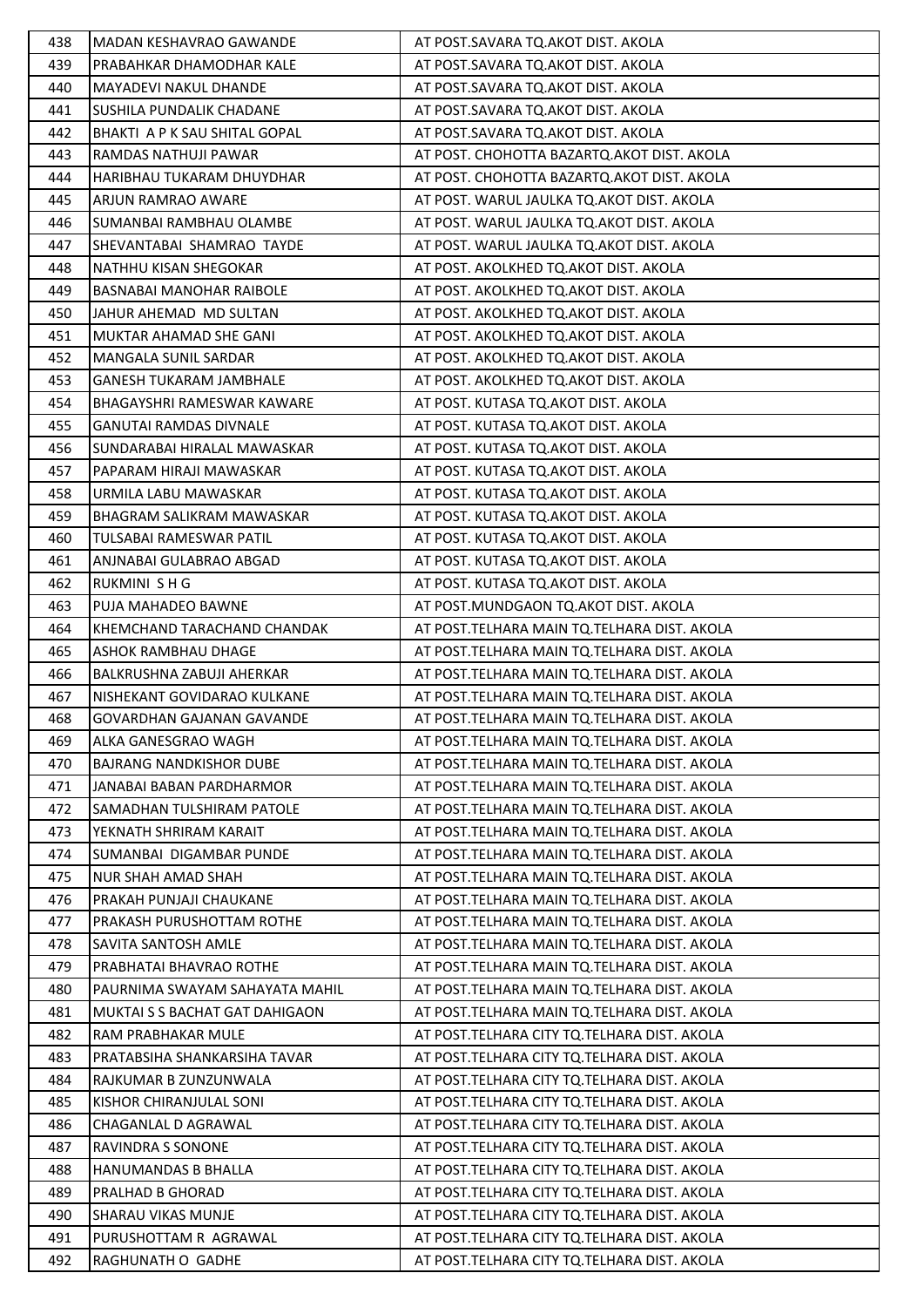| 493 | <b>MAHADEV IYAGOJI TAYADE</b>     | AT POST. TELHARA CITY TO. TELHARA DIST. AKOLA   |
|-----|-----------------------------------|-------------------------------------------------|
| 494 | JAYPRAKASH W PANDE                | AT POST.TELHARA CITY TQ.TELHARA DIST. AKOLA     |
| 495 | <b>VIVEK MANOHAR BAKAL</b>        | AT POST. TELHARA CITY TQ. TELHARA DIST. AKOLA   |
| 496 | SHABBIR SHAH NAJIR SHAH           | AT POST. TELHARA CITY TQ. TELHARA DIST. AKOLA   |
| 497 | ARCHANA ONKAR MOGARE              | AT POST. TELHARA CITY TQ. TELHARA DIST. AKOLA   |
| 498 | VASUDAVRAO BAGIRAO WAKODE         | AT POST.HIWARKHED TQ.TELHARA DIST. AKOLA        |
| 499 | GUNWANTI RAMBHAU SHEGOKAR         | AT POST.HIWARKHED TQ.TELHARA DIST. AKOLA        |
| 500 | A.SADIK MAJIK                     | AT POST.HIWARKHED TQ.TELHARA DIST. AKOLA        |
| 501 | KARIMAKHATUN SHE. NAJIR           | AT POST.HIWARKHED TQ.TELHARA DIST. AKOLA        |
| 502 | NIRMALA WAMNRAO DANGE             | AT POST.HIWARKHED TQ.TELHARA DIST. AKOLA        |
| 503 | HARIBHAU TULSHIRAM GOMASHE        | AT POST.HIWARKHED TQ.TELHARA DIST. AKOLA        |
| 504 | ANUSAYA SAMPAT BHOPALE            | AT POST.HIWARKHED TQ.TELHARA DIST. AKOLA        |
| 505 | NAZIMUDDIN NIZAMUDDIN             | AT POST.HIWARKHED TQ.TELHARA DIST. AKOLA        |
| 506 | S A DANDGE                        | AT POST.HIWARKHED TQ.TELHARA DIST. AKOLA        |
| 507 | MO. TASLIM MO. NUSA               | AT POST.HIWARKHED TQ.TELHARA DIST. AKOLA        |
| 508 | USHDEVI MAHESHCHANDRA CHANDAK     | AT POST.HIWARKHED TQ.TELHARA DIST. AKOLA        |
| 509 | PUNDILK BALIRAM YAUL              | AT POST.HIWARKHED TQ.TELHARA DIST. AKOLA        |
| 510 | <b>MADHUSUDHAN HIRILAL TAWARI</b> | AT POST.HIWARKHED TQ.TELHARA DIST. AKOLA        |
| 511 | <b>NARESH HIRALAL TAWARE</b>      | AT POST.HIWARKHED TQ.TELHARA DIST. AKOLA        |
| 512 | <b>BUPAJ DHAJI MAWSK</b>          | AT POST.HIWARKHED TQ.TELHARA DIST. AKOLA        |
| 513 | KUNJBIHARI HIRILAL TAWARI         | AT POST.HIWARKHED TQ.TELHARA DIST. AKOLA        |
| 514 | NARMADA PRALHAD ADHAU             | AT POST.HIWARKHED TQ.TELHARA DIST. AKOLA        |
| 515 | <b>SWATI PRAKASH INGLE</b>        | AT POST.HIWARKHED TQ.TELHARA DIST. AKOLA        |
| 516 | KU.VARSHA PANDRANG RATHOD         | AT POST.HIWARKHED TQ.TELHARA DIST. AKOLA        |
| 517 | LILABAI KACHARU GAVANDE           | AT POST.HIWARKHED TQ.TELHARA DIST. AKOLA        |
| 518 | <b>ZPSCHOOL KHANDALA</b>          | AT POST.HIWARKHED TQ.TELHARA DIST. AKOLA        |
| 519 | <b>NILESH S DHAKRE</b>            | AT POST.DANAPUR TQ.TELHARA DIST. AKOLA          |
| 520 | SANT GOROBA S B G BELKHED         | AT POST.BELKHED TQ.TELHARA DIST. AKOLA          |
| 521 | MU GRAM SAMITI UMARI              | AT POST.AADSUL TQ.TELHARA DIST. AKOLA           |
| 522 | JAY HANUMAN SHENDRIY SHETI GAT    | AT POST.AADSUL TQ.TELHARA DIST. AKOLA           |
| 523 | GAJANAN HARINARAYAN PARAYE        | AT POST.ADAGAON BUJRUK TQ.TELHARA DIST. AKOLA   |
| 524 | <b>MOTIRAM RAIBHAN NERKAR</b>     | AT POST. ADAGAON BUJRUK TO. TELHARA DIST. AKOLA |
| 525 | <b>MANGESH MADHUKAR BAVASKAR</b>  | AT POST.ADAGAON BUJRUK TQ.TELHARA DIST. AKOLA   |
| 526 | MDHUKAR GOVINRAO MALTHANKAR       | AT POST.ADAGAON BUJRUK TQ.TELHARA DIST. AKOLA   |
| 527 | JAYMALA SUNIL SAGANE              | AT POST.ADAGAON BUJRUK TQ.TELHARA DIST. AKOLA   |
| 528 | VASANTA HARICHANDARA DHOKANE      | AT POST. ADAGAON BUJRUK TO. TELHARA DIST. AKOLA |
| 529 | SHIRISHKUMAR JANGLUJI TAYADE      | AT POST. BALAPUR TO. BALAPUR DIST. AKOLA        |
| 530 | MISS HINA FIRDOUS GHULAM SADIO    | AT POST. BALAPUR TO. BALAPUR DIST. AKOLA        |
| 531 | PRITAM MEGHOJI UMALE              | AT POST. BALAPUR TO. BALAPUR DIST. AKOLA        |
| 532 | SAIMA ANJUM MO FAZIL              | AT POST.BALAPUR TQ.BALAPUR DIST. AKOLA          |
| 533 | FARHEEN ANJUM MUSTAQ KHAN         | AT POST.BALAPUR TQ.BALAPUR DIST. AKOLA          |
| 534 | <b>SANTOSH MAHADEV DHABALE</b>    | AT POST. BALAPUR TO. BALAPUR DIST. AKOLA        |
| 535 | LALITA RATAN SIRSAT               | AT POST. BALAPUR TO. BALAPUR DIST. AKOLA        |
| 536 | <b>VITTAL R METANGE</b>           | AT POST.URAL TQ.BALAPUR DIST. AKOLA             |
| 537 | <b>MANOHAR BAJIRAO INGLE</b>      | AT POST.URAL TQ.BALAPUR DIST. AKOLA             |
| 538 | PRAKASH PUNDLIK WANKHADE          | AT POST.URAL TQ.BALAPUR DIST. AKOLA             |
| 539 | <b>GANESH RAMESHWAR GHONGE</b>    | AT POST.URAL TQ.BALAPUR DIST. AKOLA             |
| 540 | PARVATI SURESH GAVALE             | AT POST.URAL TQ.BALAPUR DIST. AKOLA             |
| 541 | PANCHSHIL MAHI SAM TAKALI KHO     | AT POST.URAL TQ.BALAPUR DIST. AKOLA             |
| 542 | <b>SK GAFFAR SHAIKH SATTAR</b>    | AT POST. WADEGAON TO. BALAPUR DIST. AKOLA       |
| 543 | <b>K B HANVATE</b>                | AT POST. WADEGAON TO. BALAPUR DIST. AKOLA       |
| 544 | VIJAY JAGANNATH INGALE            | AT POST. WADEGAON TO. BALAPUR DIST. AKOLA       |
| 545 | SANDESH SHISHAN SO WYAYAM         | AT POST. WADEGAON TO. BALAPUR DIST. AKOLA       |
| 546 | YASHVANT SADAJI SARKATE           | AT POST. WADEGAON TQ. BALAPUR DIST. AKOLA       |
| 547 | KESHAV KISAN GAWALI               | AT POST. WADEGAON TO. BALAPUR DIST. AKOLA       |
|     |                                   |                                                 |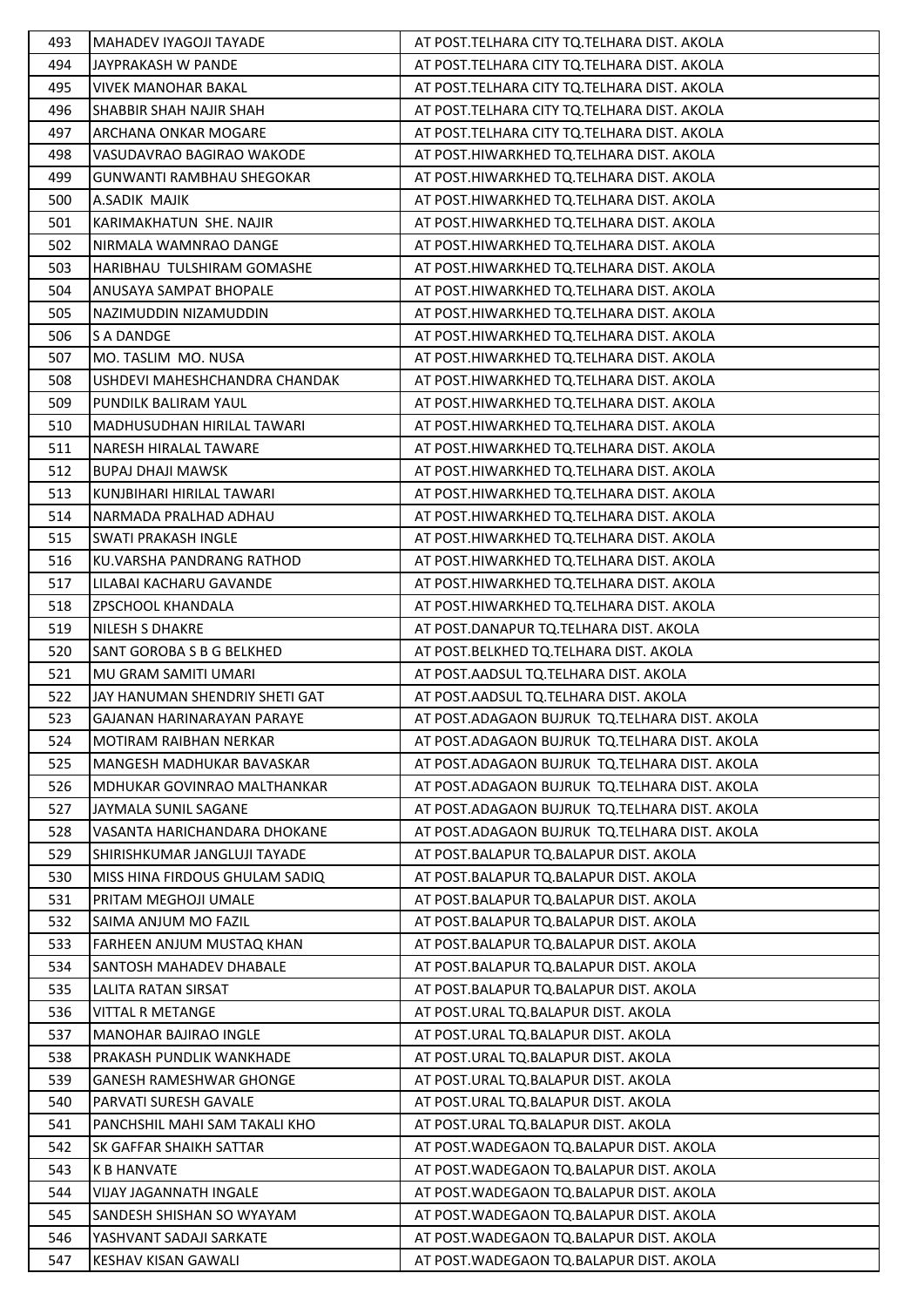| 548 | SAPNA SHIVDAS GAIKWAD              | AT POST. WADEGAON TO. BALAPUR DIST. AKOLA |
|-----|------------------------------------|-------------------------------------------|
| 549 | SINDHU SRIKRUSHNA KALE             | AT POST. WADEGAON TO. BALAPUR DIST. AKOLA |
| 550 | SHILA JANARDHAN TAYDE              | AT POST. WADEGAON TO. BALAPUR DIST. AKOLA |
| 551 | KAMAL SHRIKRUSHNA AVACHAR          | AT POST. WADEGAON TO. BALAPUR DIST. AKOLA |
| 552 | SAVITRI FULE BACHAT GAT            | AT POST. WADEGAON TO BALAPUR DIST. AKOLA  |
| 553 | ADH BALAJI SANS ANDURA             | AT POST.NIMBA TQ.BALAPUR DIST. AKOLA      |
| 554 | GAJANAN YASHWANT INGLE             | AT POST.NIMBA TQ.BALAPUR DIST. AKOLA      |
| 555 | SANTOSH DEVIDAS VARALE             | AT POST.NIMBA TQ.BALAPUR DIST. AKOLA      |
| 556 | GAJANAN MAHADEV BHAGAT             | AT POST.NIMBA TQ.BALAPUR DIST. AKOLA      |
| 557 | YASHVANT N INGALE                  | AT POST.NIMBA TQ.BALAPUR DIST. AKOLA      |
| 558 | HARIBHAU PUNDLIK ROHANKAR          | AT POST.NIMBA TQ.BALAPUR DIST. AKOLA      |
| 559 | <b>JIVAN N TAIDE</b>               | AT POST.NIMBA TQ.BALAPUR DIST. AKOLA      |
| 560 | <b>REKHA S INGALE</b>              | AT POST.NIMBA TQ.BALAPUR DIST. AKOLA      |
| 561 | <b>RAMESH A INGALE</b>             | AT POST.NIMBA TQ.BALAPUR DIST. AKOLA      |
| 562 | <b>GANESH GANPAT WANKHADE</b>      | AT POST.NIMBA TQ.BALAPUR DIST. AKOLA      |
| 563 | LAXMAN HARI TAYDE                  | AT POST.PARAS TQ.BALAPUR DIST. AKOLA      |
| 564 | <b>VASANT DIGITAL STUDIO PARAS</b> | AT POST.PARAS TQ.BALAPUR DIST. AKOLA      |
| 565 | NAMDEO DAGDU SONONE                | AT POST.PARAS TQ.BALAPUR DIST. AKOLA      |
| 566 | SULOCHANA DNYANDEO IDHOL           | AT POST.PARAS TQ.BALAPUR DIST. AKOLA      |
| 567 | <b>VIDYA PRAKASH SUDAKE</b>        | AT POST.PARAS TQ.BALAPUR DIST. AKOLA      |
| 568 | <b>BABASAHEB AAMBEDAKAR GAT</b>    | AT POST.PARAS TQ.BALAPUR DIST. AKOLA      |
| 569 | PUSHPA NARAYAN SARAP               | AT POST.HATRUN TQ.BALAPUR DIST. AKOLA     |
| 570 | KISAN M DESHMUKH                   | AT POST.HATRUN TQ.BALAPUR DIST. AKOLA     |
| 571 | SHRIRAM SADASHIV MAHALLE           | AT POST.HATRUN TQ.BALAPUR DIST. AKOLA     |
| 572 | NAMDEV S SAKHARKAR                 | AT POST.HATRUN TQ.BALAPUR DIST. AKOLA     |
| 573 | <b>KHAISAR KHAN</b>                | AT POST.HATRUN TQ.BALAPUR DIST. AKOLA     |
| 574 | DATTATRAY P GHONGADEKAR            | AT POST.HATRUN TQ.BALAPUR DIST. AKOLA     |
| 575 | SY KALU SY AAZAM                   | AT POST.HATRUN TQ.BALAPUR DIST. AKOLA     |
| 576 | <b>JAITUNBI GILANI</b>             | AT POST.HATRUN TQ.BALAPUR DIST. AKOLA     |
| 577 | <b>SHRIRANG M DONGRE</b>           | AT POST.HATRUN TQ.BALAPUR DIST. AKOLA     |
| 578 | DYANDEO RAJARAM GHATOL             | AT POST.HATRUN TQ.BALAPUR DIST. AKOLA     |
| 579 | <b>JANRAO VASU</b>                 | AT POST.HATRUN TQ.BALAPUR DIST. AKOLA     |
| 580 | SHRIRAM SONAJI                     | AT POST.HATRUN TQ.BALAPUR DIST. AKOLA     |
| 581 | <b>NAMDEV SAMPAT</b>               | AT POST.HATRUN TQ.BALAPUR DIST. AKOLA     |
| 582 | <b>SONAJI ITKAR</b>                | AT POST.HATRUN TQ.BALAPUR DIST. AKOLA     |
| 583 | VASUDEV D DEVKAR                   | AT POST.HATRUN TQ.BALAPUR DIST. AKOLA     |
| 584 | <b>BHAGWAN SAKHARAM</b>            | AT POST.HATRUN TQ.BALAPUR DIST. AKOLA     |
| 585 | MADHAV R RATHI                     | AT POST.HATRUN TQ.BALAPUR DIST. AKOLA     |
| 586 | UKARDA TUKARAM                     | AT POST.HATRUN TO.BALAPUR DIST. AKOLA     |
| 587 | DEVKABAI DIGAMBAR                  | AT POST.HATRUN TQ.BALAPUR DIST. AKOLA     |
| 588 | <b>VARUN K KHARAP</b>              | AT POST.HATRUN TQ.BALAPUR DIST. AKOLA     |
| 589 | <b>KISAN R DONGRE</b>              | AT POST.HATRUN TQ.BALAPUR DIST. AKOLA     |
| 590 | <b>MANOHAR ONKAR</b>               | AT POST.HATRUN TQ.BALAPUR DIST. AKOLA     |
| 591 | MANJU KASHIKAR                     | AT POST.HATRUN TQ.BALAPUR DIST. AKOLA     |
| 592 | NANDALAL KISAN                     | AT POST.HATRUN TQ.BALAPUR DIST. AKOLA     |
| 593 | <b>HARIDAS TAYDE</b>               | AT POST.HATRUN TQ.BALAPUR DIST. AKOLA     |
| 594 | <b>HARIDAS TAYADE</b>              | AT POST.HATRUN TQ.BALAPUR DIST. AKOLA     |
| 595 | WAMAN SARAP                        | AT POST.HATRUN TQ.BALAPUR DIST. AKOLA     |
| 596 | KALAWATI DHANURAJ                  | AT POST.HATRUN TQ.BALAPUR DIST. AKOLA     |
| 597 | <b>SH HASAN SH MUSTAK</b>          | AT POST.HATRUN TQ.BALAPUR DIST. AKOLA     |
| 598 | SH MUNAF SH KARIM                  | AT POST.HATRUN TQ.BALAPUR DIST. AKOLA     |
| 599 | MANKARNABAI VAIRALE                | AT POST.HATRUN TQ.BALAPUR DIST. AKOLA     |
| 600 | ATMARAM VAIRALE                    | AT POST.HATRUN TQ.BALAPUR DIST. AKOLA     |
| 601 | <b>VASUDEV FUKAT</b>               | AT POST.HATRUN TQ.BALAPUR DIST. AKOLA     |
| 602 | JANRAO AMRUTRAO                    | AT POST.HATRUN TQ.BALAPUR DIST. AKOLA     |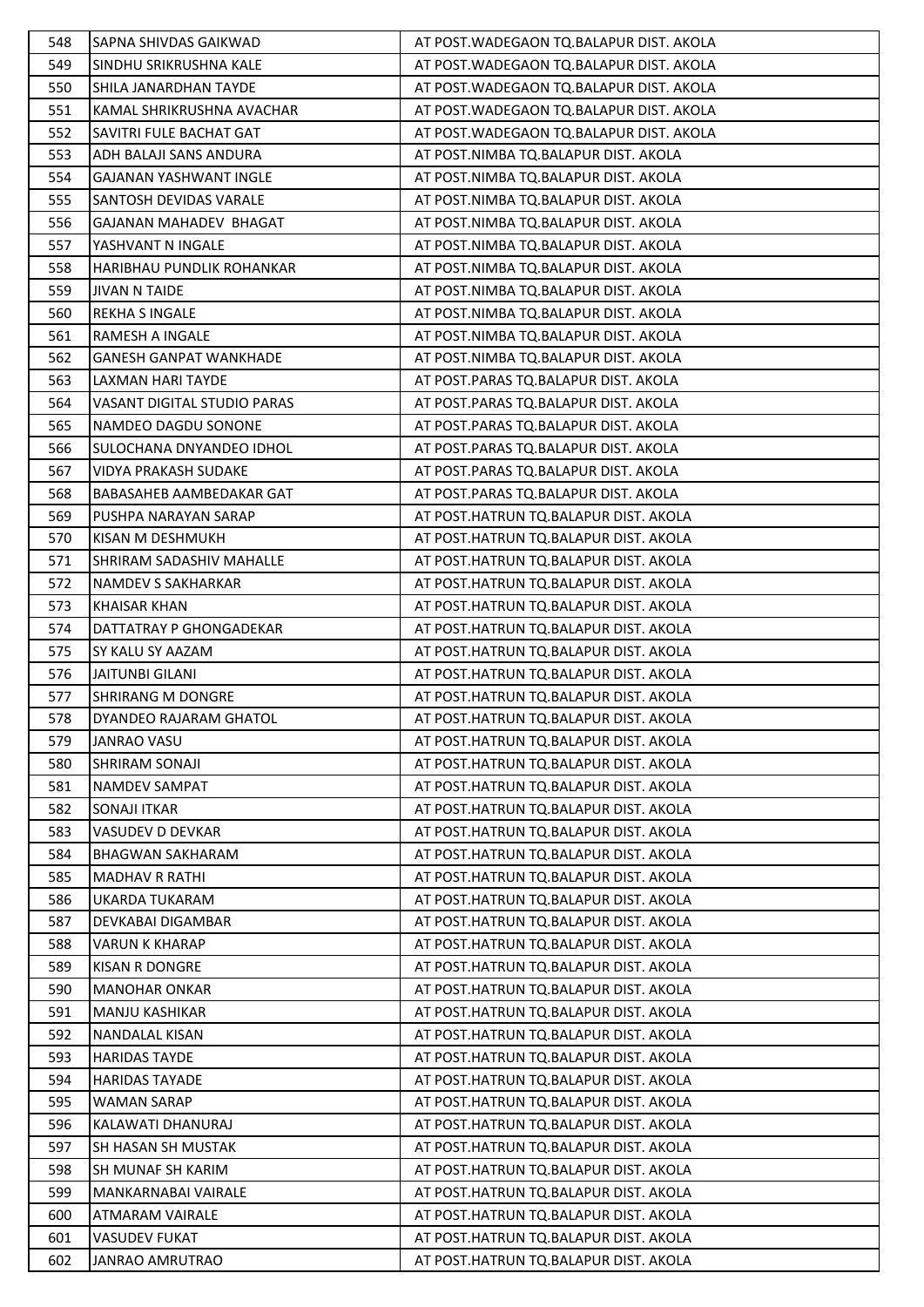| 603 | <b>PUNJAJI PANDE</b>      | AT POST.HATRUN TQ.BALAPUR DIST. AKOLA |
|-----|---------------------------|---------------------------------------|
| 604 | <b>PANDURANG VAIRALE</b>  | AT POST.HATRUN TQ.BALAPUR DIST. AKOLA |
| 605 | <b>KISAM BONDE</b>        | AT POST.HATRUN TQ.BALAPUR DIST. AKOLA |
| 606 | MAHADEV KAWSAL            | AT POST.HATRUN TQ.BALAPUR DIST. AKOLA |
| 607 | <b>KADAR KHAN</b>         | AT POST.HATRUN TQ.BALAPUR DIST. AKOLA |
| 608 | MANKARNA KASHIRAM         | AT POST.HATRUN TQ.BALAPUR DIST. AKOLA |
| 609 | DINESH KASURKAR           | AT POST.HATRUN TQ.BALAPUR DIST. AKOLA |
| 610 | <b>SURYABHAN KADAM</b>    | AT POST.HATRUN TQ.BALAPUR DIST. AKOLA |
| 611 | <b>GANESH POHORKAR</b>    | AT POST.HATRUN TQ.BALAPUR DIST. AKOLA |
| 612 | MAHADEV JAJU              | AT POST.HATRUN TQ.BALAPUR DIST. AKOLA |
| 613 | SAHEBRAO VETE             | AT POST.HATRUN TQ.BALAPUR DIST. AKOLA |
| 614 | <b>ANAND GAIKWAD</b>      | AT POST.HATRUN TQ.BALAPUR DIST. AKOLA |
| 615 | AJIZABI SHAH              | AT POST.HATRUN TQ.BALAPUR DIST. AKOLA |
| 616 | SH HASAN SH ANAMAT        | AT POST.HATRUN TQ.BALAPUR DIST. AKOLA |
| 617 | NILKHANT DESHMUKH         | AT POST.HATRUN TQ.BALAPUR DIST. AKOLA |
| 618 | <b>GOPAL CHATARKAR</b>    | AT POST.HATRUN TQ.BALAPUR DIST. AKOLA |
| 619 | SY MAMA SY KAYUM          | AT POST.HATRUN TQ.BALAPUR DIST. AKOLA |
| 620 | NILKHANT DESHMUKH         | AT POST.HATRUN TQ.BALAPUR DIST. AKOLA |
| 621 | <b>MANIKRAO R FUKAT</b>   | AT POST.HATRUN TO.BALAPUR DIST. AKOLA |
| 622 | <b>GAFFAR KHAN</b>        | AT POST.HATRUN TQ.BALAPUR DIST. AKOLA |
| 623 | <b>JAITUMBI</b>           | AT POST.HATRUN TQ.BALAPUR DIST. AKOLA |
| 624 | <b>GANGARAM RAUT</b>      | AT POST.HATRUN TQ.BALAPUR DIST. AKOLA |
| 625 | SITARAM HEROLE            | AT POST.HATRUN TQ.BALAPUR DIST. AKOLA |
| 626 | SHANTABAI ARBAT           | AT POST.HATRUN TQ.BALAPUR DIST. AKOLA |
| 627 | <b>SURESH RATHI</b>       | AT POST.HATRUN TQ.BALAPUR DIST. AKOLA |
| 628 | <b>ANIRUDHA NARWADE</b>   | AT POST.HATRUN TQ.BALAPUR DIST. AKOLA |
| 629 | SAMADHAN DONGRE           | AT POST.HATRUN TQ.BALAPUR DIST. AKOLA |
| 630 | <b>SADASHIV AGARKAR</b>   | AT POST.HATRUN TQ.BALAPUR DIST. AKOLA |
| 631 | <b>VISHVANAT K PATIL</b>  | AT POST.HATRUN TQ.BALAPUR DIST. AKOLA |
| 632 | MAHADEV K GAWANDE         | AT POST.HATRUN TQ.BALAPUR DIST. AKOLA |
| 633 | <b>RADHI K RAMZARE</b>    | AT POST.HATRUN TQ.BALAPUR DIST. AKOLA |
| 634 | <b>RAMDAS MORE</b>        | AT POST.HATRUN TQ.BALAPUR DIST. AKOLA |
| 635 | <b>JAYDAV RAMRAO</b>      | AT POST.HATRUN TQ.BALAPUR DIST. AKOLA |
| 636 | <b>HASAN SHEK YUNAS</b>   | AT POST.HATRUN TO.BALAPUR DIST. AKOLA |
| 637 | <b>NATTHU S SHELKE</b>    | AT POST.HATRUN TQ.BALAPUR DIST. AKOLA |
| 638 | VISHNU S SABLE            | AT POST.HATRUN TQ.BALAPUR DIST. AKOLA |
| 639 | RAM AMZARE                | AT POST.HATRUN TQ.BALAPUR DIST. AKOLA |
| 640 | DINKAR M VAIRALE          | AT POST.HATRUN TQ.BALAPUR DIST. AKOLA |
| 641 | PARLAD SABLE              | AT POST.HATRUN TQ.BALAPUR DIST. AKOLA |
| 642 | <b>TEJRAO LAVHALE</b>     | AT POST.HATRUN TQ.BALAPUR DIST. AKOLA |
| 643 | PANDHARI R DHORE          | AT POST.HATRUN TQ.BALAPUR DIST. AKOLA |
| 644 | SHRIRAM UGLE              | AT POST.HATRUN TQ.BALAPUR DIST. AKOLA |
| 645 | <b>MAHADEV RATHI</b>      | AT POST.HATRUN TQ.BALAPUR DIST. AKOLA |
| 646 | <b>HARIKISAN AGRAWAL</b>  | AT POST.HATRUN TQ.BALAPUR DIST. AKOLA |
| 647 | <b>NARAYAN PATIL</b>      | AT POST.HATRUN TQ.BALAPUR DIST. AKOLA |
| 648 | <b>TRAYMBAK ADHAV</b>     | AT POST.HATRUN TQ.BALAPUR DIST. AKOLA |
| 649 | <b>NANDAKISHOR BARGIR</b> | AT POST.HATRUN TQ.BALAPUR DIST. AKOLA |
| 650 | DAWLAT P DONGRE           | AT POST.HATRUN TQ.BALAPUR DIST. AKOLA |
| 651 | <b>VISHWANAT S DONGRE</b> | AT POST.HATRUN TQ.BALAPUR DIST. AKOLA |
| 652 | <b>GANPAT MAGAR</b>       | AT POST.HATRUN TQ.BALAPUR DIST. AKOLA |
| 653 | <b>MAHADEV S SHELKE</b>   | AT POST.HATRUN TQ.BALAPUR DIST. AKOLA |
| 654 | PANDURANG MORKHADE        | AT POST.HATRUN TQ.BALAPUR DIST. AKOLA |
| 655 | RAMCHANDRA NAGLE          | AT POST.HATRUN TQ.BALAPUR DIST. AKOLA |
| 656 | PANDHURANG NAGLE          | AT POST.HATRUN TQ.BALAPUR DIST. AKOLA |
| 657 | <b>VASUDEV MAHALLE</b>    | AT POST.HATRUN TQ.BALAPUR DIST. AKOLA |
|     |                           |                                       |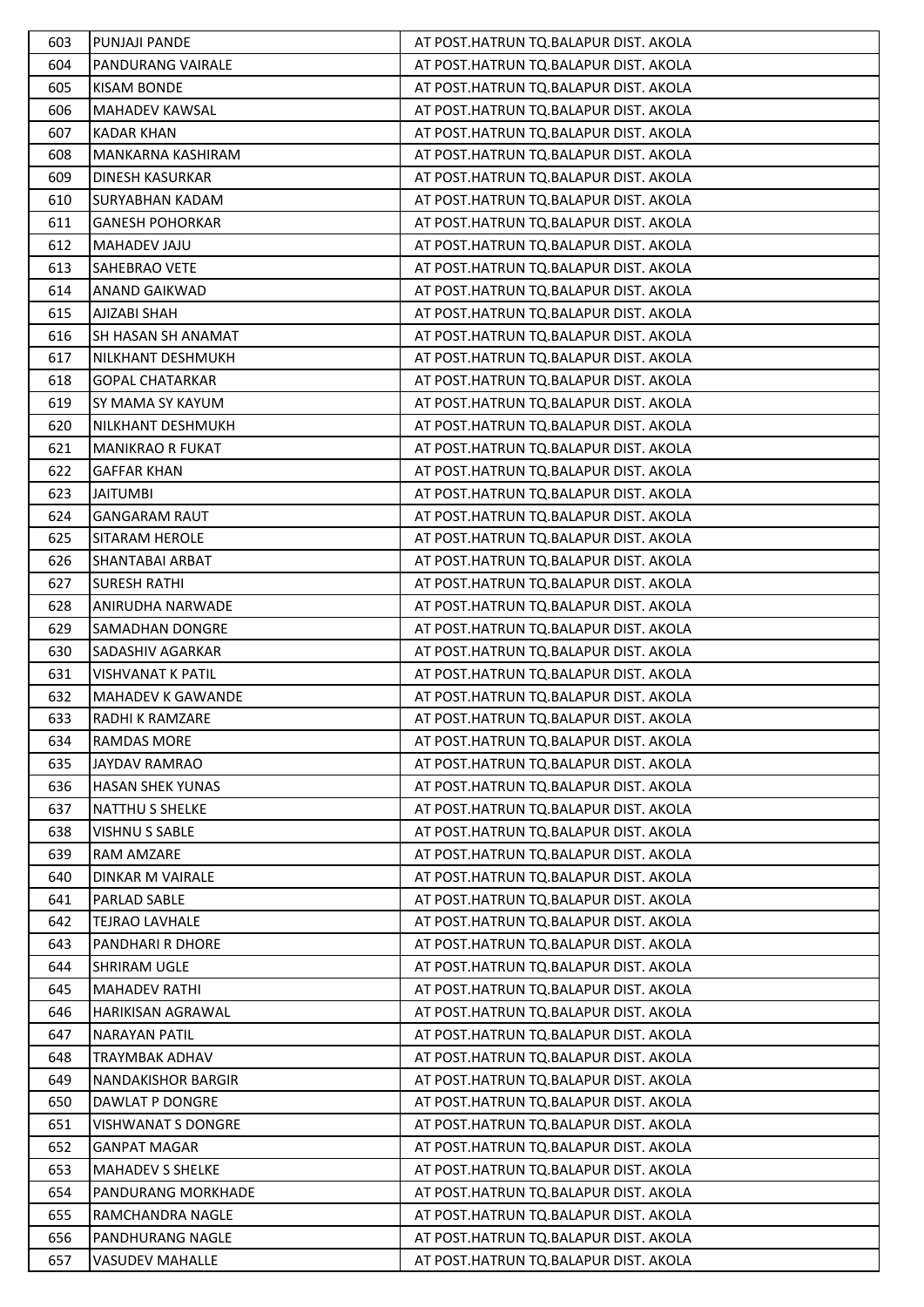| 658 | <b>ASHOK MORKHADE</b>         | AT POST.HATRUN TQ.BALAPUR DIST. AKOLA |
|-----|-------------------------------|---------------------------------------|
| 659 | <b>ABDULRAFIK SH GULAB</b>    | AT POST.HATRUN TQ.BALAPUR DIST. AKOLA |
| 660 | <b>VISHNU D PATIL</b>         | AT POST.HATRUN TQ.BALAPUR DIST. AKOLA |
| 661 | PUNJAJI VARGE                 | AT POST.HATRUN TQ.BALAPUR DIST. AKOLA |
| 662 | <b>ARUN PATIL</b>             | AT POST.HATRUN TQ.BALAPUR DIST. AKOLA |
| 663 | ABDUL SHEK KARIM              | AT POST.HATRUN TQ.BALAPUR DIST. AKOLA |
| 664 | <b>GANPAT N FOKMARE</b>       | AT POST.HATRUN TQ.BALAPUR DIST. AKOLA |
| 665 | <b>SUKDEV BORDE</b>           | AT POST.HATRUN TQ.BALAPUR DIST. AKOLA |
| 666 | <b>VITTAL KAKAD</b>           | AT POST.HATRUN TQ.BALAPUR DIST. AKOLA |
| 667 | RUKHMABAI DONGRE              | AT POST.HATRUN TQ.BALAPUR DIST. AKOLA |
| 668 | <b>BABARAO MAHADEO MANKAR</b> | AT POST.HATRUN TQ.BALAPUR DIST. AKOLA |
| 669 | <b>SUDHAKAR THAKARE</b>       | AT POST.HATRUN TQ.BALAPUR DIST. AKOLA |
| 670 | <b>JAGDEV TUKARAM</b>         | AT POST.HATRUN TQ.BALAPUR DIST. AKOLA |
| 671 | SYEAD MIR SYEAD KALU          | AT POST.HATRUN TQ.BALAPUR DIST. AKOLA |
| 672 | <b>MIRABAI DHORE</b>          | AT POST.HATRUN TQ.BALAPUR DIST. AKOLA |
| 673 | <b>GAJANAN GAWANDE</b>        | AT POST.HATRUN TQ.BALAPUR DIST. AKOLA |
| 674 | SAKHARAM MORKHADE             | AT POST.HATRUN TQ.BALAPUR DIST. AKOLA |
| 675 | NATTHU S UGLE                 | AT POST.HATRUN TQ.BALAPUR DIST. AKOLA |
| 676 | PURNAJI AMZADE                | AT POST.HATRUN TQ.BALAPUR DIST. AKOLA |
| 677 | <b>MADHUKAR S DHORE</b>       | AT POST.HATRUN TQ.BALAPUR DIST. AKOLA |
| 678 | MUKUNDA N INGALE              | AT POST.HATRUN TQ.BALAPUR DIST. AKOLA |
| 679 | <b>TULSHIRAM UGLE</b>         | AT POST.HATRUN TQ.BALAPUR DIST. AKOLA |
| 680 | <b>VENUTAI FUKAT</b>          | AT POST.HATRUN TQ.BALAPUR DIST. AKOLA |
| 681 | <b>MAHADEV KANPURE</b>        | AT POST.HATRUN TQ.BALAPUR DIST. AKOLA |
| 682 | <b>SHIVSHANKAR NAGRE</b>      | AT POST.HATRUN TQ.BALAPUR DIST. AKOLA |
| 683 | <b>VISHNU KANPURE</b>         | AT POST.HATRUN TQ.BALAPUR DIST. AKOLA |
| 684 | SHABBIR KHA KADARKHA          | AT POST.HATRUN TQ.BALAPUR DIST. AKOLA |
| 685 | YESHVANT FUKAT                | AT POST.HATRUN TQ.BALAPUR DIST. AKOLA |
| 686 | RUKHMABAI MORKHADE            | AT POST.HATRUN TQ.BALAPUR DIST. AKOLA |
| 687 | <b>SHYAM S PARASKAR</b>       | AT POST.HATRUN TQ.BALAPUR DIST. AKOLA |
| 688 | <b>SHYALIKRAM CHOPDE</b>      | AT POST.HATRUN TQ.BALAPUR DIST. AKOLA |
| 689 | <b>BHAJINGA PATIL</b>         | AT POST.HATRUN TQ.BALAPUR DIST. AKOLA |
| 690 | FULBAJ KHA OLAD KHA           | AT POST.HATRUN TO.BALAPUR DIST. AKOLA |
| 691 | ANANTRAO G LAVHALE            | AT POST.HATRUN TQ.BALAPUR DIST. AKOLA |
| 692 | <b>DIPAK P LAVHALE</b>        | AT POST.HATRUN TQ.BALAPUR DIST. AKOLA |
| 693 | <b>RAJESH S THAKARE</b>       | AT POST.HATRUN TQ.BALAPUR DIST. AKOLA |
| 694 | SHALINI V DESHMUKH            | AT POST.HATRUN TQ.BALAPUR DIST. AKOLA |
| 695 | PURUSHOTTAM S VAIRALE         | AT POST.HATRUN TQ.BALAPUR DIST. AKOLA |
| 696 | <b>KISAN R GAWANDE</b>        | AT POST.HATRUN TQ.BALAPUR DIST. AKOLA |
| 697 | SHAKUNTALA M ADHAV            | AT POST.HATRUN TQ.BALAPUR DIST. AKOLA |
| 698 | <b>MADHUKAR S PARASKAR</b>    | AT POST.HATRUN TQ.BALAPUR DIST. AKOLA |
| 699 | DHYANDEV SHYLIKRAM            | AT POST.HATRUN TQ.BALAPUR DIST. AKOLA |
| 700 | ABDUL SATTAR YAKUM            | AT POST.HATRUN TQ.BALAPUR DIST. AKOLA |
| 701 | <b>HIRAMAN DONGRE</b>         | AT POST.HATRUN TQ.BALAPUR DIST. AKOLA |
| 702 | <b>MAHADEV SUKHDEV</b>        | AT POST.HATRUN TQ.BALAPUR DIST. AKOLA |
| 703 | <b>TAFAWAT KHAN</b>           | AT POST.HATRUN TQ.BALAPUR DIST. AKOLA |
| 704 | ABDDUL RAFIK AB SHAFIK        | AT POST.HATRUN TQ.BALAPUR DIST. AKOLA |
| 705 | VASUDEV KOGDE                 | AT POST.HATRUN TQ.BALAPUR DIST. AKOLA |
| 706 | SH HUSEN SH ABBAS             | AT POST.HATRUN TQ.BALAPUR DIST. AKOLA |
| 707 | DURANI KHA KALANDAR KHAN      | AT POST.HATRUN TQ.BALAPUR DIST. AKOLA |
| 708 | <b>GAJANAN THAKARE</b>        | AT POST.HATRUN TQ.BALAPUR DIST. AKOLA |
| 709 | DULEKHAN SHEKULLA KHAN        | AT POST.HATRUN TQ.BALAPUR DIST. AKOLA |
| 710 | MANSABI SAJAWAR KHAN          | AT POST.HATRUN TQ.BALAPUR DIST. AKOLA |
| 711 | HIRAMAN D DHANGAR             | AT POST.HATRUN TQ.BALAPUR DIST. AKOLA |
| 712 | JAJDAR KHA BISMILLA KHAN      | AT POST.HATRUN TQ.BALAPUR DIST. AKOLA |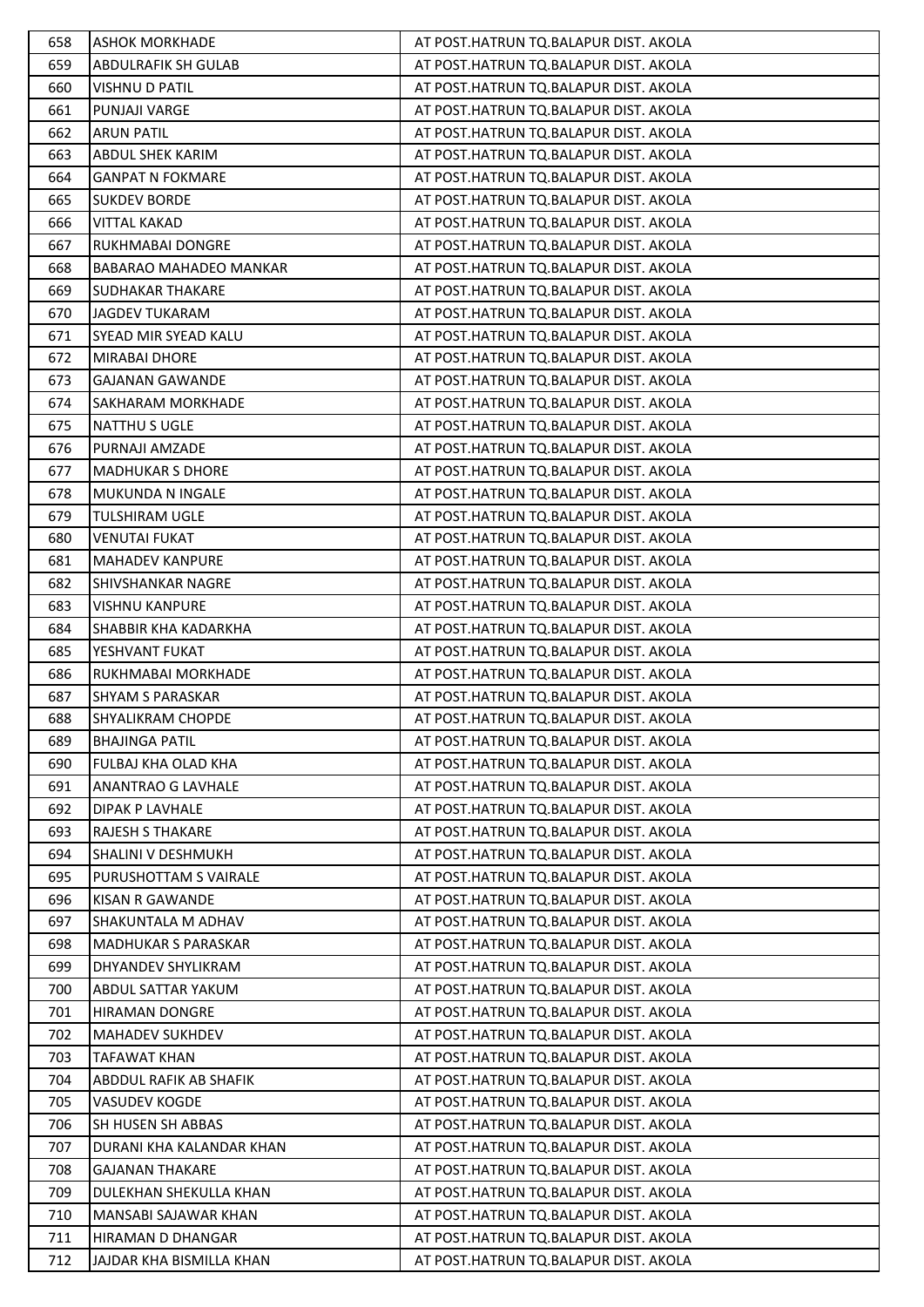| 713        | <b>GAJANAN T ARBAT</b>         | AT POST.HATRUN TQ.BALAPUR DIST. AKOLA                                          |
|------------|--------------------------------|--------------------------------------------------------------------------------|
| 714        | <b>SUKDEV WANKHADE</b>         | AT POST.HATRUN TQ.BALAPUR DIST. AKOLA                                          |
| 715        | <b>INDUBAI D PARASKAR</b>      | AT POST.HATRUN TQ.BALAPUR DIST. AKOLA                                          |
| 716        | ATMARAM AMBUSKAR               | AT POST.HATRUN TQ.BALAPUR DIST. AKOLA                                          |
| 717        | <b>GULABRAO MORKHADE</b>       | AT POST.HATRUN TQ.BALAPUR DIST. AKOLA                                          |
| 718        | <b>KISAN DONGRE</b>            | AT POST.HATRUN TQ.BALAPUR DIST. AKOLA                                          |
| 719        | <b>VASANTA PARASKAR</b>        | AT POST.HATRUN TQ.BALAPUR DIST. AKOLA                                          |
| 720        | CHABBIR KH IBRIAL KHA          | AT POST.HATRUN TQ.BALAPUR DIST. AKOLA                                          |
| 721        | SHRIDHAR SANGLE                | AT POST.HATRUN TQ.BALAPUR DIST. AKOLA                                          |
| 722        | JAGDEV SONONE                  | AT POST.HATRUN TQ.BALAPUR DIST. AKOLA                                          |
| 723        | JEWANTABAI SHRIDHAR            | AT POST.HATRUN TQ.BALAPUR DIST. AKOLA                                          |
| 724        | NIRMALABAI KAPSE               | AT POST.HATRUN TQ.BALAPUR DIST. AKOLA                                          |
| 725        | ZMIR SHAH RAHEMAN SHAH         | AT POST.HATRUN TQ.BALAPUR DIST. AKOLA                                          |
| 726        | <b>VIDHYADHAR PARASKAR</b>     | AT POST.HATRUN TQ.BALAPUR DIST. AKOLA                                          |
| 727        | <b>KISAN LAVHALE</b>           | AT POST.HATRUN TQ.BALAPUR DIST. AKOLA                                          |
| 728        | RAMIYABI RAHEMAN KHAN          | AT POST.HATRUN TQ.BALAPUR DIST. AKOLA                                          |
| 729        | DEVRAO SURYABHAN               | AT POST.HATRUN TQ.BALAPUR DIST. AKOLA                                          |
| 730        | SANGITA B YEWLE                | AT POST.HATRUN TQ.BALAPUR DIST. AKOLA                                          |
| 731        | <b>RAJESH DEVRE</b>            | AT POST.HATRUN TQ.BALAPUR DIST. AKOLA                                          |
| 732        | <b>MAHADEV JMKATE</b>          | AT POST.HATRUN TQ.BALAPUR DIST. AKOLA                                          |
| 733        | <b>JBITULLA MUKHTIYAR</b>      | AT POST.HATRUN TQ.BALAPUR DIST. AKOLA                                          |
| 734        | <b>VALIYAR KHAN</b>            | AT POST.HATRUN TQ.BALAPUR DIST. AKOLA                                          |
| 735        | <b>KISAN GULAB</b>             | AT POST.HATRUN TQ.BALAPUR DIST. AKOLA                                          |
| 736        | PANDURANG NARAYAN              | AT POST.HATRUN TQ.BALAPUR DIST. AKOLA                                          |
| 737        | <b>D S THAKARE</b>             | AT POST.HATRUN TQ.BALAPUR DIST. AKOLA                                          |
| 738        | D D KHEDKAR                    | AT POST.HATRUN TQ.BALAPUR DIST. AKOLA                                          |
| 739        | <b>SUDAM GAIKWAD</b>           | AT POST.HATRUN TQ.BALAPUR DIST. AKOLA<br>AT POST.HATRUN TQ.BALAPUR DIST. AKOLA |
| 740        | MAHESH SOMAN<br>RAJESH SARAP   |                                                                                |
| 741<br>742 | <b>GAJANAN WARANKAR</b>        | AT POST.HATRUN TQ.BALAPUR DIST. AKOLA<br>AT POST.HATRUN TQ.BALAPUR DIST. AKOLA |
| 743        | <b>SUKHRAM N DESHPANDE</b>     | AT POST.HATRUN TQ.BALAPUR DIST. AKOLA                                          |
| 744        | <b>MAHADEV PARASKAR</b>        | AT POST.HATRUN TQ.BALAPUR DIST. AKOLA                                          |
| 745        | PUSHAPABAI PRLHAD SHRMA        | AT POST. VYALA TQ. BALAPUR DIST. AKOLA                                         |
| 746        | SAMPADA S B G KHIRPURI BK      | AT POST. VYALA TO. BALAPUR DIST. AKOLA                                         |
| 747        | <b>S MUKTAR S RASUL</b>        | AT POST.PATUR TQ.PATUR DIST. AKOLA                                             |
| 748        | SHITAL VIJAY BHARSAKLE         | AT POST.PATUR TQ.PATUR DIST. AKOLA                                             |
| 749        | SARANGDHAR SADASHIV LOKHANDE   | AT POST.PATUR TQ.PATUR DIST. AKOLA                                             |
| 750        | MAGILAL BANDU RATHOD           | AT POST.PATUR TQ.PATUR DIST. AKOLA                                             |
| 751        | DEVRAO DHANDU RATHOD           | AT POST. PATUR TO. PATUR DIST. AKOLA                                           |
| 752        | JEBUNISA SHE.IBRAHIM           | AT POST. PATUR TO. PATUR DIST. AKOLA                                           |
| 753        | SHRINATH MADHUKAR SHINDE       | AT POST.PATUR TQ.PATUR DIST. AKOLA                                             |
| 754        | RAJESH PANDURANG NAGMANE       | AT POST.PATUR TQ.PATUR DIST. AKOLA                                             |
| 755        | PRAMOD VINAYAK CHATARKAR       | AT POST.PATUR TQ.PATUR DIST. AKOLA                                             |
| 756        | MO. MAJID IQBAL A. RAHIM       | AT POST. PATUR TO. PATUR DIST. AKOLA                                           |
| 757        | DEVIDAS DHANNU RATHOD          | AT POST. PATUR TO. PATUR DIST. AKOLA                                           |
| 758        | <b>GAUKARNA MAHADEV SHELKE</b> | AT POST.PATUR TQ.PATUR DIST. AKOLA                                             |
| 759        | NARAYAN SUKHADEV INGLE         | AT POST.CHANNI TQ.PATUR DIST. AKOLA                                            |
| 760        | ANJANABAI WASUDEV BAND         | AT POST.CHANNI TQ.PATUR DIST. AKOLA                                            |
| 761        | <b>KAILAS B MALI</b>           | AT POST.CHANNI TQ.PATUR DIST. AKOLA                                            |
| 762        | MAHADEV JAGDEV NIBOKAR         | AT POST.CHANNI TQ.PATUR DIST. AKOLA                                            |
| 763        | RUBINA PARVIN HABIB KHA        | AT POST.CHANNI TQ.PATUR DIST. AKOLA                                            |
| 764        | VIMAL KASHIRAM PACHPOR         | AT POST.CHANNI TQ.PATUR DIST. AKOLA                                            |
| 765        | SK MUNTU SK TOLAN              | AT POST.CHANNI TQ.PATUR DIST. AKOLA                                            |
| 766        | SHIVHARI JAYRAM KALE           | AT POST.CHANNI TQ.PATUR DIST. AKOLA                                            |
| 767        | DNYANDEO SHIVRAM AMBHORE       | AT POST.CHANNI TQ.PATUR DIST. AKOLA                                            |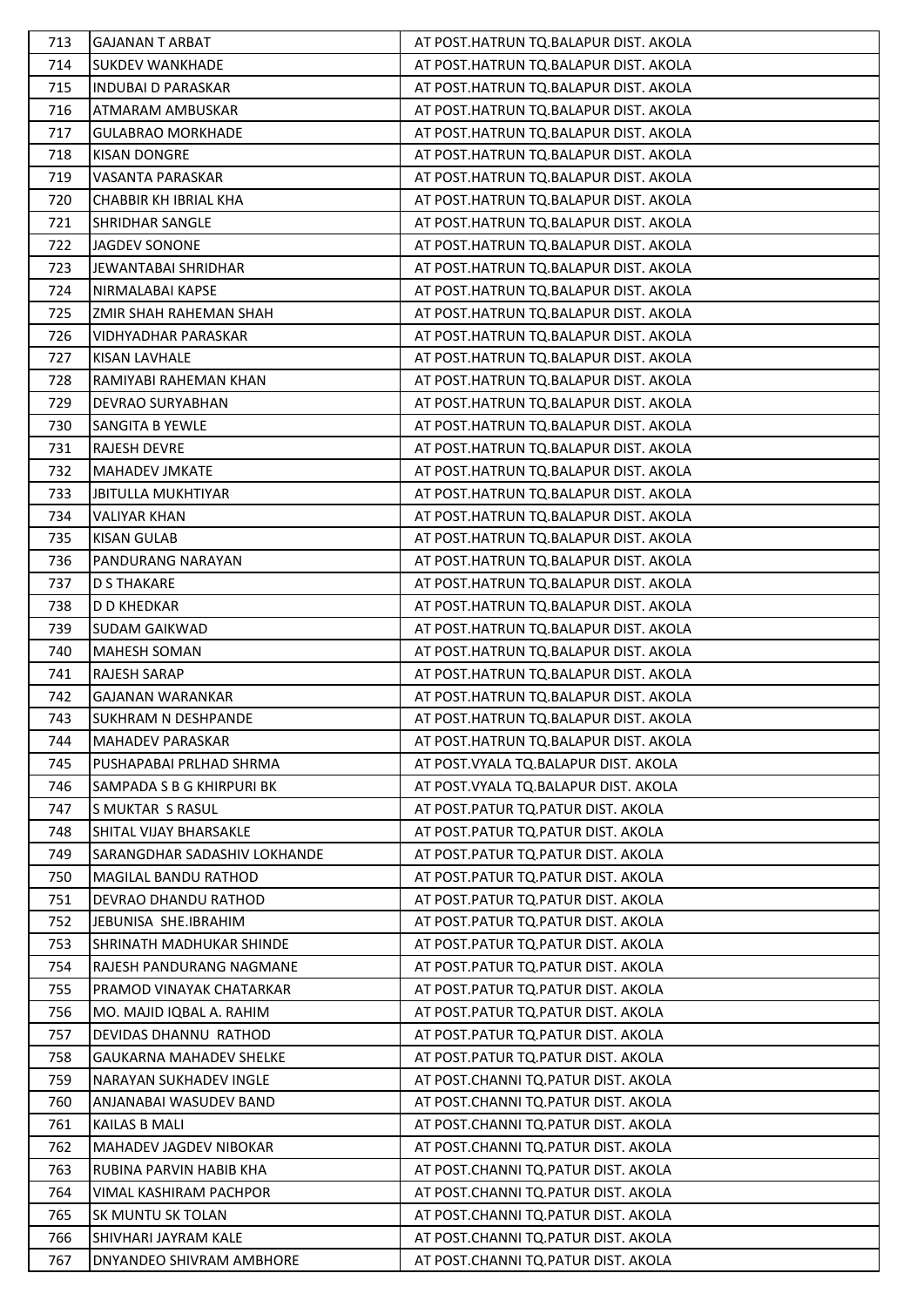| 768 | UMESH SANJIV KALE                   | AT POST.CHANNI TO.PATUR DIST. AKOLA                        |
|-----|-------------------------------------|------------------------------------------------------------|
| 769 | <b>BHIMRAO PRALHAD KARALE</b>       | AT POST.CHANNI TQ.PATUR DIST. AKOLA                        |
| 770 | CHANDRABHAGA DAVNGE                 | AT POST.CHANNI TQ.PATUR DIST. AKOLA                        |
| 771 | <b>GAUTAM DHNYADEV SADAR</b>        | AT POST.CHANNI TQ.PATUR DIST. AKOLA                        |
| 772 | NARMADABAI S KALE                   | AT POST.ALEGAON TQ.PATUR DIST. AKOLA                       |
| 773 | AATMARAM NAMDEV LAD                 | AT POST.ALEGAON TQ.PATUR DIST. AKOLA                       |
| 774 | NARAYAN GOVINDA AAVATE              | AT POST.ALEGAON TQ.PATUR DIST. AKOLA                       |
| 775 | <b>S N WANKHADE</b>                 | AT POST.ALEGAON TQ.PATUR DIST. AKOLA                       |
| 776 | PARSHARAM MOTIRAM HANDE             | AT POST.ALEGAON TQ.PATUR DIST. AKOLA                       |
| 777 | <b>SHOBHATAI SURESH CHINCHOLKAR</b> | AT POST.ALEGAON TQ.PATUR DIST. AKOLA                       |
| 778 | <b>SHRIPAT G ZATE</b>               | AT POST.ALEGAON TQ.PATUR DIST. AKOLA                       |
| 779 | RADHIKA S CHAWAN                    | AT POST.ALEGAON TQ.PATUR DIST. AKOLA                       |
| 780 | MOHAMMAD MOHSIN MOHAMMAD YUNUS      | AT POST.ALEGAON TQ.PATUR DIST. AKOLA                       |
| 781 | VARSHA ANIL REWALE                  | AT POST. VIWARA BHABULGAON TO. PATUR DIST. AKOLA           |
| 782 | PRAMILA NIRANJAN UGALE              | AT POST. VIWARA BHABULGAON TO. PATUR DIST. AKOLA           |
| 783 | DEVENDRA HARIBHAU WAKCHARE          | AT POST.SASTI TQ.PATUR DIST. AKOLA                         |
| 784 | <b>AMBADAS ONKAR MESARE</b>         | AT POST.SASTI TQ.PATUR DIST. AKOLA                         |
| 785 | NILIMA NANDKISHOR KHALOKAR          | AT POST. MURTIZAPUR MAIN TQ. MURTIZAPUR DIST. AKOLA        |
| 786 | SHIRAJ BEGAM MIR MU.ALI             | AT POST. MURTIZAPUR MAIN TQ. MURTIZAPUR DIST. AKOLA        |
| 787 | AMOL BHASKAR MOGRE                  | AT POST. MURTIZAPUR MAIN TO. MURTIZAPUR DIST. AKOLA        |
| 788 | PURUSHOTTAM PRABHAKAR TIPARE        | AT POST. MURTIZAPUR MAIN TQ. MURTIZAPUR DIST. AKOLA        |
| 789 | SADASHIV DAULAT PATIL               | AT POST. MURTIZAPUR MAIN TQ. MURTIZAPUR DIST. AKOLA        |
| 790 | PREMLATA GOVINDRAO DESHMUKH         | AT POST. MURTIZAPUR MAIN TQ. MURTIZAPUR DIST. AKOLA        |
| 791 | <b>MANORMA SURESH AADE</b>          | AT POST. MURTIZAPUR MAIN TO. MURTIZAPUR DIST. AKOLA        |
| 792 | RADHABAI KISHOR MESHRAM             | AT POST. MURTIZAPUR MAIN TQ. MURTIZAPUR DIST. AKOLA        |
| 793 | SOGARA BEGAM                        | AT POST. MURTIZAPUR MAIN TQ. MURTIZAPUR DIST. AKOLA        |
| 794 | <b>SSA &amp; MPSP HATGAON</b>       | AT POST. MURTIZAPUR MAIN TQ. MURTIZAPUR DIST. AKOLA        |
| 795 | JILHA PARISHAD SHALA                | AT POST. MURTIZAPUR MAIN TQ. MURTIZAPUR DIST. AKOLA        |
| 796 | SURESH GANPAT MESHRAM               | AT POST. MURTIZAPUR MARKET YARD TO. MURTIZAPUR DIST. AKOLA |
| 797 | <b>PUSHPA S BHANDE</b>              | AT POST. MURTIZAPUR MARKET YARD TO. MURTIZAPUR DIST. AKOLA |
| 798 | <b>VIKRAM HARIBHAU TALE</b>         | AT POST. MURTIZAPUR MARKET YARD TQ. MURTIZAPUR DIST. AKOLA |
| 799 | KALWANTIBAI BHAGWANT WAGH           | AT POST. MURTIZAPUR MARKET YARD TO. MURTIZAPUR DIST. AKOLA |
| 800 | NARMADA DEVRAO DABERAO              | AT POST. MURTIZAPUR MARKET YARD TO. MURTIZAPUR DIST. AKOLA |
| 801 | TASHLIM BEGAM AFSAR ALI             | AT POST. MURTIZAPUR MARKET YARD TQ. MURTIZAPUR DIST. AKOLA |
| 802 | RAMESH DASHRATH SHIRSAT             | AT POST. MURTIZAPUR MARKET YARD TO. MURTIZAPUR DIST. AKOLA |
| 803 | ANIL RAGHUNATH WAKODE               | AT POST.MURTIZAPUR MARKET YARD TO.MURTIZAPUR DIST. AKOLA   |
| 804 | SUBHASH VASANTA JAMNIK              | AT POST. MURTIZAPUR MARKET YARD TQ. MURTIZAPUR DIST. AKOLA |
| 805 | KAMLABAI MOHANLAL PRAJAPAT          | AT POST. MURTIZAPUR CITY TQ. MURTIZAPUR DIST. AKOLA        |
| 806 | MAHADEO JAIRAM SHRUNGARE            | AT POST. MURTIZAPUR CITY TO. MURTIZAPUR DIST. AKOLA        |
| 807 | KISAN DHANUJI TAMKHANE              | AT POST. MURTIZAPUR CITY TQ. MURTIZAPUR DIST. AKOLA        |
| 808 | SAU MANISHA HARIDAS KHOT            | AT POST. MURTIZAPUR CITY TQ. MURTIZAPUR DIST. AKOLA        |
| 809 | <b>SAU SUNITA DIVAKAR KHOT</b>      | AT POST. MURTIZAPUR CITY TO. MURTIZAPUR DIST. AKOLA        |
| 810 | PRANALI BALASAHEB KHOT              | AT POST. MURTIZAPUR CITY TO. MURTIZAPUR DIST. AKOLA        |
| 811 | NITESH MANOJ AGRAWAL                | AT POST. MURTIZAPUR CITY TO. MURTIZAPUR DIST. AKOLA        |
| 812 | PUNDILK GANPATRAO UMAP              | AT POST.MANA TQ.MURTIZAPUR DIST. AKOLA                     |
| 813 | ASHATAI BHASKAR MULE                | AT POST.MANA TQ.MURTIZAPUR DIST. AKOLA                     |
| 814 | DILIP NARAYN DESHMUKH               | AT POST.MANA TQ.MURTIZAPUR DIST. AKOLA                     |
| 815 | DAMA RAMA NITALE                    | AT POST.MANA TQ.MURTIZAPUR DIST. AKOLA                     |
| 816 | YASHODABAI KASHIRAM WANKHADE        | AT POST.MANA TQ.MURTIZAPUR DIST. AKOLA                     |
| 817 | <b>RAMESH VASANT SHINDE</b>         | AT POST.MANA TQ.MURTIZAPUR DIST. AKOLA                     |
| 818 | AVDUT MAH SAN KURUM                 | AT POST.KURUM TQ.MURTIZAPUR DIST. AKOLA                    |
| 819 | ASHOK RAVJI ZOPE                    | AT POST.KURUM TQ.MURTIZAPUR DIST. AKOLA                    |
| 820 | PARUBAI NAMDEV DAVARE               | AT POST.KURUM TQ.MURTIZAPUR DIST. AKOLA                    |
| 821 | NANIBAI RAMDAS NANDEKAR             | AT POST.KURUM TQ.MURTIZAPUR DIST. AKOLA                    |
| 822 | JAGDEV D CHAUHAN                    | AT POST.KURUM TQ.MURTIZAPUR DIST. AKOLA                    |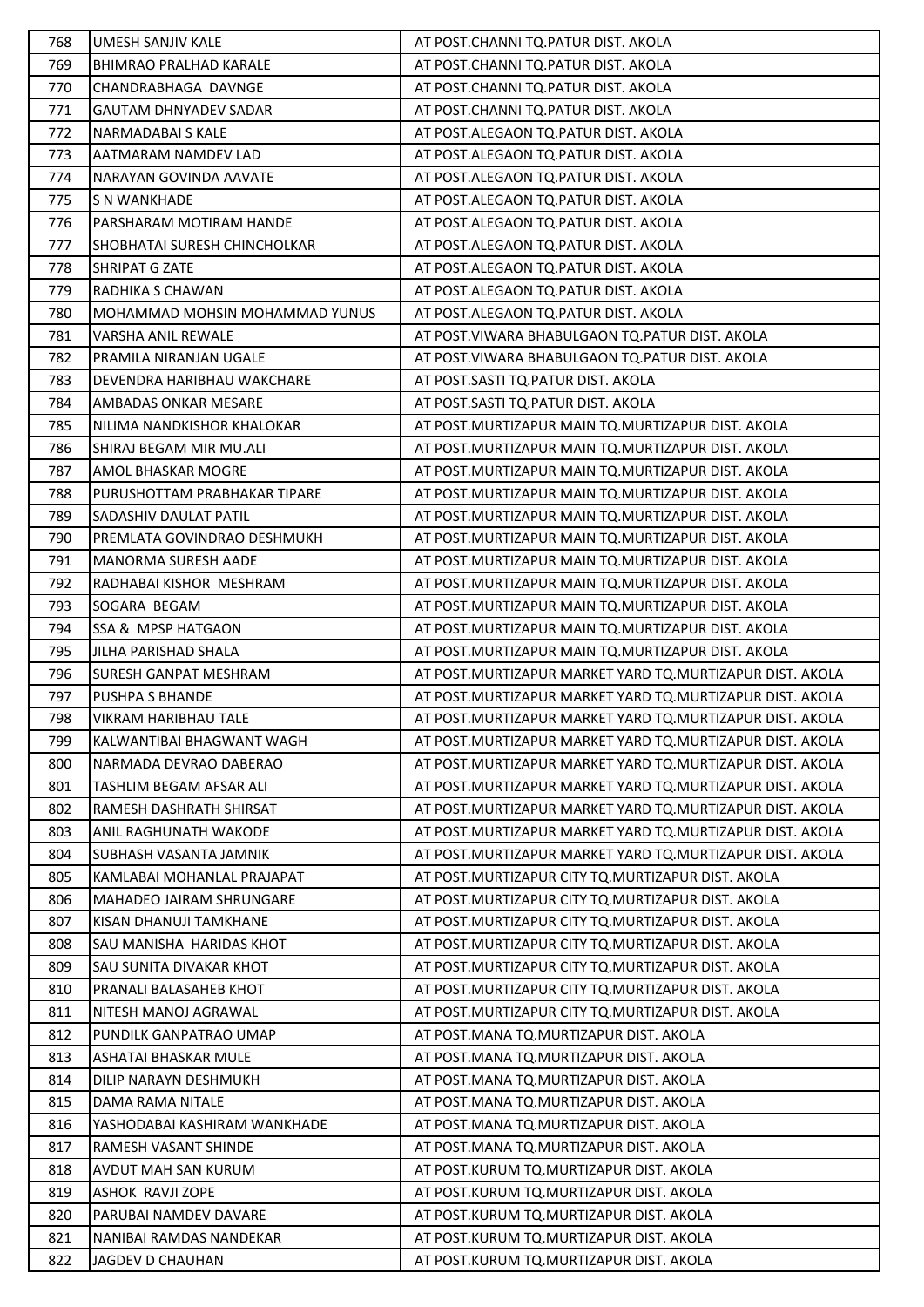| 823 | DIGABAR MAHADEV GADAGE                | AT POST.KURUM TO.MURTIZAPUR DIST. AKOLA        |
|-----|---------------------------------------|------------------------------------------------|
| 824 | SAHEB KHAN SALIMKHA                   | AT POST.KURUM TQ.MURTIZAPUR DIST. AKOLA        |
| 825 | <b>VIVEK RAGHUNATH BAJAD</b>          | AT POST.KURUM TQ.MURTIZAPUR DIST. AKOLA        |
| 826 | DAMODHAR KACHAR PAWAR                 | AT POST.KURUM TQ.MURTIZAPUR DIST. AKOLA        |
| 827 | <b>NANDABAI S PATHK</b>               | AT POST.KURUM TQ.MURTIZAPUR DIST. AKOLA        |
| 828 | RAHIMSHAH ANWARSHAH                   | AT POST.KURUM TQ.MURTIZAPUR DIST. AKOLA        |
| 829 | SANJAY SAHADEV INGALE                 | AT POST.KURUM TQ.MURTIZAPUR DIST. AKOLA        |
| 830 | MOTIRAM SHIVRAM KAWADE                | AT POST.KURUM TQ.MURTIZAPUR DIST. AKOLA        |
| 831 | SANTOSH SHANKARRAO KADU               | AT POST.KARANJA MAIN.TQ.KARANJA DIST. WASHIM   |
| 832 | RAJU SHRIRAM MOHOD                    | AT POST.KARANJA MAIN.TQ.KARANJA DIST. WASHIM   |
| 833 | KASABAI MAHADEO BHUTE                 | AT POST.KARANJA MAIN.TQ.KARANJA DIST. WASHIM   |
| 834 | SURESH RAMESH UKE                     | AT POST.KARANJA MAIN.TQ.KARANJA DIST. WASHIM   |
| 835 | BHAGWAT BHIKA JADHAO                  | AT POST.KARANJA MAIN.TQ.KARANJA DIST. WASHIM   |
| 836 | RATMALA RAJESH KOLHE                  | AT POST.KARANJA MAIN.TQ.KARANJA DIST. WASHIM   |
| 837 | RAJU KALNUJI DANDE                    | AT POST.KARANJA MAIN.TQ.KARANJA DIST. WASHIM   |
| 838 | SHE.EJAJ SHE.RAFIQ                    | AT POST.KARANJA MAIN.TQ.KARANJA DIST. WASHIM   |
| 839 | BHAVESH APAK VILAS ATMARAM WAR        | AT POST.KARANJA MAIN.TQ.KARANJA DIST. WASHIM   |
| 840 | ABDUL HAK A. KHALIL                   | AT POST.KARANJA MAIN.TQ.KARANJA DIST. WASHIM   |
| 841 | A. HAMID A AJIJ                       | AT POST.KARANJA MAIN.TQ.KARANJA DIST. WASHIM   |
| 842 | SHESHRAO CHAMPAT NEMANE               | AT POST.KARANJA MAIN.TQ.KARANJA DIST. WASHIM   |
| 843 | PRAMILA SHALIKRAM MOHOD               | AT POST.KARANJA MAIN.TQ.KARANJA DIST. WASHIM   |
| 844 | RAMDAS PRALHAD THAKRE                 | AT POST.KARANJA MAIN.TQ.KARANJA DIST. WASHIM   |
| 845 | <b>GANESH NARAYAN CHANDANVAR</b>      | AT POST.KARANJA MAIN.TQ.KARANJA DIST. WASHIM   |
| 846 | <b>SURESH ARJUN TAYDE</b>             | AT POST.KARANJA MAIN.TQ.KARANJA DIST. WASHIM   |
| 847 | JAY BAJARANG SHETAKARI BACHAT         | AT POST.KARANJA MAIN.TQ.KARANJA DIST. WASHIM   |
| 848 | <b>BEBI RAGHU GHUGHE</b>              | AT POST.KARANJA MAIN.TQ.KARANJA DIST. WASHIM   |
| 849 | DNYANUBAI DAULATRAV BONLE             | AT POST.KARANJA MAIN.TQ.KARANJA DIST. WASHIM   |
| 850 | SHANTABAI ARUN BAGALE                 | AT POST.KARANJA MAIN.TQ.KARANJA DIST. WASHIM   |
| 851 | DIPAK RAMKRUN THAKRE                  | AT POST.KARANJA MAIN.TQ.KARANJA DIST. WASHIM   |
| 852 | <b>MAROTI TUKARAM BANGDE</b>          | AT POST.KARANJA MAIN.TQ.KARANJA DIST. WASHIM   |
| 853 | BODHIVRUKSHA SW. SH. BA. GAT          | AT POST.KARANJA MAIN.TQ.KARANJA DIST. WASHIM   |
| 854 | NRUSIHAN SARSAWTI MASS BACHT          | AT POST.KARANJA MAIN.TO.KARANJA DIST. WASHIM   |
| 855 | J D CHOURE SEV SAH PAT                | AT POST.KARANJA CITY.TQ.KARANJA DIST. WASHIM   |
| 856 | ANUSAYA SHALIKARAM JADHAV             | AT POST.KARANJA CITY.TQ.KARANJA DIST. WASHIM   |
| 857 | <b>GOPALGIR ONKARGIR GIRI</b>         | AT POST.KAMARGAON .TQ.KARANJA DIST. WASHIM     |
| 858 | <b>SUKHDEV DASHRATH SITPURE</b>       | AT POST.KAMARGAON .TQ.KARANJA DIST. WASHIM     |
| 859 | HARIBHAU BHAGUJI PAWAR                | AT POST.KAMARGAON .TQ.KARANJA DIST. WASHIM     |
| 860 | <b>BAYABAI GULABRAO LUTE</b>          | AT POST.KAMARGAON .TO.KARANJA DIST. WASHIM     |
| 861 | SHINDHU SANTOSH LOKAHNDE              | AT POST.KAMARGAON .TQ.KARANJA DIST. WASHIM     |
| 862 | AB SABIR AB SADIK                     | AT POST.KAMARGAON .TQ.KARANJA DIST. WASHIM     |
| 863 | SUBHADRA SRAVAN SARDAR                | AT POST.KAMARGAON .TQ.KARANJA DIST. WASHIM     |
| 864 | VISHNU RAMKRUSHNA KARADE              | AT POST.KAMARGAON .TQ.KARANJA DIST. WASHIM     |
| 865 | ABEDABI SK KAYYUM                     | AT POST.KAMARGAON .TQ.KARANJA DIST. WASHIM     |
| 866 | SHETKARI B GAT BELKHED                | AT POST.KAMARGAON .TQ.KARANJA DIST. WASHIM     |
| 867 | <b>BALIRAJA S S BACHAT GAT BAMBAR</b> | AT POST.KAMARGAON .TQ.KARANJA DIST. WASHIM     |
| 868 | PIRBABA S S BACHAT GAT DHOTRA         | AT POST.KAMARGAON .TQ.KARANJA DIST. WASHIM     |
| 869 | KIRAN PANDURANG SHELARE               | AT POST.UMBARDA BAZAR .TQ.KARANJA DIST. WASHIM |
| 870 | DILIP SHRIRAM CHABUKSWAR              | AT POST.UMBARDA BAZAR .TQ.KARANJA DIST. WASHIM |
| 871 | RANJANABAI SANJAY THAKRE              | AT POST.UMBARDA BAZAR .TQ.KARANJA DIST. WASHIM |
| 872 | BHIMRAV UDDHAVRAO GONDANE             | AT POST.DHANAJ BU .TQ.KARANJA DIST. WASHIM     |
| 873 | SHYAM WASUDEVRAO DEULKAR              | AT POST.DHANAJ BU .TQ.KARANJA DIST. WASHIM     |
| 874 | <b>GAJANAN PUNDALIK SIRSAT</b>        | AT POST.DHANAJ BU .TQ.KARANJA DIST. WASHIM     |
| 875 | PANJABRAO DESHMUKH SHETKARI BA        | AT POST.DHANAJ BU .TQ.KARANJA DIST. WASHIM     |
| 876 | AHILYABAI SHETKARI SWA SA BACH        | AT POST.DHANAJ BU .TQ.KARANJA DIST. WASHIM     |
| 877 | BALIRAJA SHETAKARI SWA SA BACH        | AT POST.DHANAJ BU .TQ.KARANJA DIST. WASHIM     |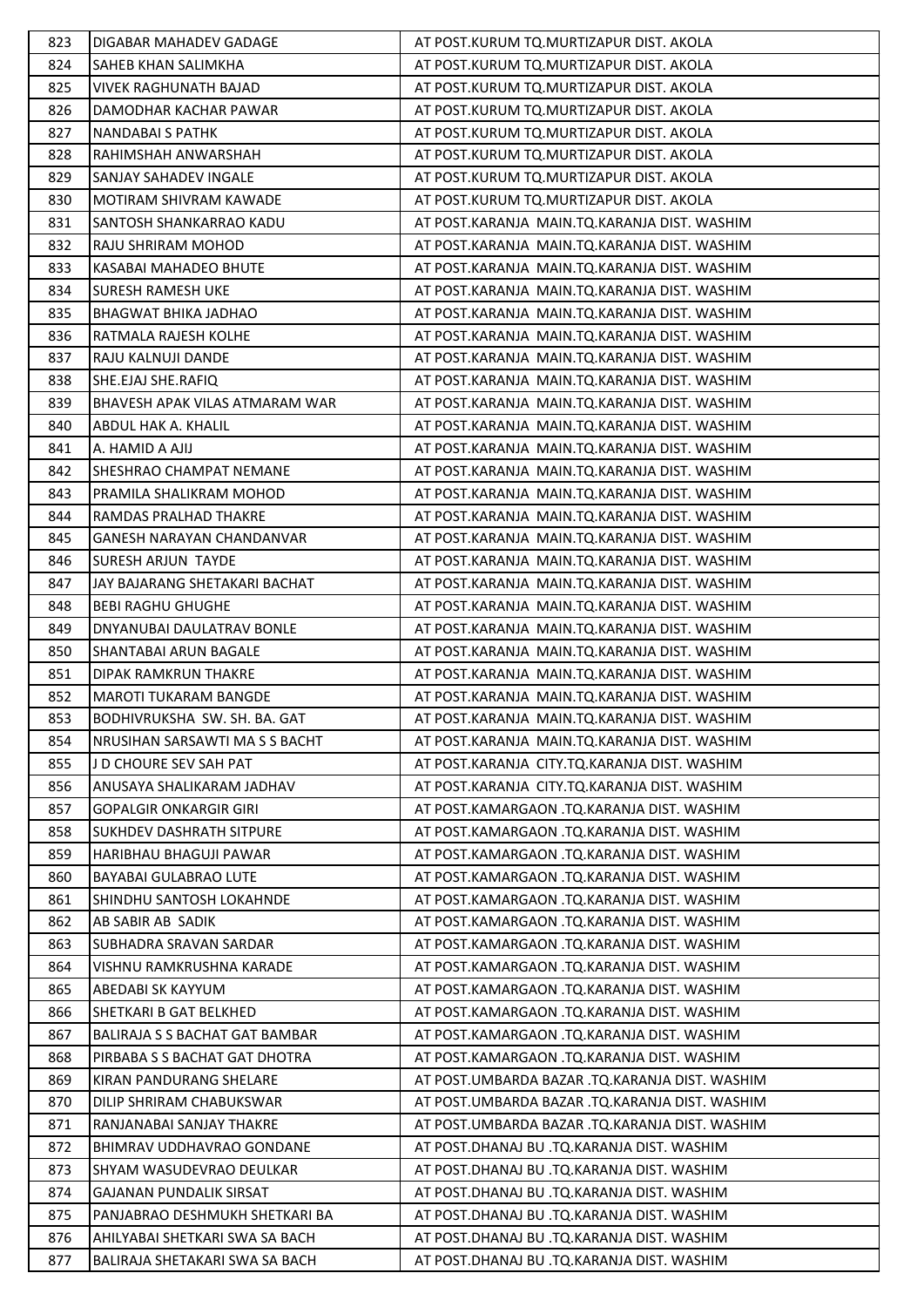| 878 | SANT GADGE BABA SELF HELP GROO  | AT POST.DHANAJ BU .TQ.KARANJA DIST. WASHIM           |
|-----|---------------------------------|------------------------------------------------------|
| 879 | S. MEHMUD SHEK HUASEN           | AT POST.MANBHA .TQ.KARANJA DIST. WASHIM              |
| 880 | VANDANA VASANT GAJBHIYE         | AT POST.MANBHA .TQ.KARANJA DIST. WASHIM              |
| 881 | <b>SHANKAR LAXMAN AMBARPURE</b> | AT POST.POHA .TQ.KARANJA DIST. WASHIM                |
| 882 | RASHAMI SHIVLAL JAYASWAL        | AT POST KAJLESHWAR .TQ.KARANJA DIST. WASHIM          |
| 883 | AKIL KHAN ESMAIL KHAN           | AT POST KAJLESHWAR .TQ.KARANJA DIST. WASHIM          |
| 884 | KILOBAI HIMAT TOSASE            | AT POST KAJLESHWAR .TQ.KARANJA DIST. WASHIM          |
| 885 | SHRIKANT MAJUR KAM.SHA.SANSTHA  | AT POST.MANGRULPIR MAIN .TQ MANGRULPIR DIST. WASHIM  |
| 886 | <b>SUBHASH GANGARAM BHOYAR</b>  | AT POST.MANGRULPIR MAIN .TQ MANGRULPIR DIST. WASHIM  |
| 887 | S. D. NAHARE                    | AT POST.MANGRULPIR MAIN .TQ MANGRULPIR DIST. WASHIM  |
| 888 | KESHARBAI TUKARAM HAJARE        | AT POST.MANGRULPIR MAIN .TQ MANGRULPIR DIST. WASHIM  |
| 889 | <b>BEBITAE ANDA JAGLE</b>       | AT POST.MANGRULPIR MAIN .TQ MANGRULPIR DIST. WASHIM  |
| 890 | PANCHAKULA SITARAM KHANDEKAR    | AT POST.MANGRULPIR MAIN .TQ MANGRULPIR DIST. WASHIM  |
| 891 | <b>ANANTA SHEIRAM BHAGT</b>     | AT POST.MANGRULPIR MAIN .TQ MANGRULPIR DIST. WASHIM  |
| 892 | JAYWANTABAI DEMAJI KHADIKAR     | AT POST.MANGRULPIR MAIN .TQ MANGRULPIR DIST. WASHIM  |
| 893 | SHATRUGNA DEWARAO WANJARE       | AT POST.MANGRULPIR MAIN .TQ MANGRULPIR DIST. WASHIM  |
| 894 | RUSHIKESH PUNDALIK BHAGAT       | AT POST.MANGRULPIR MAIN .TQ MANGRULPIR DIST. WASHIM  |
| 895 | <b>VISHNU VASANTA SONONE</b>    | AT POST.MANGRULPIR MAIN .TQ MANGRULPIR DIST. WASHIM  |
| 896 | PRABHAKAR UTTAM BHAGAT          | AT POST.MANGRULPIR MAIN .TQ MANGRULPIR DIST. WASHIM  |
| 897 | RAMESH SHRIRAM VADATE           | AT POST.MANGRULPIR MAIN .TQ MANGRULPIR DIST. WASHIM  |
| 898 | RAMDAS SUKHADEV SONONO          | AT POST.MANGRULPIR MAIN .TQ MANGRULPIR DIST. WASHIM  |
| 899 | BAJARANGALI SHETAKARI BACHAT    | AT POST.MANGRULPIR MAIN .TQ MANGRULPIR DIST. WASHIM  |
| 900 | GAJANAN MAHARAJ SHETAKARI BACH  | AT POST. MANGRULPIR MAIN .TQ MANGRULPIR DIST. WASHIM |
| 901 | LATE SHERUBHAI MOHANAWALE SHET  | AT POST.MANGRULPIR MAIN .TQ MANGRULPIR DIST. WASHIM  |
| 902 | TATHAGAT SWA.SAH.SHE.B.GAT      | AT POST.MANGRULPIR MAIN .TQ MANGRULPIR DIST. WASHIM  |
| 903 | AKASA ALP BAHUUDESHIY VYAYAM K  | AT POST.MANGRULPIR CITY .TQ MANGRULPIR DIST. WASHIM  |
| 904 | KAMALABAI SHNKARRAO WANKHDE     | AT POST.MANGRULPIR CITY .TQ MANGRULPIR DIST. WASHIM  |
| 905 | LAKSHIMAN BHIKAJI SURVE         | AT POST.MANGRULPIR CITY .TQ MANGRULPIR DIST. WASHIM  |
| 906 | MO. JAMIR SK. ANWAR             | AT POST.MANGRULPIR CITY .TQ MANGRULPIR DIST. WASHIM  |
| 907 | <b>RAUF KHA AJIJ KHA</b>        | AT POST.MANGRULPIR CITY .TQ MANGRULPIR DIST. WASHIM  |
| 908 | <b>VITTAL HARIBHAU SONONE</b>   | AT POST.MANGRULPIR CITY .TQ MANGRULPIR DIST. WASHIM  |
| 909 | SANGITA KESHAV MHATARMARE       | AT POST. MOHARI .TQ MANGRULPIR DIST. WASHIM          |
| 910 | NANDA SAMPAT BHAGAT             | AT POST. MOHARI .TQ MANGRULPIR DIST. WASHIM          |
| 911 | PRAMILA BADRUJI GHODE           | AT POST.MOHARI .TQ MANGRULPIR DIST. WASHIM           |
| 912 | JAIKUMAR DILIP BELKHEDE         | AT POST.MOHARI .TQ MANGRULPIR DIST. WASHIM           |
| 913 | BABAN LAKSHMAN BHAGAT           | AT POST. MOHARI .TQ MANGRULPIR DIST. WASHIM          |
| 914 | <b>GANGARAM KISAN VDKAN</b>     | AT POST.SHELU BAZAR .TQ MANGRULPIR DIST. WASHIM      |
| 915 | <b>BHAGAVAN K BHODANE</b>       | AT POST. SHELU BAZAR .TO MANGRULPIR DIST. WASHIM     |
| 916 | ANNPURNA P MANGALE              | AT POST. SHELU BAZAR .TQ MANGRULPIR DIST. WASHIM     |
| 917 | CHIMA V KHERADE                 | AT POST.SHELU BAZAR .TQ MANGRULPIR DIST. WASHIM      |
| 918 | <b>GANGU R THAKARE</b>          | AT POST.SHELU BAZAR .TQ MANGRULPIR DIST. WASHIM      |
| 919 | DNYANDEO MAHADEO GAWAI          | AT POST.SHELU BAZAR .TQ MANGRULPIR DIST. WASHIM      |
| 920 | SHANTARAM RAMCHANDRA JAWALE     | AT POST. WANOJA .TQ MANGRULPIR DIST. WASHIM          |
| 921 | <b>SUBHAS AKATRAO PANDE</b>     | AT POST. WANOJA .TQ MANGRULPIR DIST. WASHIM          |
| 922 | PRACHARYA S R KALA COLLEGE      | AT POST. WANOJA .TQ MANGRULPIR DIST. WASHIM          |
| 923 | OM SHIV VRUDHASHRAM             | AT POST. WANOJA .TQ MANGRULPIR DIST. WASHIM          |
| 924 | RAJRAM WAMANRAO DESHMUKH        | AT POST. WANOJA .TQ MANGRULPIR DIST. WASHIM          |
| 925 | KAMALBAI MADHUKAR GANJARE       | AT POST. WANOJA .TQ MANGRULPIR DIST. WASHIM          |
| 926 | SACHIV GRAM PANCH NANKHEDA      | AT POST. WANOJA .TQ MANGRULPIR DIST. WASHIM          |
| 927 | VIJAYA S BHOYAR                 | AT POST.DHANORA .TQ MANGRULPIR DIST. WASHIM          |
| 928 | SHAKUNTALA MANOHAR INGALE       | AT POST.DHANORA .TQ MANGRULPIR DIST. WASHIM          |
| 929 | MANGALABAI ASHOK CHAUDHARI      | AT POST.DHANORA .TQ MANGRULPIR DIST. WASHIM          |
| 930 | SANGITA NAVNATH BHENDEKAR       | AT POST.DHANORA .TQ MANGRULPIR DIST. WASHIM          |
| 931 | KARIMABI ALPSANKHYAK BAHU UD S  | AT POST.MANORA .TQ MANORA DIST. WASHIM               |
| 932 | VANDANA CHANDRJIT SHAMSUNDAR    | AT POST.MANORA .TQ MANORA DIST. WASHIM               |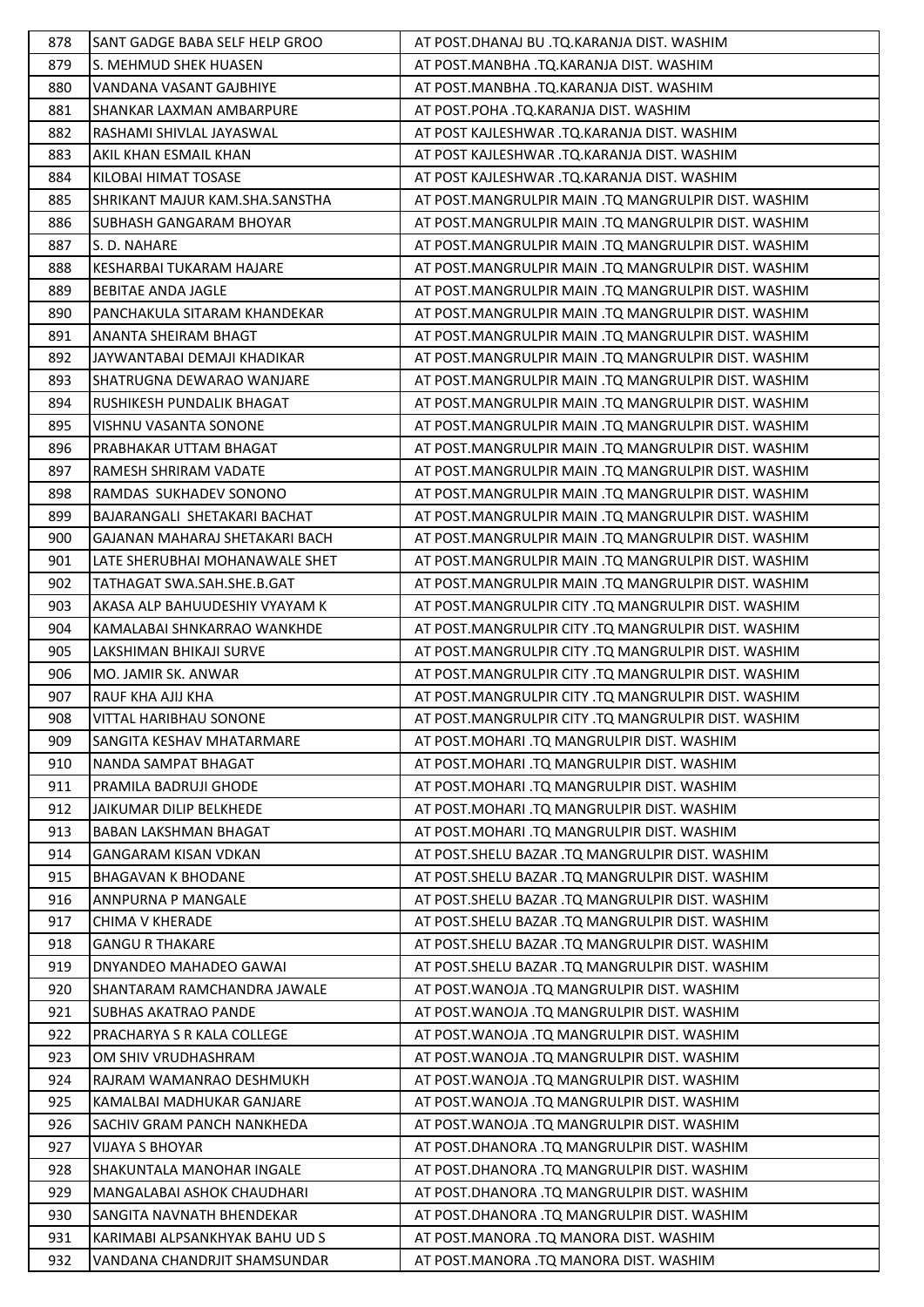| 933 | MUNGSABAI LAXMAN MANWAR        | AT POST.MANORA .TQ MANORA DIST. WASHIM       |
|-----|--------------------------------|----------------------------------------------|
| 934 | SHE MAHEMUD SHE MAHEBUB        | AT POST.MANORA .TQ MANORA DIST. WASHIM       |
| 935 | SE. WAJIR SE. KAMRU            | AT POST.MANORA .TQ MANORA DIST. WASHIM       |
| 936 | SHANTABAI PRALHAD KOTALWAR     | AT POST.MANORA .TQ MANORA DIST. WASHIM       |
| 937 | <b>MAROTI YESUJI VANKHADE</b>  | AT POST.MANORA .TQ MANORA DIST. WASHIM       |
| 938 | CHARAN OMKAR PADHEN            | AT POST.MANORA .TQ MANORA DIST. WASHIM       |
| 939 | OMSHIV SWAY SAHA BACH GAT      | AT POST.MANORA .TQ MANORA DIST. WASHIM       |
| 940 | CHANDRAKALABAI TUKARAM INGOLE  | AT POST.SHENDURJANA .TQ MANORA DIST. WASHIM  |
| 941 | RAMBHAU UTTAM INGOLE           | AT POST.SHENDURJANA .TQ MANORA DIST. WASHIM  |
| 942 | PANCHFULA SONBAJI HURDUKHE     | AT POST.SHENDURJANA .TQ MANORA DIST. WASHIM  |
| 943 | ANIL KARTAR PADWAL             | AT POST.SHENDURJANA .TQ MANORA DIST. WASHIM  |
| 944 | SAMADHAN NANDUSING PAWAR       | AT POST.SHENDURJANA .TQ MANORA DIST. WASHIM  |
| 945 | PARLAD BHAVSING BRAMHAN        | AT POST.SHENDURJANA .TQ MANORA DIST. WASHIM  |
| 946 | <b>VIJAY MAHADEV VILAYTKAR</b> | AT POST.SHENDURJANA .TQ MANORA DIST. WASHIM  |
| 947 | KUNDLIK YADOJI YAGADE          | AT POST.SHENDURJANA .TQ MANORA DIST. WASHIM  |
| 948 | YASHODABAI RAMDAS ADHAV        | AT POST. SHENDURJANA .TQ MANORA DIST. WASHIM |
| 949 | <b>BEBIBAI SUBHASH CHAVAN</b>  | AT POST. SHENDURJANA .TQ MANORA DIST. WASHIM |
| 950 | KASHINATH DOMA RATHOD          | AT POST.SHENDURJANA .TQ MANORA DIST. WASHIM  |
| 951 | RATNAKALA ANANDA ZALKE         | AT POST.SHENDURJANA .TQ MANORA DIST. WASHIM  |
| 952 | MAHANT PURA NAIK BAHUDDESHEY A | AT POST.POHARADEVI .TQ MANORA DIST. WASHIM   |
| 953 | RAKESH KANHAIYA TANK           | AT POST.POHARADEVI .TQ MANORA DIST. WASHIM   |
| 954 | <b>MANESH DASHRATH RATHOD</b>  | AT POST.POHARADEVI .TQ MANORA DIST. WASHIM   |
| 955 | H M CHAIRAMN Z P SCHOOL UMARI  | AT POST.POHARADEVI .TQ MANORA DIST. WASHIM   |
| 956 | P M CHICHOLKAR                 | AT POST.POHARADEVI .TQ MANORA DIST. WASHIM   |
| 957 | <b>NAMDEV M PATIL</b>          | AT POST.SAKHARDOH .TQ MANORA DIST. WASHIM    |
| 958 | SITABAI DOMJI INGOLE           | AT POST.SAKHARDOH .TQ MANORA DIST. WASHIM    |
| 959 | YASHODA S KAMBLE               | AT POST.SAKHARDOH .TQ MANORA DIST. WASHIM    |
| 960 | <b>MAHADEV BAJIRAO TIRPUDE</b> | AT POST.SAKHARDOH .TQ MANORA DIST. WASHIM    |
| 961 | PANDURANG PANDHARI BODADE      | AT POST. WASHIM MAIN TO. WASHIM DIST. WASHIM |
| 962 | TRIGUNABAI KASHIRAM GORE       | AT POST. WASHIM MAIN TQ. WASHIM DIST. WASHIM |
| 963 | RAMCHANDRA.KALUJI GOTE         | AT POST. WASHIM MAIN TQ. WASHIM DIST. WASHIM |
| 964 | SAMADHAN PARSHARAM GOTE        | AT POST. WASHIM MAIN TQ. WASHIM DIST. WASHIM |
| 965 | PRALHAD NAMADEV PADGHAN        | AT POST. WASHIM MAIN TQ. WASHIM DIST. WASHIM |
| 966 | ANUSYA PRASHRAM PADGHAN        | AT POST. WASHIM MAIN TQ. WASHIM DIST. WASHIM |
| 967 | SANJAY RAMCHANDRA KAWRKHE      | AT POST. WASHIM MAIN TQ. WASHIM DIST. WASHIM |
| 968 | SANTOSH CHANDRBHAN PATTEBAHADU | AT POST.WASHIM MAIN TQ.WASHIM DIST. WASHIM   |
| 969 | KANTA LAXMAN DUDHALE           | AT POST. WASHIM MAIN TQ. WASHIM DIST. WASHIM |
| 970 | RAMKISAN DEORAO WAGHMARE       | AT POST. WASHIM MAIN TO. WASHIM DIST. WASHIM |
| 971 | <b>BHAURAO ATAMARAO KOLHE</b>  | AT POST. WASHIM MAIN TQ. WASHIM DIST. WASHIM |
| 972 | SARIKA KARANJI KARANJI         | AT POST. WASHIM MAIN TO. WASHIM DIST. WASHIM |
| 973 | <b>D S CHOPDE</b>              | AT POST. WASHIM MAIN TO. WASHIM DIST. WASHIM |
| 974 | SANDIP VASANTA BHISE           | AT POST. WASHIM MAIN TO. WASHIM DIST. WASHIM |
| 975 | USHA SHRIKRUSHAN AMBEKAR       | AT POST. WASHIM MAIN TO. WASHIM DIST. WASHIM |
| 976 | VINOD BABAN LANDKAR            | AT POST. WASHIM MAIN TQ. WASHIM DIST. WASHIM |
| 977 | MANOHAR L.KHILLARI             | AT POST. WASHIM MAIN TO. WASHIM DIST. WASHIM |
| 978 | MAHADEO UKANDA THAKRE          | AT POST. WASHIM MAIN TQ. WASHIM DIST. WASHIM |
| 979 | KESHAV PRLAHAD ARU             | AT POST. WASHIM MAIN TQ. WASHIM DIST. WASHIM |
| 980 | MANISHA VASANT KHANDARE        | AT POST. WASHIM MAIN TQ. WASHIM DIST. WASHIM |
| 981 | RAJIYA HASAN PAPPUWALE         | AT POST. WASHIM MAIN TO. WASHIM DIST. WASHIM |
| 982 | GAJANAN DAGADUJI JADHAV        | AT POST. WASHIM MAIN TO. WASHIM DIST. WASHIM |
| 983 | SADHURAM THAWRA PAWAR          | AT POST. WASHIM MAIN TQ. WASHIM DIST. WASHIM |
| 984 | DIPAK NARAYAN KAPSE            | AT POST. WASHIM MAIN TQ. WASHIM DIST. WASHIM |
| 985 | SANTOSH DAJIBA INGOLE          | AT POST. WASHIM MAIN TQ. WASHIM DIST. WASHIM |
| 986 | SAU SINDHU CHANDU GAWANDE      | AT POST. WASHIM MAIN TO. WASHIM DIST. WASHIM |
| 987 | DILIP RAMAJI DEVAKATE          | AT POST. WASHIM MAIN TO. WASHIM DIST. WASHIM |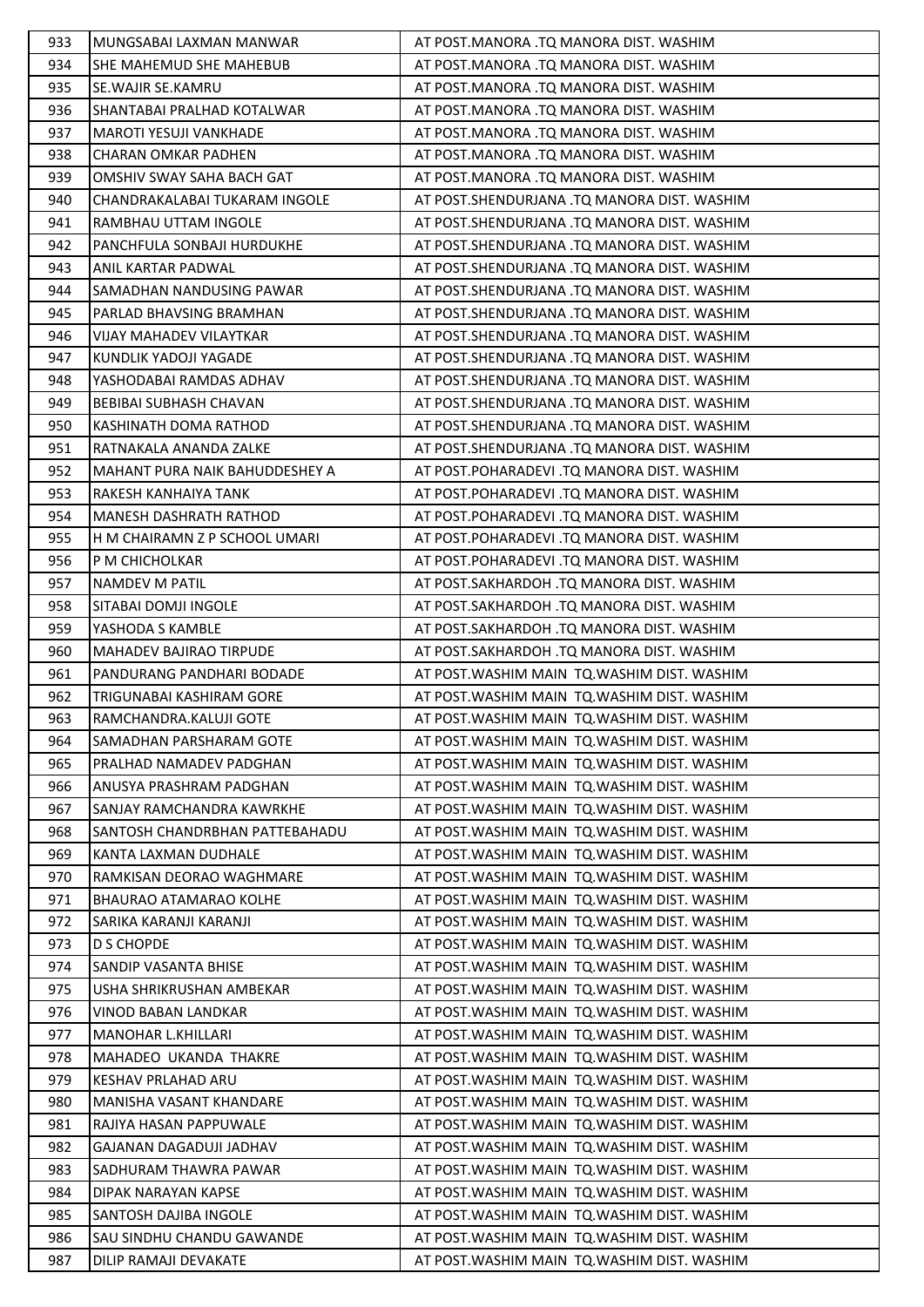| 988  | EKATA SAMADHAN KAMBLE              | AT POST. WASHIM MAIN TQ. WASHIM DIST. WASHIM |
|------|------------------------------------|----------------------------------------------|
| 989  | RAVINDRA PRALHAD GIRI              | AT POST. WASHIM MAIN TQ. WASHIM DIST. WASHIM |
| 990  | MAHADEV ASHRUJI SANAP              | AT POST. WASHIM MAIN TO. WASHIM DIST. WASHIM |
| 991  | SHILABAI DIPAK MAHALLE             | AT POST. WASHIM MAIN TQ. WASHIM DIST. WASHIM |
| 992  | <b>GAUTAM KUNDLIK VAIDYA</b>       | AT POST. WASHIM MAIN TQ. WASHIM DIST. WASHIM |
| 993  | NIRANJAN DOULAT GAIKWAD            | AT POST. WASHIM MAIN TQ. WASHIM DIST. WASHIM |
| 994  | <b>SUHAS GULABRAO HOLE</b>         | AT POST. WASHIM MAIN TQ. WASHIM DIST. WASHIM |
| 995  | PRAMDAS KESHAV CHAVAN              | AT POST. WASHIM MAIN TO. WASHIM DIST. WASHIM |
| 996  | KASHIRAM SAKHARAM KALBANDE         | AT POST. WASHIM MAIN TQ. WASHIM DIST. WASHIM |
| 997  | SHANKAR MAHADEO THAKRE             | AT POST. WASHIM MAIN TO. WASHIM DIST. WASHIM |
| 998  | SIDDHARTH S.H.G. EKBURJI           | AT POST. WASHIM MAIN TQ. WASHIM DIST. WASHIM |
| 999  | RADHIKA UTTAMRAO POTFODE           | AT POST. WASHIM CITY TQ. WASHIM DIST. WASHIM |
| 1000 | SANTOSH PANDURANG MURKUTE          | AT POST. WASHIM CITY TO. WASHIM DIST. WASHIM |
| 1001 | ANANDA GANPAT CHAVHAN              | AT POST. WASHIM CITY TQ. WASHIM DIST. WASHIM |
| 1002 | NARAYAN NIVRUTTI MORE              | AT POST. WASHIM CITY TO. WASHIM DIST. WASHIM |
| 1003 | UKANDA DHENU RATHOD                | AT POST. WASHIM CITY TQ. WASHIM DIST. WASHIM |
| 1004 | ATMARAM NAMDE RAUT                 | AT POST. WASHIM CITY TO. WASHIM DIST. WASHIM |
| 1005 | CHADRAKALA P WANKHEDE              | AT POST. WASHIM CITY TO. WASHIM DIST. WASHIM |
| 1006 | <b>KESHAV N THAKRE</b>             | AT POST. WASHIM CITY TQ. WASHIM DIST. WASHIM |
| 1007 | KAMALABAI V AVGHAMARE              | AT POST. WASHIM CITY TQ. WASHIM DIST. WASHIM |
| 1008 | <b>ARJUNA B SHINDE</b>             | AT POST. WASHIM CITY TQ. WASHIM DIST. WASHIM |
| 1009 | <b>GANPAT TUKARAM METANGALE</b>    | AT POST. WASHIM CITY TO. WASHIM DIST. WASHIM |
| 1010 | <b>VITHAL GANPAT KHADSE</b>        | AT POST. WASHIM CITY TQ. WASHIM DIST. WASHIM |
| 1011 | <b>SANGITA G DHOPE</b>             | AT POST. WASHIM CITY TQ. WASHIM DIST. WASHIM |
| 1012 | DATTARAO R MOPKAR                  | AT POST. WASHIM CITY TO. WASHIM DIST. WASHIM |
| 1013 | JANABAI A KAMBALE                  | AT POST. WASHIM CITY TQ. WASHIM DIST. WASHIM |
| 1014 | JOTSNA RAMESH DABHADE              | AT POST. WASHIM CITY TQ. WASHIM DIST. WASHIM |
| 1015 | <b>BAIYABAI KALU RATHOD</b>        | AT POST. WASHIM CITY TO. WASHIM DIST. WASHIM |
| 1016 | DIGAMBAR SHANKAR INGOLE            | AT POST. WASHIM CITY TO. WASHIM DIST. WASHIM |
| 1017 | NARMADABAI GANGARAM JADHAV         | AT POST. WASHIM CITY TQ. WASHIM DIST. WASHIM |
| 1018 | <b>RAJU TUKARAM THAKRE</b>         | AT POST. WASHIM CITY TQ. WASHIM DIST. WASHIM |
| 1019 | <b>MURLIDAR D PACHPILE</b>         | AT POST. WASHIM CITY TQ. WASHIM DIST. WASHIM |
| 1020 | RAJKUMAR AYAJI KHILLARI            | AT POST. WASHIM CITY TQ. WASHIM DIST. WASHIM |
| 1021 | <b>GITA SHANKAR KORADE</b>         | AT POST. WASHIM CITY TQ. WASHIM DIST. WASHIM |
| 1022 | KALAVATIBAI KUNDALIK KAKDE         | AT POST. WASHIM CITY TO. WASHIM DIST. WASHIM |
| 1023 | <b>SHRIRANG BRAMHANAND KHADASE</b> | AT POST. WASHIM CITY TQ. WASHIM DIST. WASHIM |
| 1024 | RANJANA RAMESH DUBE                | AT POST. WASHIM CITY TO. WASHIM DIST. WASHIM |
| 1025 | GAJANAN MA KRU TANTR VI SHE MA     | AT POST. WASHIM CITY TQ. WASHIM DIST. WASHIM |
| 1026 | SHIVSHAKTI KRU TANTRA SCINCE M     | AT POST. WASHIM CITY TO. WASHIM DIST. WASHIM |
| 1027 | <b>SHEKH NASIR SHEKH BASHIR</b>    | AT POST.ANSING TQ.WASHIM DIST. WASHIM        |
| 1028 | <b>PRATAP DHONDBA GADEKAR</b>      | AT POST.ANSING TO.WASHIM DIST. WASHIM        |
| 1029 | YASHODA KISAN VABALE               | AT POST.ANSING TQ.WASHIM DIST. WASHIM        |
| 1030 | MANGLABAI VITTHAL SONUNE           | AT POST.ANSING TQ.WASHIM DIST. WASHIM        |
| 1031 | SUNITA MADHUKAR SHINDE             | AT POST.ANSING TQ.WASHIM DIST. WASHIM        |
| 1032 | RAMKISAN C JOSHI                   | AT POST.ANSING TQ.WASHIM DIST. WASHIM        |
| 1033 | RAMESH RAGHOJI PAIKRAO             | AT POST.ANSING TQ.WASHIM DIST. WASHIM        |
| 1034 | SUSHIL SUDHAKARRAO KANKAL          | AT POST.ANSING TQ.WASHIM DIST. WASHIM        |
| 1035 | <b>BHAGABAI ASHRUJI GAVANDE</b>    | AT POST.ANSING TQ.WASHIM DIST. WASHIM        |
| 1036 | RAMCHANDR RAMJI GOTE               | AT POST.TONDGAON TQ.WASHIM DIST. WASHIM      |
| 1037 | RAMESHAVAR S WAKULAKAR             | AT POST.TONDGAON TQ.WASHIM DIST. WASHIM      |
| 1038 | SHRIKUSHAN R WAKULKAR              | AT POST.TONDGAON TQ.WASHIM DIST. WASHIM      |
| 1039 | ARJUN R WAKULKAR                   | AT POST.TONDGAON TQ.WASHIM DIST. WASHIM      |
| 1040 | SANGITA BHIWAJI LANDGE             | AT POST.TONDGAON TQ.WASHIM DIST. WASHIM      |
| 1041 | RADHABAI SAKHARAM KALBANDE         | AT POST.TONDGAON TQ.WASHIM DIST. WASHIM      |
| 1042 | NIYO MUNGSAJI MILK SOC JANUNA      | AT POST.PARDI TAKMOR TQ.WASHIM DIST. WASHIM  |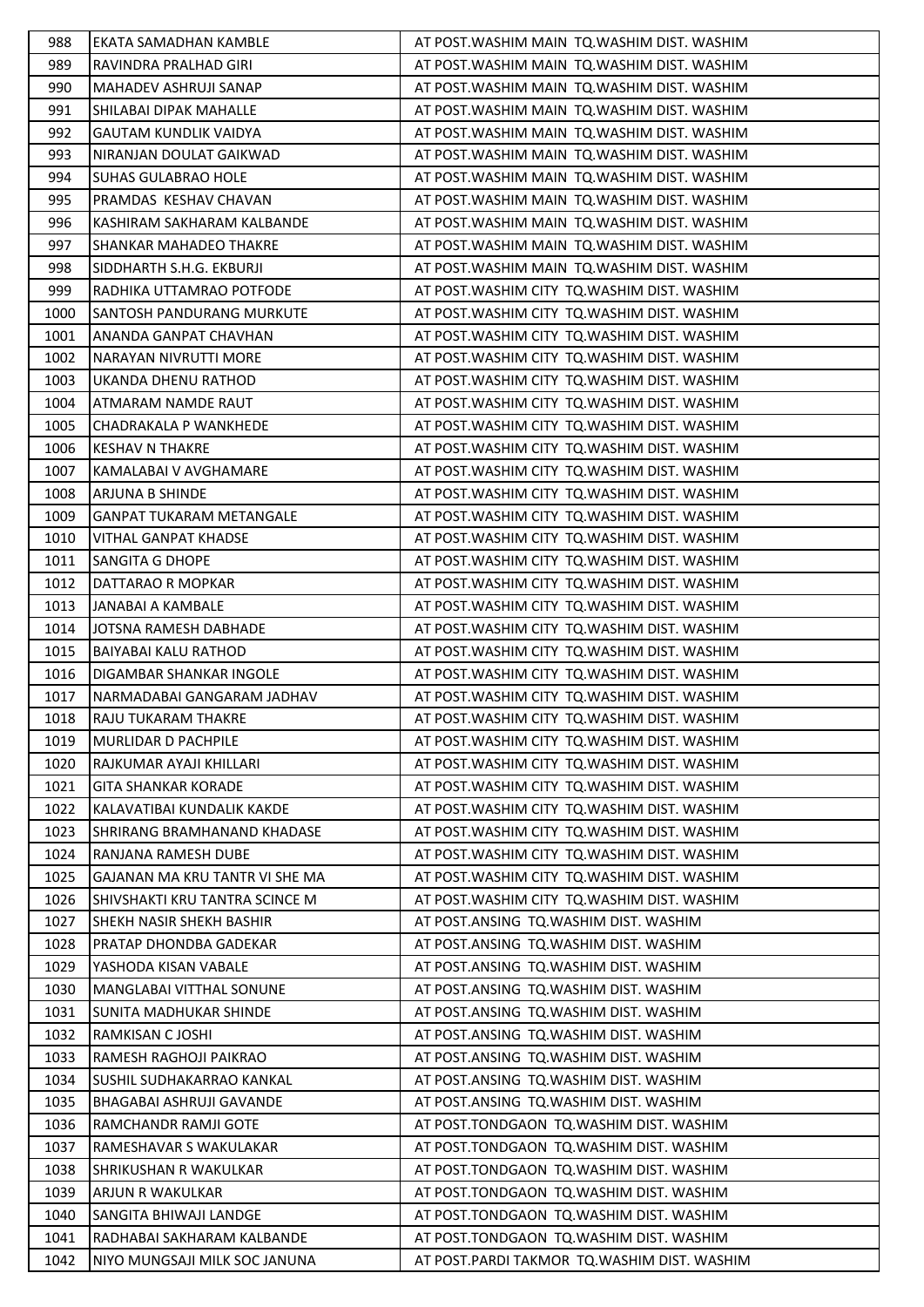| 1043 | <b>DEVAKI DEORAO MAHALE</b>          | AT POST.PARDI TAKMOR TQ.WASHIM DIST. WASHIM    |
|------|--------------------------------------|------------------------------------------------|
| 1044 | TAULSHIRAM NATTHU LANDKAR            | AT POST.MALEGAON TQ.MALEGAON DIST. WASHIM      |
| 1045 | NAMDEV ATMARAM INGALE                | AT POST.MALEGAON TQ.MALEGAON DIST. WASHIM      |
| 1046 | NANDKISHOR NAGORAO INGLE             | AT POST.MALEGAON TQ.MALEGAON DIST. WASHIM      |
| 1047 | PANDURAN GANPATH JAGTAP              | AT POST.MALEGAON TQ.MALEGAON DIST. WASHIM      |
| 1048 | SAKHARAM RAMJI KALE                  | AT POST.MALEGAON TQ.MALEGAON DIST. WASHIM      |
| 1049 | SUSILABAI KISAN IDHOLE               | AT POST.MALEGAON TQ.MALEGAON DIST. WASHIM      |
| 1050 | <b>INDIRABAI V.AMBHORE</b>           | AT POST.MALEGAON TQ.MALEGAON DIST. WASHIM      |
| 1051 | JIJABAI KA. DEWALE                   | AT POST.MALEGAON TQ.MALEGAON DIST. WASHIM      |
| 1052 | RAGHO PA. BHOYAR                     | AT POST.MALEGAON TQ.MALEGAON DIST. WASHIM      |
| 1053 | LAXIMAN NAGOJI DEVALE                | AT POST.MALEGAON TQ.MALEGAON DIST. WASHIM      |
| 1054 | <b>SHESHARAO YASHAVANTRAO CHAVHA</b> | AT POST.MALEGAON TQ.MALEGAON DIST. WASHIM      |
| 1055 | SHIVAJI SITARAM PAWAR                | AT POST.MALEGAON TQ.MALEGAON DIST. WASHIM      |
| 1056 | KADUJI BHIVAJI UGALE                 | AT POST.MALEGAON TQ.MALEGAON DIST. WASHIM      |
| 1057 | <b>MAHADEV MAROTI AWATE</b>          | AT POST.MALEGAON TQ.MALEGAON DIST. WASHIM      |
| 1058 | RAJKANYA MUKESH JOSHI                | AT POST.MALEGAON TQ.MALEGAON DIST. WASHIM      |
| 1059 | <b>VINOD SUBHASHRAO GHUGE</b>        | AT POST.MALEGAON TQ.MALEGAON DIST. WASHIM      |
| 1060 | <b>TUKARAM FAKIRA TARAK</b>          | AT POST.MALEGAON TQ.MALEGAON DIST. WASHIM      |
| 1061 | <b>SANGRAM KUDALIK INGLE</b>         | AT POST.MALEGAON TQ.MALEGAON DIST. WASHIM      |
| 1062 | SAYAD ATIK SAYAD ABBAS               | AT POST.MALEGAON TQ.MALEGAON DIST. WASHIM      |
| 1063 | KAMAL DEVIDAS JADHAV                 | AT POST.MALEGAON TQ.MALEGAON DIST. WASHIM      |
| 1064 | KAUSLYA CHENDUJI KALE                | AT POST.KINHIRAJA TQ.MALEGAO DIST. WASHIM      |
| 1065 | <b>SHEVANTA GANPAT MOHADE</b>        | AT POST.KINHIRAJA TQ.MALEGAO DIST. WASHIM      |
| 1066 | ALESHANBI DIWAN KHA                  | AT POST.KINHIRAJA TQ.MALEGAO DIST. WASHIM      |
| 1067 | SAKHUBAI KASHIBA BHENDEKAR           | AT POST.KINHIRAJA TQ.MALEGAO DIST. WASHIM      |
| 1068 | DINKAR NARAYAN SANGLE                | AT POST.KINHIRAJA TQ.MALEGAO DIST. WASHIM      |
| 1069 | <b>SUMAN MAHADEV JADHAV</b>          | AT POST.KINHIRAJA TQ.MALEGAO DIST. WASHIM      |
| 1070 | LOBHACHAND GOBRA JADHAV              | AT POST.KINHIRAJA TQ.MALEGAO DIST. WASHIM      |
| 1071 | NAGESH RAMBHAU RAUT                  | AT POST.KINHIRAJA TQ.MALEGAO DIST. WASHIM      |
| 1072 | MAHADEV NARAYAN AMBEKAR              | AT POST.KINHIRAJA TQ.MALEGAO DIST. WASHIM      |
| 1073 | <b>SHIVARAM GYANUJI MAGADE</b>       | AT POST.KINHIRAJA TQ.MALEGAO DIST. WASHIM      |
| 1074 | SULOCHANA TUKARAM CHAVHAN            | AT POST.KINHIRAJA TQ.MALEGAO DIST. WASHIM      |
| 1075 | <b>SINDHU MAHADEV POPALAKAR</b>      | AT POST.KINHIRAJA TQ.MALEGAO DIST. WASHIM      |
| 1076 | RATNAMALA VIJAYRAO GHUGE             | AT POST.KINHIRAJA TQ.MALEGAO DIST. WASHIM      |
| 1077 | DEVIDAS UTTAMRAO KARAVATE            | AT POST.KINHIRAJA TQ.MALEGAO DIST. WASHIM      |
| 1078 | RAJARAM MARUTI TALE                  | AT POST.KINHIRAJA TQ.MALEGAO DIST. WASHIM      |
| 1079 | JIVAN VIKAS BAHU UDDYESHIY SHI       | AT POST. SHIRPUR JAIN TQ. MALEGAO DIST. WASHIM |
| 1080 | <b>GANESHRAO N DESHMUKH</b>          | AT POST.SHIRPUR JAIN TQ.MALEGAO DIST. WASHIM   |
| 1081 | SHESHRAO B DESHMUKH                  | AT POST.SHIRPUR JAIN TQ.MALEGAO DIST. WASHIM   |
| 1082 | PRALHAD L WAGH                       | AT POST.SHIRPUR JAIN TQ.MALEGAO DIST. WASHIM   |
| 1083 | LAXMAN H AMBHORE                     | AT POST.SHIRPUR JAIN TQ.MALEGAO DIST. WASHIM   |
| 1084 | VITTHAL KUNDLIK BAKAL                | AT POST. SHIRPUR JAIN TO. MALEGAO DIST. WASHIM |
| 1085 | DATTA DAULAT BAHIRE                  | AT POST.SHIRPUR JAIN TQ.MALEGAO DIST. WASHIM   |
| 1086 | BHAGWAN NIVRUTI TAJANE               | AT POST. SHIRPUR JAIN TQ. MALEGAO DIST. WASHIM |
| 1087 | KUNDALIK BALIRAM BAKAL               | AT POST. SHIRPUR JAIN TO. MALEGAO DIST. WASHIM |
| 1088 | <b>DWARKABAI MAROTI BAKAL</b>        | AT POST.SHIRPUR JAIN TQ.MALEGAO DIST. WASHIM   |
| 1089 | SUBHASH NIVRUTI NAVAGHARE            | AT POST.SHIRPUR JAIN TQ.MALEGAO DIST. WASHIM   |
| 1090 | TULSHIRAM NAMAJI JADHAV              | AT POST.SHIRPUR JAIN TQ.MALEGAO DIST. WASHIM   |
| 1091 | ATMARAM SITARAM BAKAL                | AT POST. SHIRPUR JAIN TO. MALEGAO DIST. WASHIM |
| 1092 | <b>MAYUR KAILAS JANOLKAR</b>         | AT POST.SHIRPUR JAIN TQ.MALEGAO DIST. WASHIM   |
| 1093 | <b>ABHIMAN P DAHARE</b>              | AT POST.MEDASHI TQ.MALEGAO DIST. WASHIM        |
| 1094 | SHILABAI TUSHIRAM DONGRE             | AT POST.MEDASHI TQ.MALEGAO DIST. WASHIM        |
| 1095 | UMESH SHANKARLALJI MANDHANE          | AT POST.MEDASHI TQ.MALEGAO DIST. WASHIM        |
| 1096 | SURESH RADHESHYAMJI MANDHANE         | AT POST.MEDASHI TQ.MALEGAO DIST. WASHIM        |
| 1097 | <b>VILAS DHONDU TAYDE</b>            | AT POST.MEDASHI TQ.MALEGAO DIST. WASHIM        |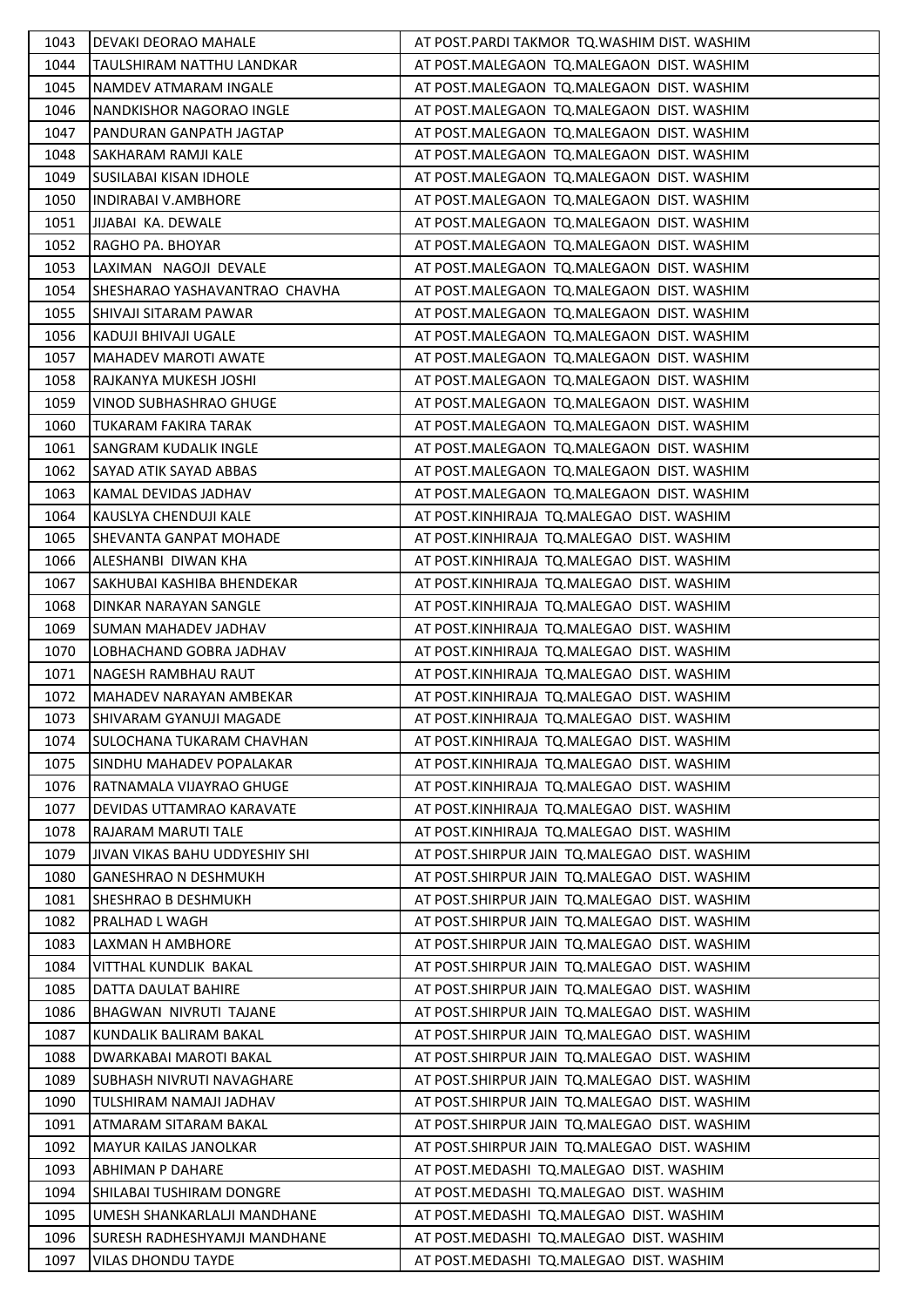| 1098 | ANJANABAI RAMDAS KAD           | AT POST.MEDASHI TQ.MALEGAO DIST. WASHIM     |
|------|--------------------------------|---------------------------------------------|
| 1099 | <b>SHANTABAI VASUDEV DHOKE</b> | AT POST.MEDASHI TQ.MALEGAO DIST. WASHIM     |
| 1100 | USHABAI NATHA GHUGE            | AT POST.MEDASHI TQ.MALEGAO DIST. WASHIM     |
| 1101 | AMBADAS SAKHARAM DEVKAR        | AT POST.MEDASHI TQ.MALEGAO DIST. WASHIM     |
| 1102 | <b>SUKHDEV MAROTI JAMKAR</b>   | AT POST.MEDASHI TQ.MALEGAO DIST. WASHIM     |
| 1103 | DAMODAR DEVIDA RATHAOD         | AT POST.MEDASHI TQ.MALEGAO DIST. WASHIM     |
| 1104 | NATTHU DEVRAM INGLE            | AT POST.MEDASHI TQ.MALEGAO DIST. WASHIM     |
| 1105 | KAMLABAI SHANTARAM HANDE       | AT POST.MEDASHI TQ.MALEGAO DIST. WASHIM     |
| 1106 | <b>RAMU BABAN KUTE</b>         | AT POST.PANGRI KUTE TQ.MALEGAO DIST. WASHIM |
| 1107 | NARMADA MADHUKAR SASANE        | AT POST.PANGRI KUTE TQ.MALEGAO DIST. WASHIM |
| 1108 | SAMPAT MAHADU DHONGADE         | AT POST.RISOD MAIN TQ.RISOD DIST. WASHIM    |
| 1109 | DHONDIRAM MOTIRAM KHULE        | AT POST.RISOD MAIN TQ.RISOD DIST. WASHIM    |
| 1110 | ISUKHALAL THAVARA JADHAV       | AT POST.RISOD MAIN TQ.RISOD DIST. WASHIM    |
| 1111 | PRATIBHA MADHUKAR PANPATTE     | AT POST.RISOD MAIN TQ.RISOD DIST. WASHIM    |
| 1112 | <b>B P LAKHADE</b>             | AT POST.RISOD MAIN TQ.RISOD DIST. WASHIM    |
| 1113 | PANDURANG SANBHAJI ANBHORE     | AT POST.RISOD MAIN TQ.RISOD DIST. WASHIM    |
| 1114 | ISHANKAR BAKLIRAM SABHADINDE   | AT POST.RISOD MAIN TQ.RISOD DIST. WASHIM    |
| 1115 | KISHOR B SAMUDARE              | AT POST.RISOD MAIN TQ.RISOD DIST. WASHIM    |
| 1116 | DAMODAR KUKAJI PANDARE         | AT POST.RISOD MAIN TQ.RISOD DIST. WASHIM    |
| 1117 | LKSHIMI RADAS UTAWALE          | AT POST.RISOD MAIN TQ.RISOD DIST. WASHIM    |
| 1118 | SARIFABI SK SHABBIR            | AT POST.RISOD MAIN TQ.RISOD DIST. WASHIM    |
| 1119 | ANITA VINOD KHADASE            | AT POST.RISOD MAIN TQ.RISOD DIST. WASHIM    |
| 1120 | PRABHAKAR GOVINDA TIRKE        | AT POST.RISOD MAIN TQ.RISOD DIST. WASHIM    |
| 1121 | RAMRAO SHESHRAO SARANAIK       | AT POST.RISOD MAIN TQ.RISOD DIST. WASHIM    |
| 1122 | PARSHARAM SITARAM SHINDE       | AT POST.RISOD MAIN TQ.RISOD DIST. WASHIM    |
| 1123 | <b>VIJAY BHAGWAN INGOLE</b>    | AT POST.RISOD MAIN TQ.RISOD DIST. WASHIM    |
| 1124 | SHIVAJI JAYRAM KAMBALE         | AT POST.RISOD MAIN TQ.RISOD DIST. WASHIM    |
| 1125 | DNYANESHWAR RAJARAM PITKAR     | AT POST.RISOD MAIN TQ.RISOD DIST. WASHIM    |
| 1126 | PARAMESHWAR RAMKISAN SHINDE    | AT POST.RISOD MAIN TQ.RISOD DIST. WASHIM    |
| 1127 | VAISHALI RAMKISAN WAKALE       | AT POST.RISOD MAIN TQ.RISOD DIST. WASHIM    |
| 1128 | <b>RAHUL ASHOK KHANDARE</b>    | AT POST.RISOD MAIN TQ.RISOD DIST. WASHIM    |
| 1129 | SHILATAI ARUNRAO BHOPALE       | AT POST.RISOD MAIN TO.RISOD DIST. WASHIM    |
| 1130 | SUNIL BHAGWAN BADAR            | AT POST.RISOD MAIN TQ.RISOD DIST. WASHIM    |
| 1131 | MU.ADHA.Z.P.SCHOOL.MAHAGAON    | AT POST.RISOD MAIN TQ.RISOD DIST. WASHIM    |
| 1132 | RAJASTHAN PRIYMRI MARATI SHALA | AT POST.RISOD MAIN TQ.RISOD DIST. WASHIM    |
| 1133 | VIMAL A WAGHMARE               | AT POST.RISOD CITY TO.RISOD DIST. WASHIM    |
| 1134 | YASODABAI G FUFATE             | AT POST.RISOD CITY TQ.RISOD DIST. WASHIM    |
| 1135 | BABANRAO NATTHUJI MUNDHE       | AT POST.RISOD CITY TO.RISOD DIST. WASHIM    |
| 1136 | SK MOHAMMDDIN SK USMAN         | AT POST.RISOD CITY TQ.RISOD DIST. WASHIM    |
| 1137 | AMOL VITHALRAO DESHMUKH        | AT POST.RISOD CITY TQ.RISOD DIST. WASHIM    |
| 1138 | SACHIN PRABHAKAR MORE          | AT POST.RISOD CITY TQ.RISOD DIST. WASHIM    |
| 1139 | <b>ANIL JINDAS SONUNE</b>      | AT POST.RISOD CITY TQ.RISOD DIST. WASHIM    |
| 1140 | UTTAM KUNDLIK VITKARE          | AT POST.RITHAD TQ.RISOD DIST. WASHIM        |
| 1141 | SUDHAKAR WAMAN MYADKAR         | AT POST.RITHAD TQ.RISOD DIST. WASHIM        |
| 1142 | MANDABAI N DESHMUKH            | AT POST.RITHAD TQ.RISOD DIST. WASHIM        |
| 1143 | YASWANTA FAKIRA KHANDARE       | AT POST.RITHAD TQ.RISOD DIST. WASHIM        |
| 1144 | PADMABAI NATHA THORAT          | AT POST.RITHAD TQ.RISOD DIST. WASHIM        |
| 1145 | PANCHPHULA DHONDIRAM KALE      | AT POST.RITHAD TQ.RISOD DIST. WASHIM        |
| 1146 | PARVATI MADHUKAR DODGHASE      | AT POST.RITHAD TQ.RISOD DIST. WASHIM        |
| 1147 | PARVATI SHRIPAT BENDRE         | AT POST.RITHAD TQ.RISOD DIST. WASHIM        |
| 1148 | SHANTABAI PRALHADRAO KALE      | AT POST.RITHAD TQ.RISOD DIST. WASHIM        |
| 1149 | SANDIP DNYANDA MALEKAR         | AT POST.RITHAD TQ.RISOD DIST. WASHIM        |
| 1150 | SARTHI S H G ASEGAONPEN        | AT POST.RITHAD TQ.RISOD DIST. WASHIM        |
| 1151 | NARAYAN NIRVATI UMALE          | AT POST.KENWAD TQ.RISOD DIST. WASHIM        |
| 1152 | VITHAL JAGANNATH CHAVARE       | AT POST.KENWAD TQ.RISOD DIST. WASHIM        |